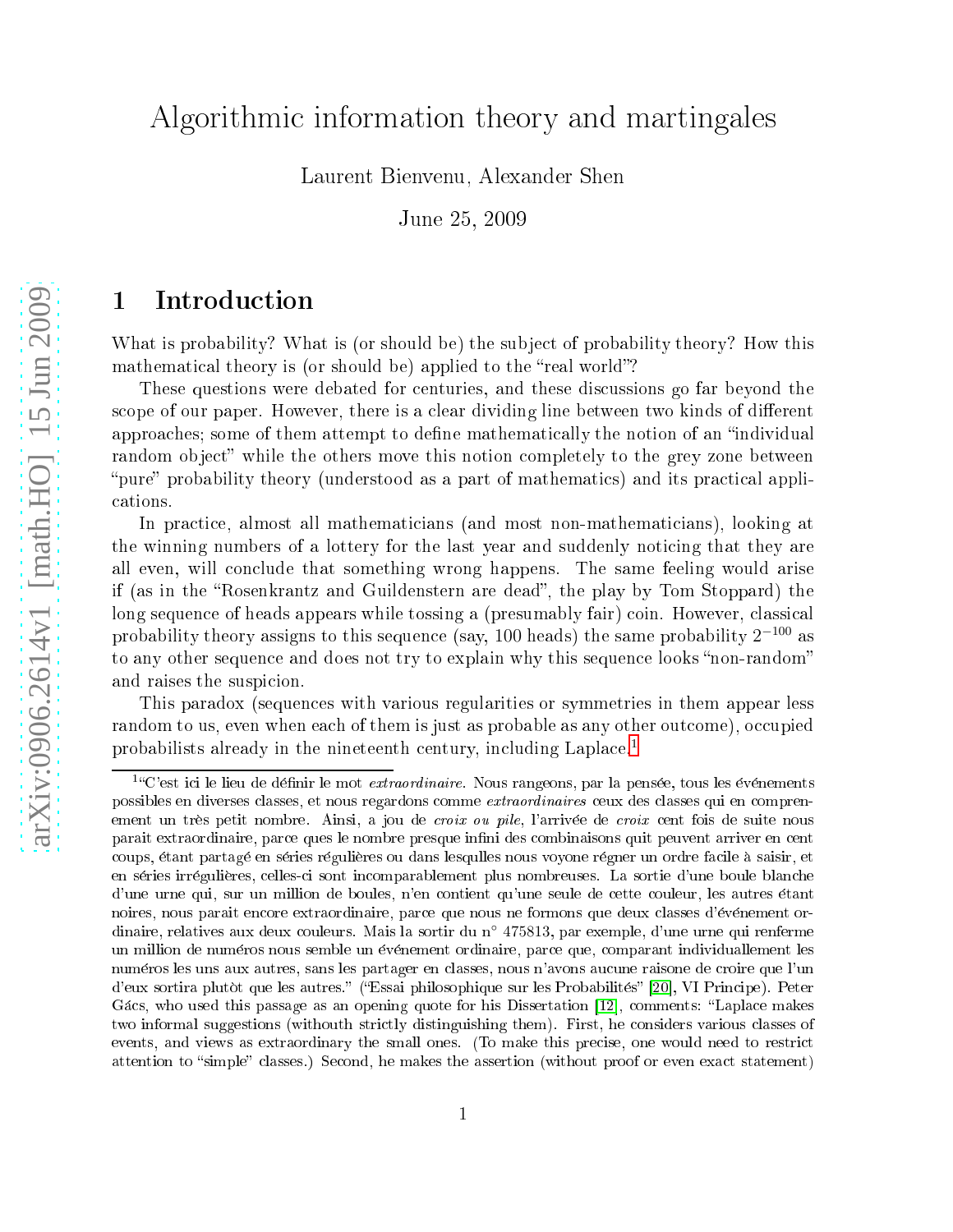However, the attempts to define *mathematical* notions that somehow capture the intuition of an individual random object (in some idealized way) are not that old. Richard von Mises suggestion (at the beginning of XXth entury) was to base probability theory on the notion of the so-called "Kollektiv" (an individual random sequence). These ideas were developed, critically analyzed and made rigorous in 1930s by Wald, Ville and Church (the latter gave a first precise definition of a "random sequence").

In 1960s and 1970s these notions were related to the notion of complexity (amount of information, defined in algorithmic terms), and now different definitions of randomness are well studied in the framework of recursion theory and algorithmic information theory.

In this paper we try to describe the main stages of this development and its main achievements from the mathematical viewpoint focusing on the role played by martingales.

This paper is based on published sour
es, dis
ussion at the Dagstuhl meeting (Seminar 06051, 29 January 3 February 2006; C. Calude, C.P. S
hnorr, P. Vitanyi gave talks that were re
orded and made available at http://www.hutter1.net/dagstuhl by Mar cus Hutter) and contributions of Leonid Bassalygo, Cristian Calude, Peter Gács, Leonid Levin, Vladimir A. Uspensky, Vladimir Vovk, Vladimir Vyugin and others. It was initiated by Glenn Shafer whose histori
al omments about Kolmogorov and Ville be
ame a starting point. (Of ourse, the people mentioned are not responsible in any way for the authors' flaws.)

## 2 Collectives

The first well known attempt to define mathematically the notion of an individual random object was done by Richard von Mises in his 1919 paper [37]. Then he elaborated his ideas in the book published in 1928 [38]. He also made some clarifying comments is his address delivered on September 11, 1940 at the meeting of the Institute of Mathemati
al Statistics in Hanover, N.H. (USA) and published in 1941 [\[39,](#page-33-2) 40].

Mises explains that probability theory studies a special class of natural phenomena, like tossing a coin, rolling a dice, or other repetitive experiments. Geometry tries to capture and axiomatize the real-world notion of spa
e; in a similar way probability theory captures and axiomatizes the properties of random phenomena, called "collectives" (German: Kollektiv) in Mises' paper. Informally speaking, collectives are (according to Mises) plausible sequences of outcomes we can get by performing infinitely many independent trials of some experiment. He formulated two axioms for the notion of collectives. For simplicity, we state them for a collective with two values, e.g., the sequence of heads and tails obtained by coin tossing (where the coin is potentially unbalanced, i.e., the outcome "tails" may appear more (or less) often than "heads"):

I. There exists a limit frequency: if  $s_N$  is the number of heads among the first N coin tosses, the ratio  $s_N/N$  converges to some real p as  $N \to \infty$ .

II. This limit frequency is stable: if we select a subsequence according to some "selection rule", then the resulting subsequence (if infinite) has the same limit frequency.

that all outcomes of a given length having some regularity in them, grouped together, would still form a small class. (To make this precise, regularity must be defined appropriately.)" [14]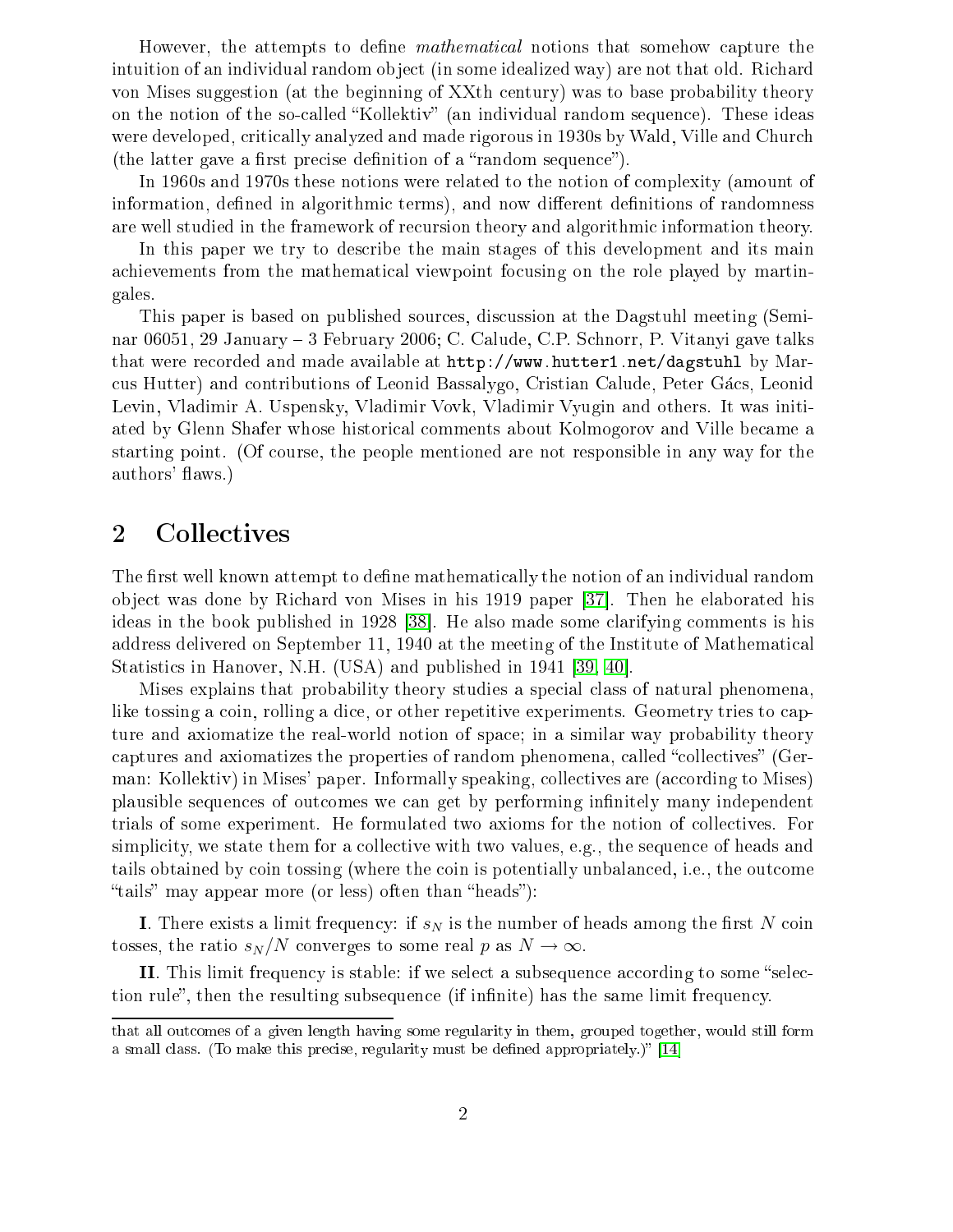Axiom I is quite natural: if we want to explain informally what probability is, we say something like "repeat the experiment many times until the frequency of some event (say, head on a oin) be
omes almost stable; this stable value is alled a probability of the event".

What is the second axiom needed for? Remember that collectives should represent plausible sequen
es of out
omes of independent trials. Suppose somebody tells you that flipping a coin produced the sequence

#### 0101010101010101010101010101 . . .

where 0 (heads) and 1 (tails) alternate. Would you believe this? Probably not. Globally, the limit frequency of 0 and 1 in this sequence exists and is equal to  $1/2$ . But this sequence does *not* look plausible as a sequence of outcomes, as it presents some highly suspicious regularity. This is where axiom II comes into place: if one selects from this sequence the bits in even positions, one gets a new sequence

#### 1111111111111111111111111111 . . .

in which the frequency of ones is different  $(1 \text{ instead of } 1/2)$ .

Probability theory, according to Mises, needs to define its subject, and this subject is the properties of collectives and operations that transform collectives into other collectives. Mises uses the following example: take a olle
tive (a sequen
e of zeros of ones) and cut it into 3-bit groups. Then replace each group by an individual bit according to the majority rule. Probability theory has to find the limit frequency of the resulting sequence if the limit frequency of the original one is known.

In his early papers Mises explained in quite informal way which selection rules are allowed: the selection rule should decide whether a term is selected or not, using only the values of the pre
eding terms but not the value of the term in question. For example, selection rule may select terms whose numbers are prime, or terms that immediately follow heads in the sequen
e, but not the terms that are heads themselves.

The existence of collectives, according to von Mises, is an observation confirmed by our experience, e.g., by thousands of people who invented different systems to beat the casino but all failed in the long run (principle of "ausgeschlossenen Spielsystem", as Mises said).

## 3 Clarifications. Wald's theorem

Of ourse, Mises' approa
h was quite vulnerable from the mathemati
al viewpoint. What is a sele
tion rule? Do olle
tives exist at all?

Answering these objections, Mises adopted a more formal definition of a selection rule suggested by A. Wald (see, e.g., [61] and [39]). Assume for simplicity that a sequence is formed by zeros and ones. The selection rule is a total function  $s: \{0,1\}^* \to \{0,1\}$ . Here  $\{0,1\}^*$  is a set of all finite binary strings. Applying selection rule s to an infinite binary sequence  $\omega_1\omega_2\ldots$  means that we select all terms  $\omega_i$  such that  $s(\omega_1\omega_2\ldots\omega_{i-1})=1$ ; the sele
ted terms are listed in the same order as in the initial sequen
e.

The condition II for a selection rule s says that for a collective the selected subsequence either should be finite or should have the same limit frequency as the entire sequence.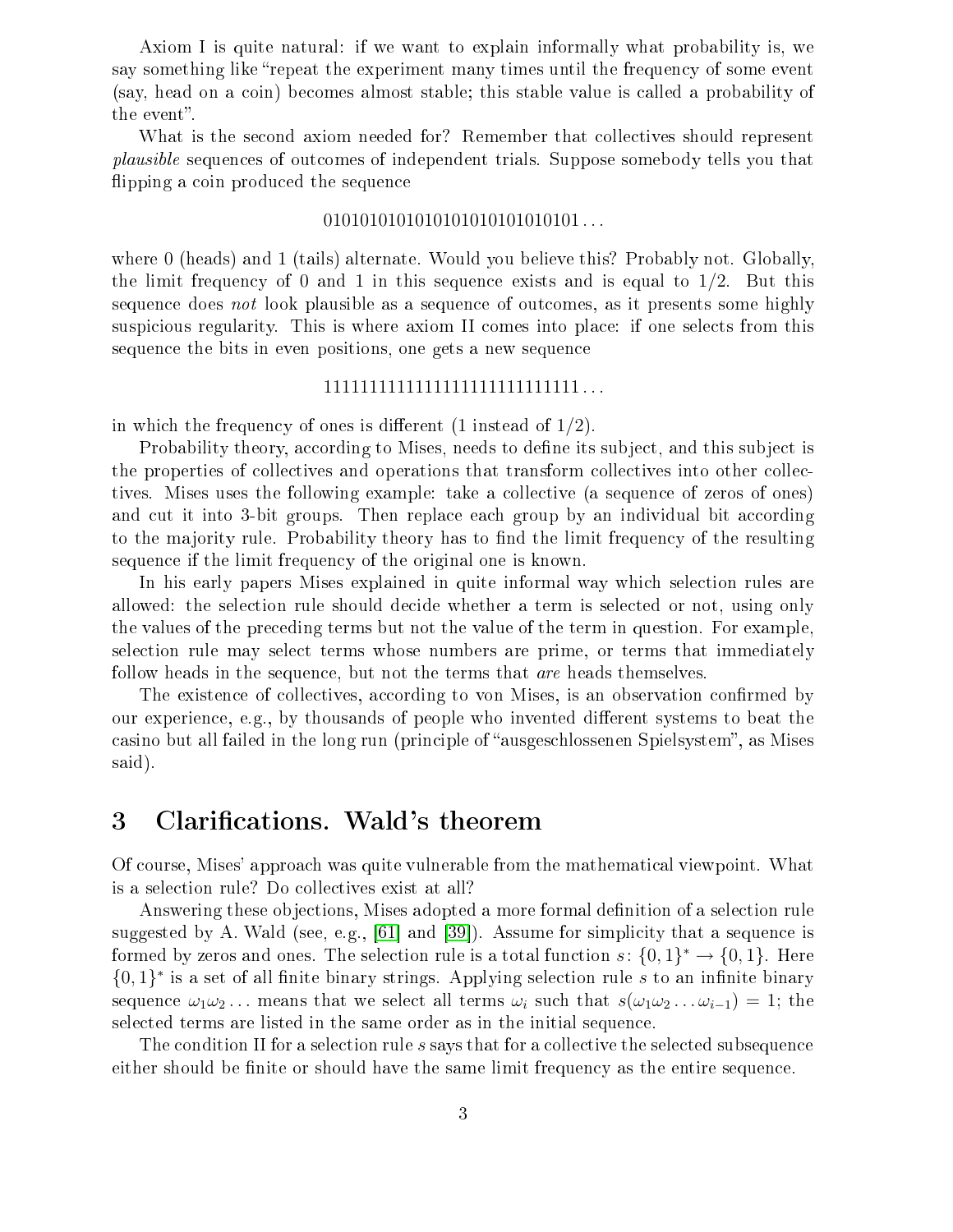Therefore we get a formal definition of a collective as soon we fix some class of selection rules. The evident problem here is that if we consider all selection rules of the described type, collectives (non-trivial ones, with limit frequency not equal to 0 or 1) do not exist. Indeed. for every set  $S$  of natural numbers there exists a selection rule that selects the terms  $\omega_i$  for  $i \in S$  (the function s depends only on the length of its argument). Using for a given sequence  $\omega_1\omega_2...$  the set S of all i such that  $\omega_i = 0$  (or  $\omega_i = 1$ ), we get a ontradi
tion.

Wald [\[61℄](#page-35-0) [2](#page-3-0) provided a kind of solution for this problem. He proved that for any *countable* family of selection rules and for any  $p \in (0, 1)$  there is a continuum of sequences that satisfy the axioms I (with limit frequency  $p$ ) and II for this class of selection rules.

Today this statement looks almost trivial: indeed, if a given selection rule s is applied to a  $B_p$ -randomly chosen sequence, where  $B_p$  is Bernoulli distribution with parameter p, the selected subsequence has the same distribution  $B_p$ , so the Strong Law of Large Numbers guarantees that the set of sequences that do not satisfy II for a given s has  $B_p$ -measure zero; the countable union of null sets is a null set and its complement has ontinuum ardinality.

However, Wald wanted to give a constructive proof of this result; Theorem V  $(|61|,$ p. 49) says that if a "konstruktiv definiertes abzählebare System von Auswahlvorschriften" is given, "so kann man Kollektiv  $\langle \ldots \rangle$  konstruktiv definieren" (if a countable system of selection rules is defined constructively, there exists a constructively defined collective).

Note that there is no formal definition of "constructive" objects in Wald's paper; he just provides a onstru
tion of a olle
tive that refers to sele
tion rules (uses them as an oracle, in modern terminology). The collective sequence is constructed inductively. Let us explain the idea of the construction in a simple case when only finitely many selection rules  $s_1, \ldots, s_n$  are considered and sequence of zeros and ones has limit frequency  $1/2$ .

At the *i*th step of the construction we should decide whether  $\omega_i$  is 0 or 1. At that time we already know which of the rules  $s_1, \ldots, s_n$  would include  $\omega_i$  in the selected subsequence. In other terms, we know a Boolean vector of length n. The entire sequence (that we have to construct) would be therefore split into  $2^n$  subsequences that correspond to  $2^n$  values of this Boolean vector. Now the main idea: each of these  $2^n$  sequences should be  $0101010...$ (zeros and ones alternate starting with zero). This determines the sequence  $\omega$  uniquely. Since  $\omega$  is a mixture of  $2^n$  sequences that have limit frequency  $1/2$ , the entire sequence  $\omega$  has the same limit frequency.

And if we apply selection rule  $s_i$  to  $\omega$ , we get a mixture of  $2^{n-1}$  of these subsequences (corresponding to  $2^{n-1}$  Boolean vectors where  $s_i$  is playing). Each sequence has limit frequency  $1/2$ , and their mixture has therefore the same limit frequency.

In fact the construction for countably many selection rules is quite similar: we just have to add new rules one by one when the sequence is so long that the boundary effects annot destroy the limit frequen
y.

In fact Wald proves more: he considers not only the two-element set  $\{0, 1\}$ , but any finite set (Theorem I, p. 45). Then he considers the case of infinite set  $M$  (Theorem II-IV, pp.  $45-47$ ; we do not go into details here, but to get a reasonable definition of a collective for infinite M one should either consider countable M or a restricted class of events). Theorems V–VI (p. 49) observe that the resulting collectives are "constructive".

<span id="page-3-0"></span><sup>&</sup>lt;sup>2</sup>A short note without proofs was published earlier  $[60]$ .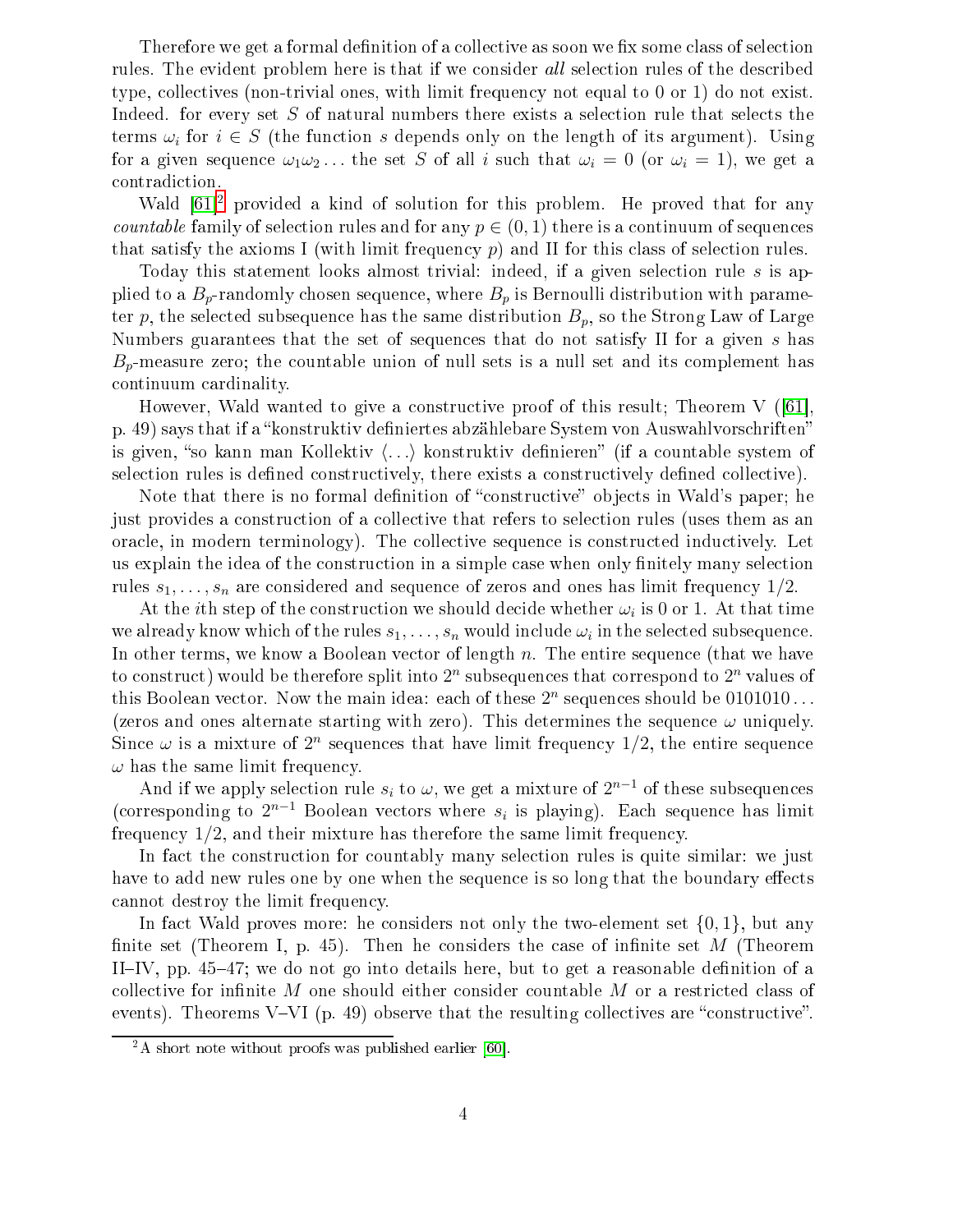Based on Wald's results, Mises [39] concludes that the notion of colletive can be studied without contracticitions: we can consider all the selection rules we want to use and their ombinations; though we do not know them in advan
e, one may reasonably assume that they form a finite or countable set and therefore collectives (with respect to this set) do exist.

Wald's results show, in a sense, that the requirements I and II are not too strong. But other objections to the notion of collective, raised by Ville in his book [59], say that these requirements are too weak: not only olle
tives exist, but one an onstru
t some collective in the sense of Mises' definition that does not look random.

# <span id="page-4-0"></span>4 Ville's objections. Martingales

Let us explain Ville's objections. The requirement II can be reformulated in terms of games as follows. (For simplicity we consider the case when limit frequency is  $1/2$ .) A player comes into a casino where a coin is tossed infinitely many times, and can (for each tossing) decide to make a bet or to skip it depending on the results of a previous tossings (according to the selection rule she has in mind). Her initial credit is \$0, and she is allowed to in
ur arbitrarily large debts. All bets are for the same amount of money, say \$1, which the player loses or doubles, depending on whether her guess was correct or not. Let  $c_N$  be the player's capital after N games. The player wins (after infinitely many games) if she makes infinitely many bets and the ratio  $c_N/N$  does not converge to zero.

(This game deviates from the original idea of a sele
tion rule: instead of just hoosing of a subsequen
e we are allowed also to reverse some of the terms hosen. However, this gives an equivalent definition since we may consider separately the "positively" and "negatively" chosen terms; if both subsequences have limit frequencies  $1/2$ , the ratio  $c_N/N$ does converge to 0. Note also that this definition assumes that the coin is fair.)

We have reformulated Mises' definition in terms of a game, but this game looks rather unnatural. Yes, for a "really random coin" we would expect that  $c_N/N$  converges to 0 (at least after we learned the strong law of large numbers). But is it the only thing we would expect? Imagine, for example, that  $c_N$  is always positive and goes slowly but steadily to infinity, so  $c_N / N \to 0$  but  $c_N \to +\infty$ . This would mean that the player manages to make arbitrarily large amounts of money without incurring debts. In that case, would we agree with the assumption that she is playing with a fair coin?

Ville suggested a different kind of gambling games, which are much more natural. In his games we come to the casino with some fixed amount of money (say, \$1) and can use it (in whole or in part) for betting, but annot go negative. In other terms, if we have s before the next game, we can bet any amount  $s' \leq s$  on zero or one. If our guess is incorrect, the money is lost, and our capital becomes  $s - s'$ , otherwise the money is doubled, and our capital is then  $s + s'$ .

Mathematically such a strategy is represented by a function  $m$  whose arguments are finite binary strings and values are non-negative reals. The value  $m(\omega_1 \dots \omega_n)$  is our capital after we have played n times getting outcomes  $\omega_1, \ldots, \omega_n$ ; the value  $m(\Lambda)$  (where  $\Lambda$  denotes the string of length zero) is the initial capital, which we assume to be positive.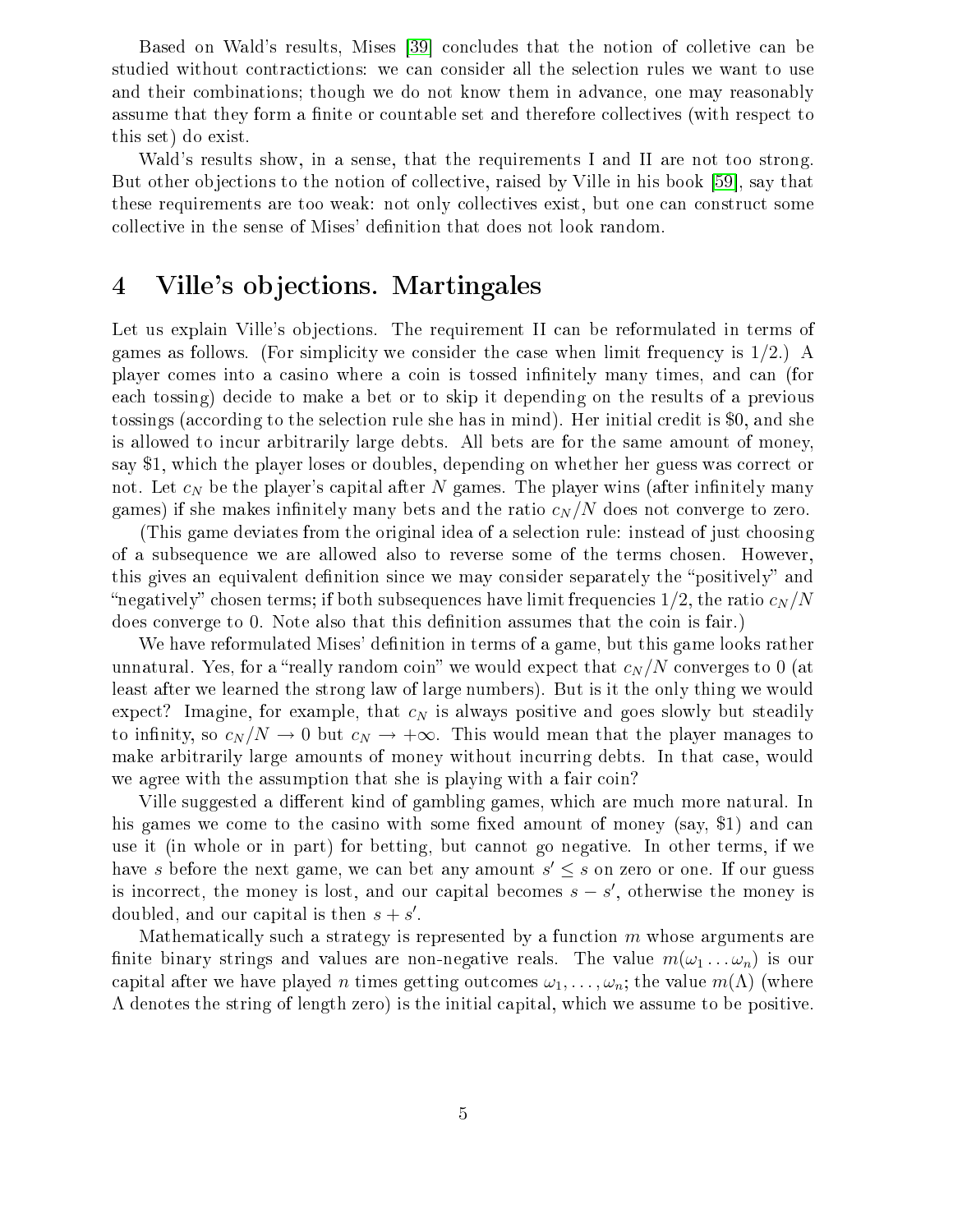The rules of the game dictate that

$$
m(x) = \frac{m(x0) + m(x1)}{2}
$$
 (\*)

Here x is some binary string (representing some moment in the game),  $x0$  and  $x1$  are obtained by adding 0 or 1 to x and correspond to two possible outcomes in the next round. The requirement says that  $m(x)$  is the average between two possibilities, i.e., our possible gain and loss are balanced. Ville used the name *martingale* for functions that have property (∗). (One may also allow the martingales to have negative values, but we use only non-negative martingales in the sequel.)

A martingale m (i.e., the player that uses corresponding strategy) wins against a sequence  $\omega_1\omega_2 \ldots$  if the values  $m(\omega_1\omega_2 \ldots \omega_n)$  are unbounded. Now we can switch from Mises' selection rules to martingales and say that a sequence  $\omega = \omega_1 \omega_2 \dots$  is a collective (in a new sense) if all martingales from some (countable) family do not win against  $\omega$ .

To support this hange in the lass of games, Ville notes that:

- Martingales provide a generalization of Mises' games (with limit frequency  $1/2$ ): for any selection rule one can construct a martingale that wins against every sequence that does not satisfy axiom II when this sele
tion rule is applied.
- The notion of martingale matches well the notion of a null set (set of measure 0) used in classical probability theory: for every martingale  $m$ , the set of all sequences against which m wins is a null set (has measure 0) according to the uniform Bernoulli distribution.
- The reverse statement is also true: for every null subset  $X \subset \{0,1\}^{\infty}$  there exists a martingale m that wins against every element of  $X$ . (Together with the strong law of large number this implies the first statement in the list).

(The proofs are quite natural: first we prove the finite versions of these results saying that  $(1)$  the probability to transform initial capital 1 into some C during N games does not exceed  $1/C$ ; (2) for every N and for every set of N-bit sequences that contains  $\varepsilon$ fraction of all sequences of length N, there is a martingale that wins  $1/\varepsilon$  on every sequence from this set.)

Martingales have some other nice properties. One may ask why our winning condition says that martingale is unbounded: isn't it more natural to require that its values tend to  $+\infty$  (a strong winning condition)? The answer is that it does not matter much, as the following simple observation shows: for every martingale  $m$  there exist another martingale  $m'$  that strongly wins against a sequence  $\omega$  if  $m$  wins against  $\omega$ . (The martingale  $m'$  should save part of the capital when the capital reaches some bound and use only the remaining part for playing, waiting until it has enough to save again, et
.)

Another nice property is the possibility of combining martingales: if  $m_i$  are arbitrary martingales, the weighted sum  $\sum_i \alpha_i m_i$  (where  $\alpha_i$  are some positive reals with sum 1) is a martingale that wins against a sequence  $\omega$  if and only if at least one of  $m_i$  wins against  $\omega$ . (Re
all that we onsider only non-negative martingales.)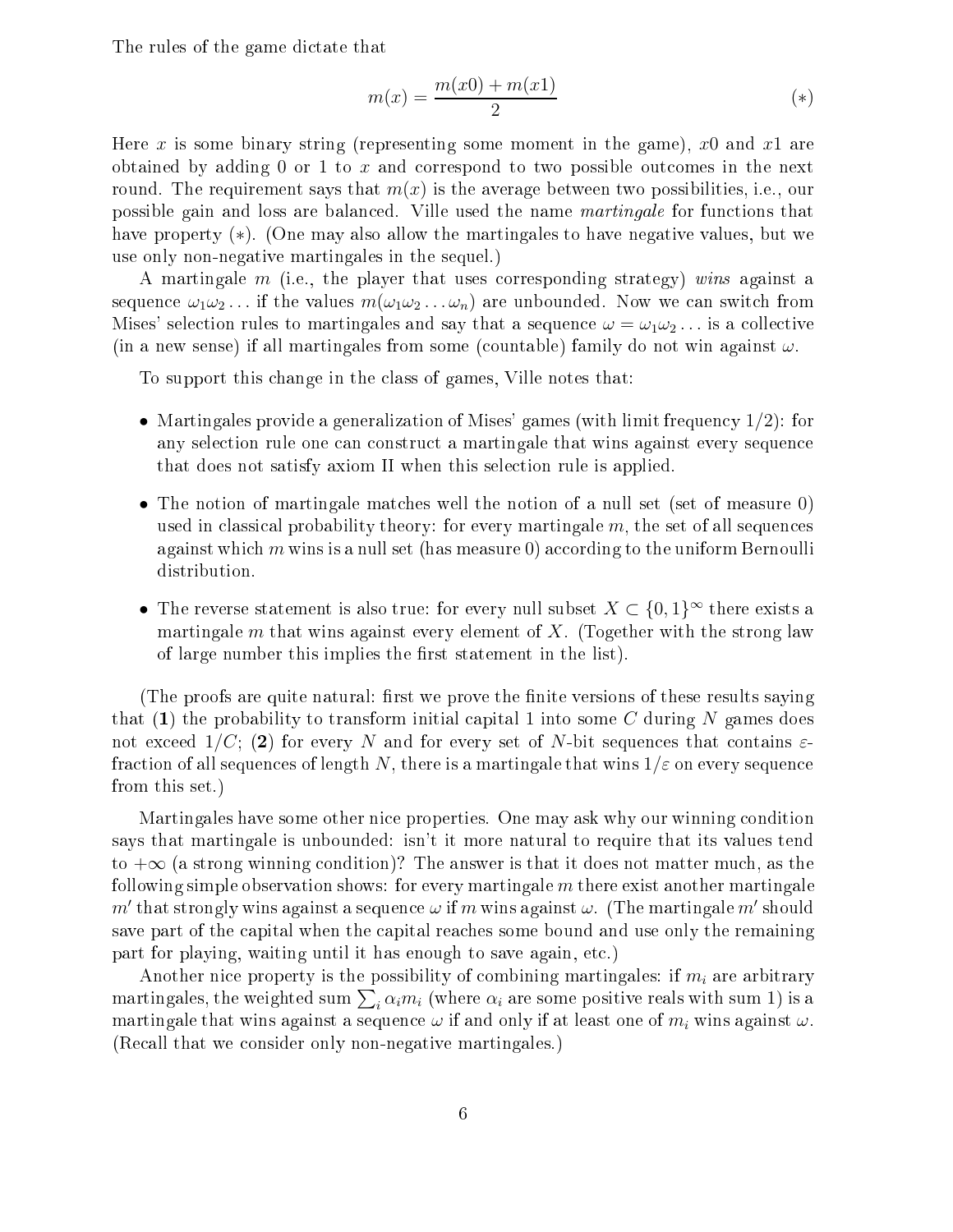# 5 Ville's example

The arguments above may convince you that martingales have more nice properties than just selection rules. Dut is this difference essential? If we switch from selection rules to martingales, do we get stronger requirements for random sequences (collectives)? Ville showed that it is indeed the ase, proving the following result.

For any countable family S of selection rules there exists a sequence  $\omega$  that satisfies requirement II (with limit  $1/2$ ) when rules from S are used but every prefix of  $\omega$  has at least as many zeros as ones ([59], p. 63, Remarque).

(In fa
t, Ville proved more; Theorem 4, p. 55, provides also some bounds for the speed of onvergen
y.)

This proof raises a historical question. In fact, Ville's argument is very close to Wald's argument used in  $|61|$ : the sequence is splitted into subsequences and inductive construction is performed; Wald does not discuss the one-sided convergence explicitly, but it is obtained in a straightforward way as a byproduct of Wald's conctruction. Indeed, let us say that a sequence is "biased" if every prefix has at least as many zeros as ones (frequency of ones does not exceed  $1/2$ ). If we merge biased sequences, the result is also a biased sequence; note also that the sequence  $01010101...$  is biased.

However, Ville does not mention this similarity (though Wald's paper is mentioned many times in Ville's book and the existen
e result is quoted with referen
e to Wald). It is especially strange since the explanations given in Wald's paper are quite clear – probably more clear than Ville's argument, which is written in a rather technical way. May be this heavy technical style of Ville's paper was the reason why other authors prefer to give their own re
onstru
tion of the proof instead of following the details of Ville's paper (see, e.g.,  $|28|$  and references within).

# 6 More about Ville's example

Establishing the difference between selection-based and martingale-based definitions of randomess, Ville also showed that there is a martingale that wins against every "biased" sequence (a sequence whose prefixes have more zeros than ones). This is a consequence of the law of iterated logarithm; it implies that the set of all biased sequen
es has measure zero, so we can use the results mentioned in Section [4.](#page-4-0) However, let us provide a simple direct construction of such a martingale just for illustration.

Let  $\omega$  be a binary sequence; let  $d_n$  be the difference between the numbers of zeros and ones in *n*-bit prefix of  $\omega$ . We assume that the difference  $d_n$  is always non-negative. The limit  $d = \liminf d_n$  is then also non-negative; it can be finite or  $+\infty$ .

It is easy to construct a martingale that wins against any biased sequence with  $d = +\infty$ . Imagine that you come into a casino knowing in advance that (1) the number

<span id="page-6-0"></span> ${}^{3}$ In fact, at Ville's time these arguments did not sound very convincing even to some experts: W. Feller wrote in his Zentralblatt review of one of the first Ville's papers: "Aus unerfindlichen Gründen will nun Verf. den Auswahlbegriff so abändern ("martingale" statts Auswahl) daß jede Nullmenge als Ausnamemenge bei passendem  $S$  autreten kann", both reproducing the main argument of Ville (the possibility to exclude any null set) and finding it unconvincing ("unerfindlichen Gründen"), see [49].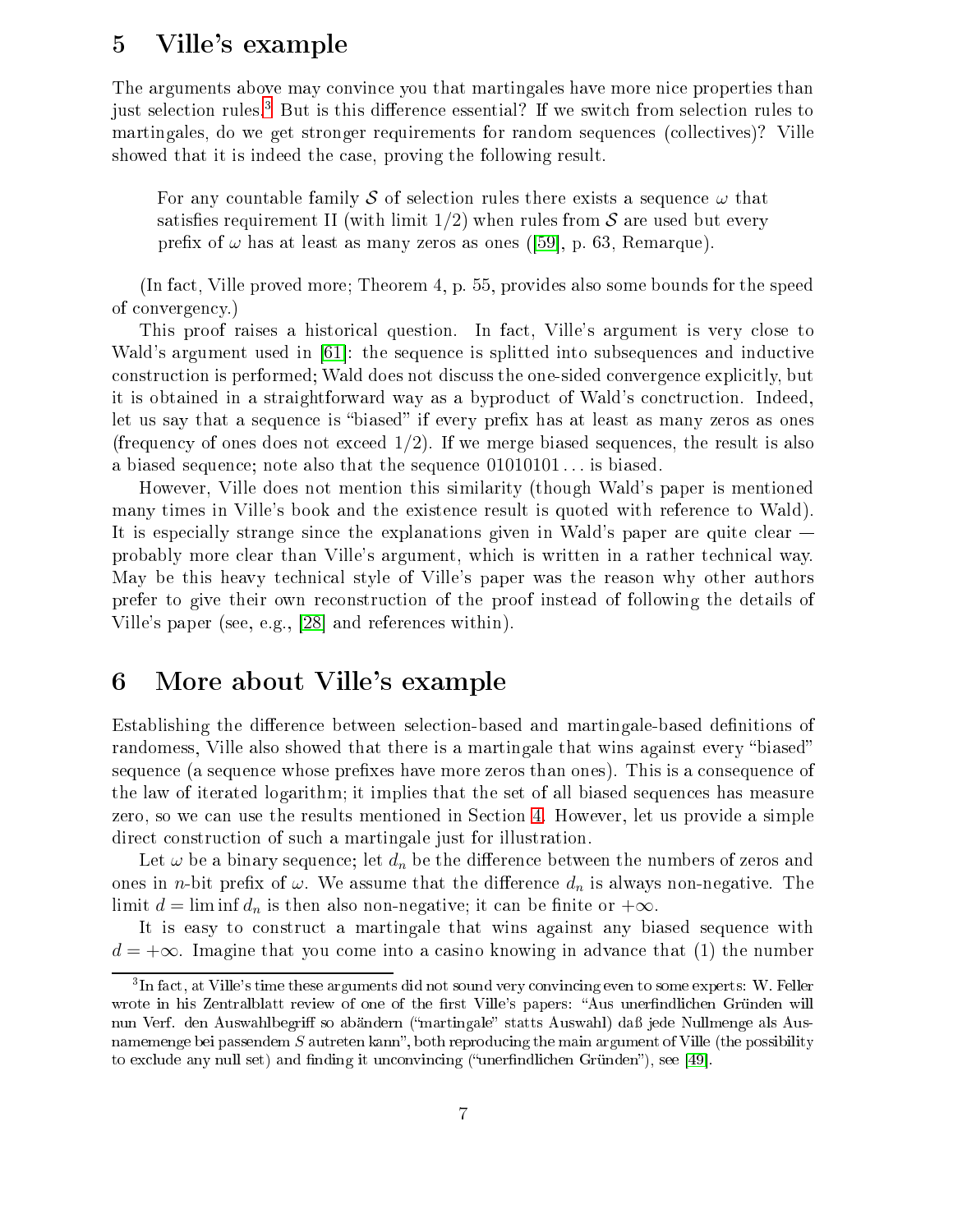of ones never exceeds the number of zeros and (2) the difference between them tends to infinity. How can you become infinitely rich? Just bet a fixed amount (not exceeding the initial apital) at every step. The ondition (1) guarantees that you will never go negative and always have enough money to bet; the ondition (2) guarantees that your capital tends to infinity.

Now assume that the casino sequence is biased and  $d$  is finite. How can you win then? In this case the difference goes below  $d$  only finitely many times, and starting from some time T it is at least d being equal to d infinitely many times. A conclusion: if you see (after the initial period of length T) that the difference is d, you know that the next coin tossing provides a head, so you bet on it with no risk. This allows you to become infinitely rich if you know  $d$  and  $T$  in advance.

So we have one martingale m that wins against any biased sequence with  $d = +\infty$  and a countable family  $m<sub>d</sub> T$  of martingales who win against sequences with given d and T. As we have noted, this ountable family of martingales an be ombined into one martingale.

There is a large variety of possible interpretation of Ville's example. One an treat this example as a failure of Mises' approa
h: it shows that requirements I and II that guarantee frequen
y stability (and therefore establish the very notion of probability) are not strong enough to provide a satisfactory definition of a random sequence (collective): a martingale cannot win against a "real coin" but still can win against a collective formally defined in terms of selection rules.

One may say also that axioms I and II do not pretend to apture all properties of "really random" sequence but only some of them needed to define the notion of probability. and therefore the Mises' notion of collective can be considered as an upper bound for the class of "really random" sequences.

Finally, one can say also that replacing selection rules by a stronger martingale requirement, we harmonize the idea of a random sequence with the measure-theoretic understanding of laws of probability theory, therefore giving new life to Mises' approach and getting a better notion of randomness.

It would be interesting to reconstruct the real attitude of Mises, Ville, Frechet and others; however, this again goes far beyond the s
ope of the arti
le. Let us note nevertheless that the only place where Ville is mentioned in  $[41]$  has nothing to do with martingales (it is a paper on game theory). Things become even more complicated when we try to interpret Mises' remark in [37] when he says: "Solange man etwa nur die Zahlen 1–10000 betrachtet, bietet die Anordnung der Ziffern an der 5. Stelle [in the table of logarithms] tatsächlich das ungefähre Bild eines empirisches Kollektivs und man kann auch die Satze der Wahrs
heinli
hkeitsre
hnung naherungsweise darauf anwenden. This quote shows that for him (at least at that moment) the behavior of the 5th decimal digit in the table of logarithms of integers 1–10000 looks like "empirical collective" and this sequence satisfies the laws of probability theory to a certain extent (while for bigger numbers the regularities show up). Note that logarithms are omputable, so there exists a omputable selection rule that selects only zeros from this sequence. One may speculate that Mises had in mind some notion of "pseudorandom" sequence that satisfies the axiom II only for simple enough selection rules, but this remark remains isolated in his paper and it is hard to say what he really meant.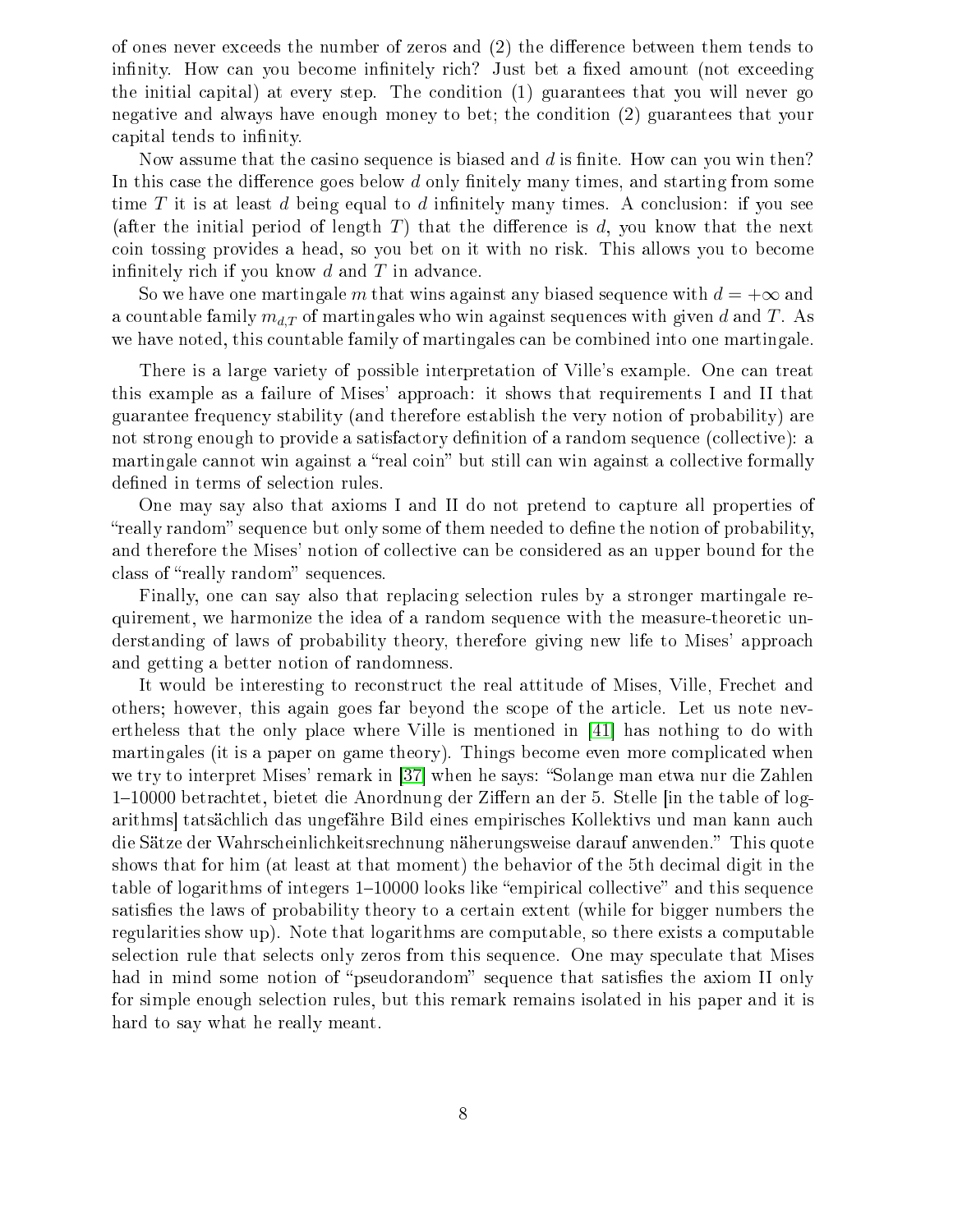#### Church definition of randomness  $\overline{7}$

Approximately at the same time, in 1930s, a theory of omputable fun
tions was developed by Kleene, Chur
h, Turing and others. It provided a very natural lass of sele
tion rules: computable rules, where the function  $s: \{0,1\}^* \to \{0,1\}$  is a total computable function. This class contains almost all rules we can think of; it also has nice closure properties needed to prove theorem about collectives. For example, it is closed under composition, and this can be used to prove that a sequence obtained from a collective by a selection rule is again a collective.

This step (
ombining re
ursion theory with Mises' approa
h) was done in 1940 by Church [10]: he called a sequence random if it has limiting frequency and, moreover, any omputable sele
tion rule produ
es either nite sequen
e or a sequen
e with the same limit frequency.

In fact, Church could do the same with Ville's definition and define random sequences using omputable martingales. But probably he did not realize the importan
e of martingales.

More details about the evolution of the randomness notion from Mises to Church can be found in a historical survey of Martin-Löf [33].

## 8 An intermission

In the 1940s and 1950s the notion of an individual random sequence did not attract much attention. At that time the measure-theoretic approach to probability theory became gradually more and more popular (and, in particular, the notion of martingale was embedded into the framework of measure theory).

Another important hange during these 20 years was the development of the theory of omputation. In 1930s theory of omputation appeared as a kind of exoti thing developed by logicians that is using strange tools like recursive functions (with quite unnatural definition),  $\lambda$ -calculus (even more peculiar definition) or fictional devices called "Turing machines". But after twenty years the notion of a computer program became quite familiar; many mathematicians played with computers (i.e., programmed them  $$ omputer games for dummies were almost unknown at that time) as a part of their job or just for fun.

This prepared a next step in the development of randomness notion when the conne
tions with the omplexity (in
ompressibility) was understood.

#### 9 Complexity and randomness in 1960s 9

Recall the question we started with: why does the long sequence of zeros (heads) look suspicious while the other sequence of the same length (having the same probability  $2^{-n}$ according to the classical theory) looks OK? What is the difference between these two sequen
es?

Now, when the notion of computer program became familiar, the difference between them is evident: the first sequence (zeros) can be generated by a short program while the other one (non-suspi
ious) annot.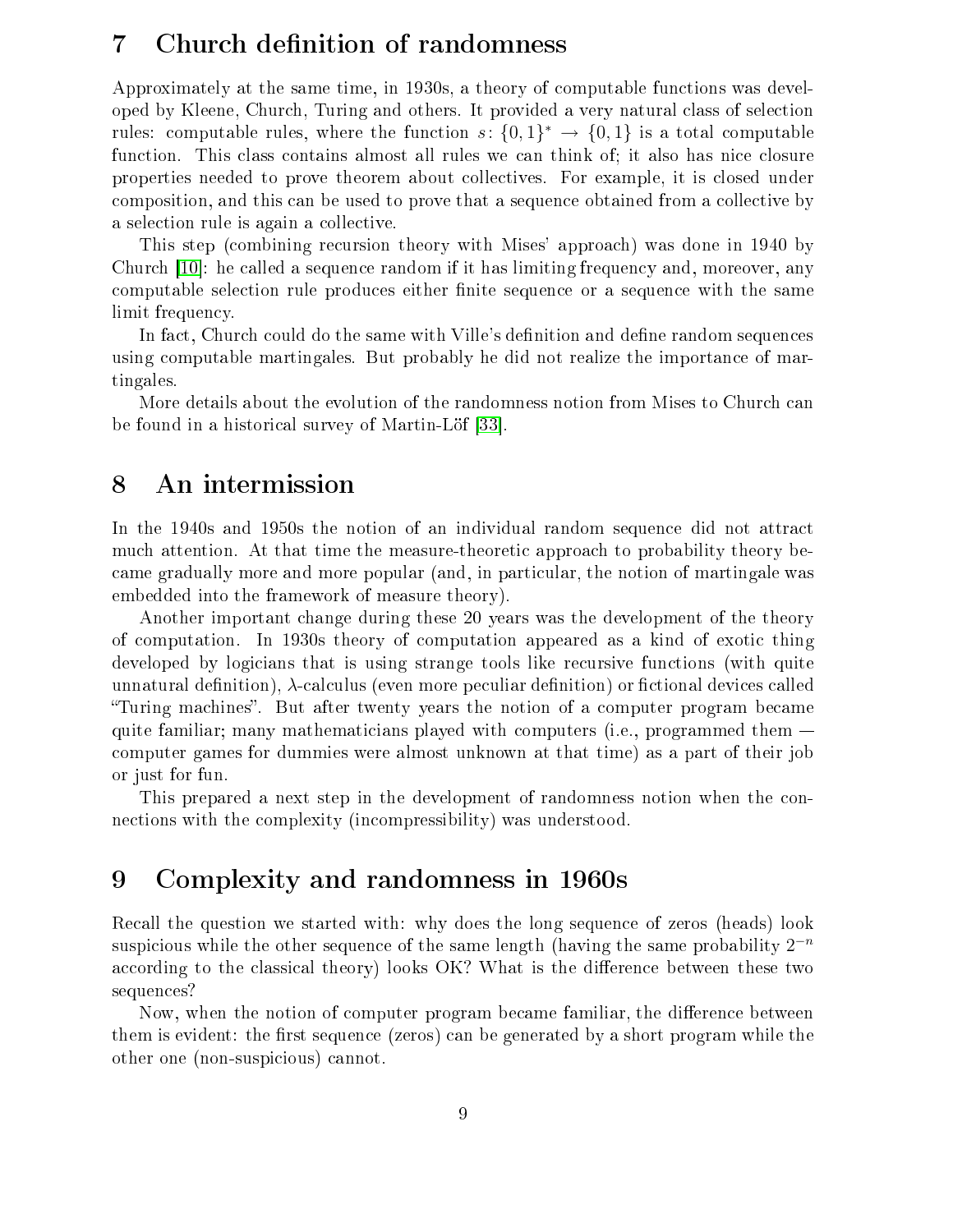So there is no surprise that the ideas of complexity of a finite object (defined as the length of a shortest program that generates this object) were developed independently in different places and by different people. This kind of complexity is often called *description* complexity, as opposed to *computation* complexity, since we ignore the time needed to generate an object and look only at the length of the generating program.

There were other (not related to randomness) reasons to consider description complexity. One of these reasons was the quantitative analysis of undecidability. "Undecidable algorithmic problems were discovered in many fields, including algorithms theory, mathematical logic, algebra, analysis, topology and mathematical linguistics. Their essential property is their generality: we look for an algorithm that can be applied to every object from some infinite class and always gives a correct answer. This general formulation makes the question not very practical. A practical requirement is that algorithm works for every object from some finite, though probably very large, class. On the other hand, the algorithm itself should be practical.  $\langle \ldots \rangle$  Algorithm is some instruction, and it is natural to require that this instruction is not too long, since we need to invent this algorithm... So an algorithmic problem could be unsolvable in some practical sense even if we restrict inputs to some finite set"  $(A.A. \text{ Markov } |30|, p. 161$ ; this paper provides proofs for the results announced in  $[29]$ 

Note also that the idea of measuring the omplexity of a message as the length of its shortest "encoding" was quite familiar due to Shannon information theory (though the encodings considered there are very restricted).

Earlier (in  $[53, 54]$  $[53, 54]$ ; these papers are based on technical reports that go back to 1960 and  $1962$ ) R. Solomonoff considered similar notions in the context of inductive inference (somebody gives us a long sequen
e; we want to know what is the reasonable way to predi
t the next term of this sequen
e knowing the pre
eding terms).

G. Chaitin [9] tells that entering a Bronx High School of Science (in 1962) he wrote an essay where the idea of randomness as an absen
e of short des
ription was mentioned; later, in 1965, after his first year in City College, he wrote a paper that was submitted to the Journal of the ACM and finally published in two parts  $[5, 6]$  $[5, 6]$ . In  $[5]$  he defines a complexity measure of a binary string in terms of the size of a Turing machine; in  $\lceil 6 \rceil$  the complexity is defined in more general terms (in the same way as in Kolmogorov paper  $[17]$ , see below)[.4](#page-9-0)

L.A. Levin  $[25, 26]$  $[25, 26]$  tells that being a student of a high school for gifted children in Kiev (USSR, now Ukraine) in 1963/4, he was thinking about the length of the shortest arithmetic predicate that is provable for a single value of its parameter but did not know how make this definition invariant (how to make the complexity independent of the specific formalization of arithmetics). Next year  $(1964/1965)$  he moved to Moscow where a spe
ial boarding s
hool for gifted hildren was founded by A. Kolmogorov, and told about this idea to A. Sossinsky who was at that time a teacher in this school. Sossinsky asked Kolmogorov and Kolmogorov replied that in one of his forthcoming papers this question was answered.<sup>5</sup>

<span id="page-9-0"></span><sup>4</sup> The most famous dis
overy of Chaitin is probably the proof of Godel in
ompleteness theorem based on the Berry paradox  $[7]$ ; we don't discuss it here.

<span id="page-9-1"></span><sup>&</sup>lt;sup>5</sup> Here is the Russian quotation from [26]: "Тема, которой Андрей Николаевич тогда увлекался – общие понятия сложности, случайности, информации – волновала меня чрезвычайно. Как многие молодые люди, я искал самых фундаментальных концепций. Но такие "первичные" теории, как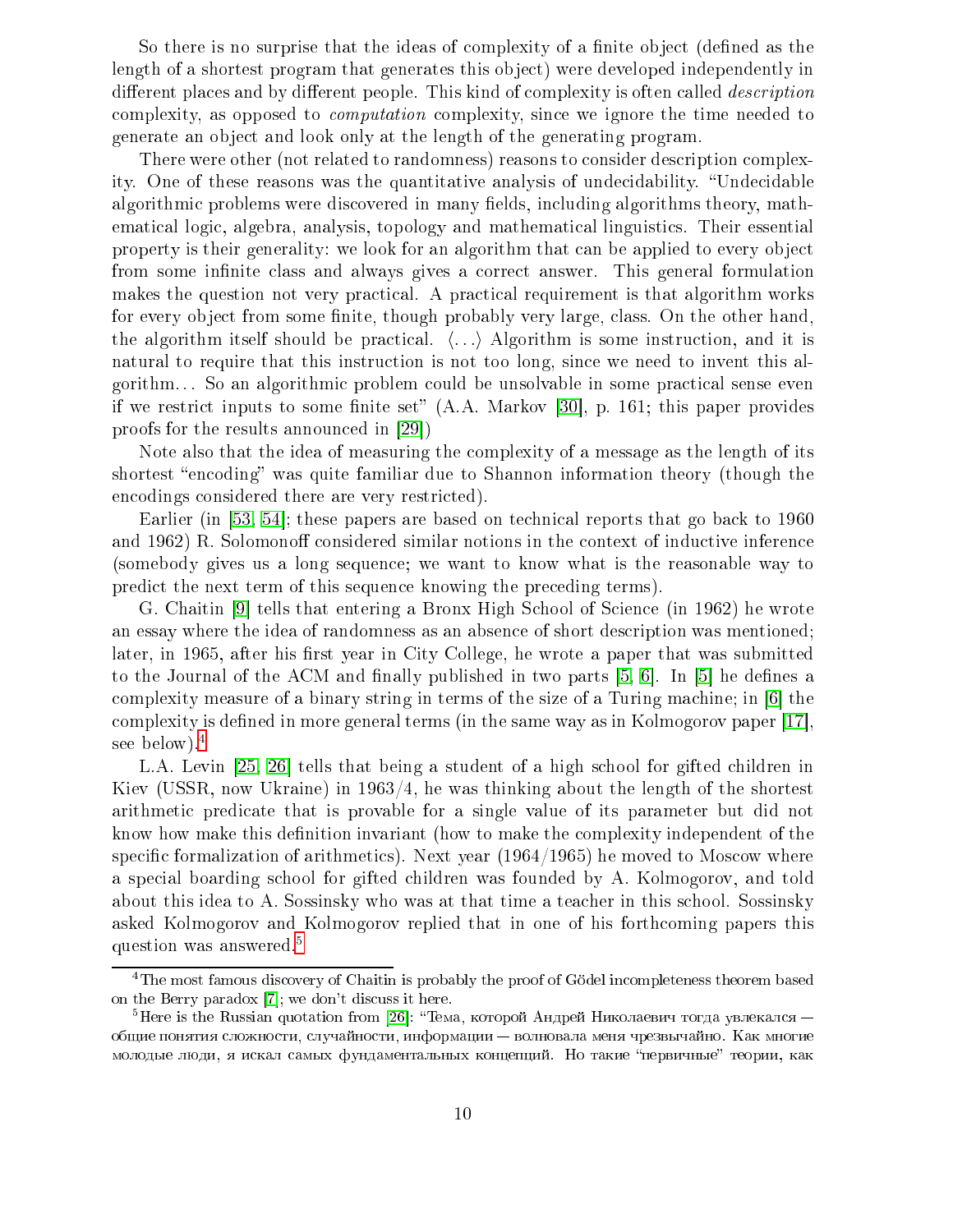This was the paper  $[17]$  that soon became the main reference for the definition of complexity; now the complexity defined as the length of the shortest program is often called "Kolmogorov complexity". The paper was called "Three approaches to the quantitative definition of information", and one of the approaches (the algorithmic one) defined the complexity of a binary string as the length of the shortest program producing it, assuming the programming language is optimal, and proves the existence of such an optimal language (for the technical details see the paper or any of the tutorials on Kolmogorov complexity, e.g.,  $[51]$ .

This Kolmogorov paper had several histori
al reasons to be
ome most popular (among many expositions of the same ideas, including the above mentioned). It was the first publication where the rigorous definition of complexity was given and universality theorem was proved. (This was done also in the second part of Chaitin's article submitted in November 1965, after Kolmogorov's publication, and published only in 1969. Solomonoff's papers did not contain an explicit definition of complexity.)

Second, Kolmogorov was famous as one of the greatest mathematicians of his time, and therefore his papers attracted a lot of attention. And being one of the founders of probability theory, he has a lear vision of the role that omplexity an play in the foundations of probability theory (in the definition of individual random object and in information theory). So his paper was concise and well written." Therefore it is no wonder that among many people who came to very close ideas, Kolmogorov got the most

<span id="page-10-0"></span><sup>o</sup>Chaitin's papers start with a lot of technical details related to the counting of Turing machines states. Solomonoff's paper  $[53]$  contains passages like "The author feels that Eq. (1) is likely to be correct or almost orre
t, but that the methods of working the problems of Se
tions 4.1 to 4.3 are more likely to be correct than Eq. (1). If Eq. (1) is found to be meaningless, inconsistent or somehow gives results that are intuitively unreasonable, then Eq. (1) should be modified in ways that do not destroy the validity of the methods used in Sections 4.1 to  $4.3$ "  $-$  not very encouraging for the readers, to say the least. Levin remembers that when he was instructed by Kolmogorov to read and cite the work of Solomonoff, he was frustrated by this kind of attitude and soon gave up.

Section 3.2.1 of [53] contains the following sentence: "Although a proof [of some statement, related to a definition called Eq.  $(1)$ ; this definition contained an error, as Solomonoff found later is not available, an outline of the heuristic reasoning behind this statement will give clues as to the meanings of the terms used and the degree of validity to be expected of the statement itself". But later in the same paragraph a very lear proof of universality theorem is provided for the readers who are not onfused by previous remarks and are able to extract its statement out of the proof. This paper also contained a lot of other ideas that were developed much later; e.g., in Section 3.2 Solomonoff gives a nice simple formula for predi
tions in terms of the onditional a priori probability, using monotoni ma
hines mu
h before Levin and Schnorr. (In 1978 Solomonoff formally proved that this formula works for all computable probability distributions, see [55].

In fact, Solomonoff's main interest was inductive inference. He tried to formalize the "Occam's Razor" principle in the following way: base your prediction on the simplest "law" that fits the data, say the simplest program that could generate it. This requires a definition of "simplecity", and it was in this context that Solomonoff defined complexity in terms of description length and proved its invariance. (His actual prediction formula uses conditional a priori probability, based on all possible programs that fit the data, with longer programs entering with smaller weights.)

логика или теория алгоритмов, смущали меня своей "качественной" природой — там нечего было "посчитать". На самом деле, я ещё в Киеве пытался дать определение сложности (я называл её "неестественность"), но не мог доказать её инвариантности. В Москве я рассказал о своих неудачах Сосинскому, он спросил Колмогорова и принёс мне поразительный ответ: Колмогоров как раз доказал то, что я не смог и уже вот-вот выйдет его подробная статья! Тогда я решил во что бы то ни стало поступить в МГУ и стать учеником Андрея Николаевича."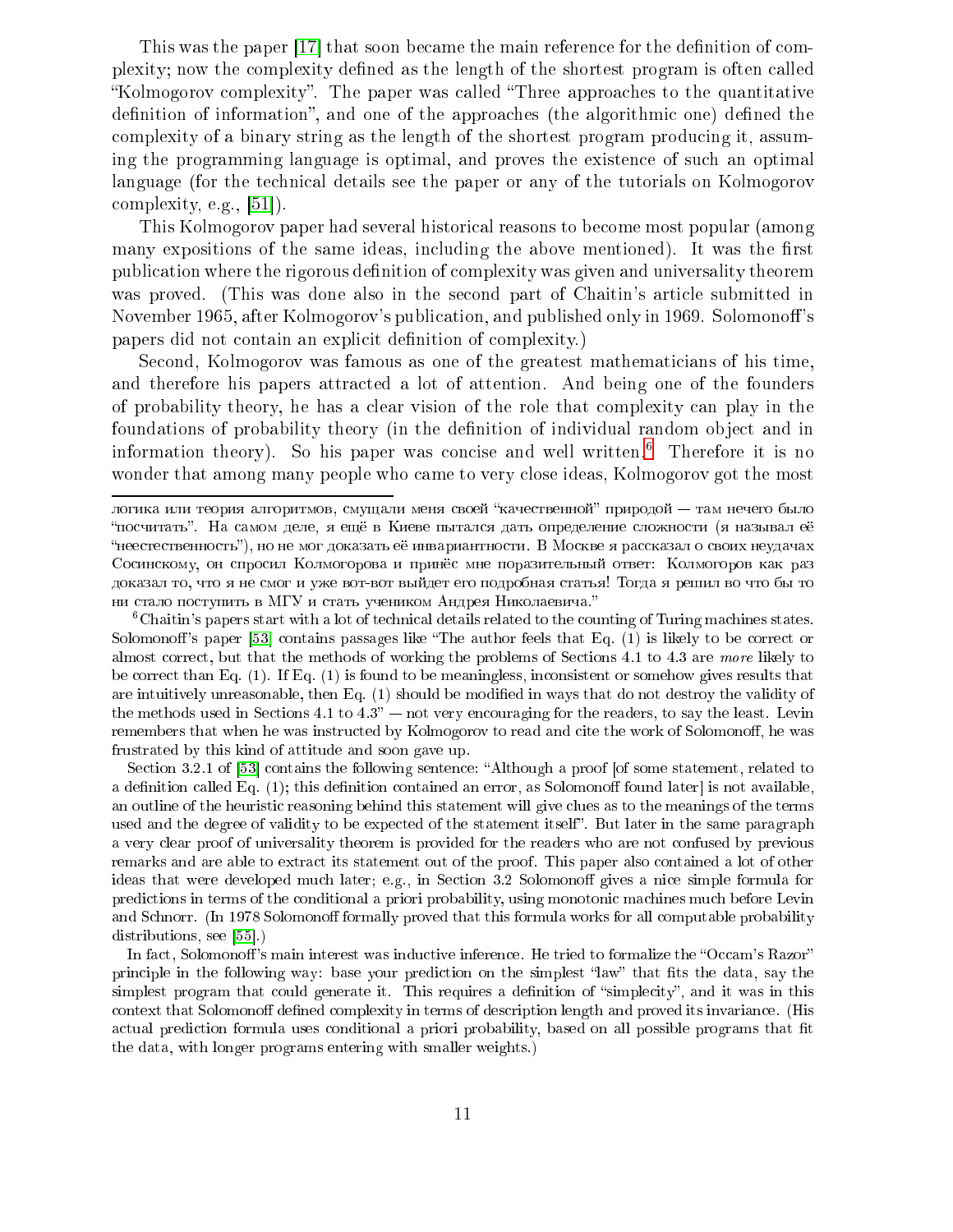#### attention[.7](#page-11-0)

The introduction of the complexity notion allowed to identify randomness (for finite bit strings and fair coin) with incompressibility. One should have in mind, however, that one annot hope to draw a sharp dividing line between random and non-random strings of a given finite length, and the complexity function  $K(x)$  is defined up to a  $O(1)$  term, so, strictly speaking, only asymptotic statements are possible.

(1) The frequen
y on
ept based on the notion of limiting frequen
y as the number of trials in
reases to infinity, does not contribute anything to substantiate the applicability of the results of probability theory to real practical problems where we have always to deal with a finite number of trials.

(2) The frequency concept applied to a large but finite number of trials does not admit a rigorous formal exposition within the framework of pure mathemati
s.

Accordingly I have sometimes put forward the frequency concept which involves the conscious use of certain not rigorously formal ideas about 'practical reliability', 'approximate stability of the frequency in a long series of trials', without the precise definition of the series which are 'sufficiently large'...

I still maintain the first of the two theses mentioned above. As regards the second, however, I have come to realize that the concept of random distribution of a property in a large finite population can have a strict formal mathematical exposition. In fact, we can show that in sufficiently large populations the distribution of the property may be such that the frequency of its occurrence will be almost the same for all sufficiently large sub-populations, when the law of choosing these is sufficiently simple. Such a conception in its full development requires the introduction of a measure of the complexity of the algorithm. I propose to discuss this question in another article. In the present article, however, I shall use the fact that there cannot be a very large number of simple algorithms." In this quote Kolmogorov suggested a finitary Mises-style approach that uses selection rules of bounded complexity, but does not explain what complexity is; also he does not speak here about definition of randomness in terms of complexity (directly, without using selection rules).

Asked when Kolmogorov came to his definition of complexity, Martin-Löf writes [35]: "Kolmogorov must have arrived at his complexity definition before autumn 1964, since Lyonya Bassalygo [Леонид Бассалыго told me about it then. [Bassalygo confirms this; he remembers a walk during late autumn or early spring when Kolmogorov tried to explain him the complexity definition that was quite difficult to grasp at first. On the other hand, it should be later than the randomness definition proposed in the Sankhya paper [16] which was received April 1963 by the journal. Those considerations pin down the time of discovery to 1963–64, more exactly. (Kolmogorov never told me anything about the history of his dis
overy.)

[On the other hand,] in his obituary note in the *Journal of Applied Probability*, Vol. 25, No. 1, pp.  $445-$ 450, Mar
h 1988, K.R. Parthasarathy writes:

"Immediately after his arrival in Calcutta, Andrei Nikolaevich lost no time in plunging into discussions with the young students at the Institute about his re
ent resear
h work on tables of random numbers, and the measurement of randomness of a sequence of numbers using ideas borrowed from mathematical logic. This piece of research was carried out by him during his travel by ship from the USSR to India; the ship was actually proceeding on an oceanographic expedition."

This seems to fix the time of the discovery of the complexity definition of randomness to 1962 [at least in some preliminary form and to locate it to the ship that brought him to India for the reception of the degree of Doctor Honoris Causa at the University of Calcutta."

Kolmogorov gave several talks at the Moscow Mathematical Society but for most of them only the titles are known, and we may only guess what was there:  $Pedy_{\mathcal{K}}$   $q$  анных с сохранением информации (Data reduction that conserves information, March 22, 1961), *Что такое "информация"*? (What is information?, April 4, 1961), O ma $\delta \delta \omega$  and  $\delta \omega$  and  $\delta \omega$  (On the tables of random numbers, October 24, 1962, probably corresponding to Sankhya paper [16]), Мера сложности конечных двоичных

<span id="page-11-0"></span><sup>&</sup>lt;sup>7</sup>When Kolmogorov has came to the definition of complexity? In his 1963 paper [16] Kolmogorov makes some remarks that partially explain how he came to the complexity notion: "I have already expressed the view  $\langle \ldots \rangle$  that the basis for the applicability of the results of the mathematical theory of probability to real 'random phenomena' must depend on some form of the frequency concept of probability, the unavoidable nature of whi
h has been established by von Mises in a spirited manner. However, for a long time I had the following views: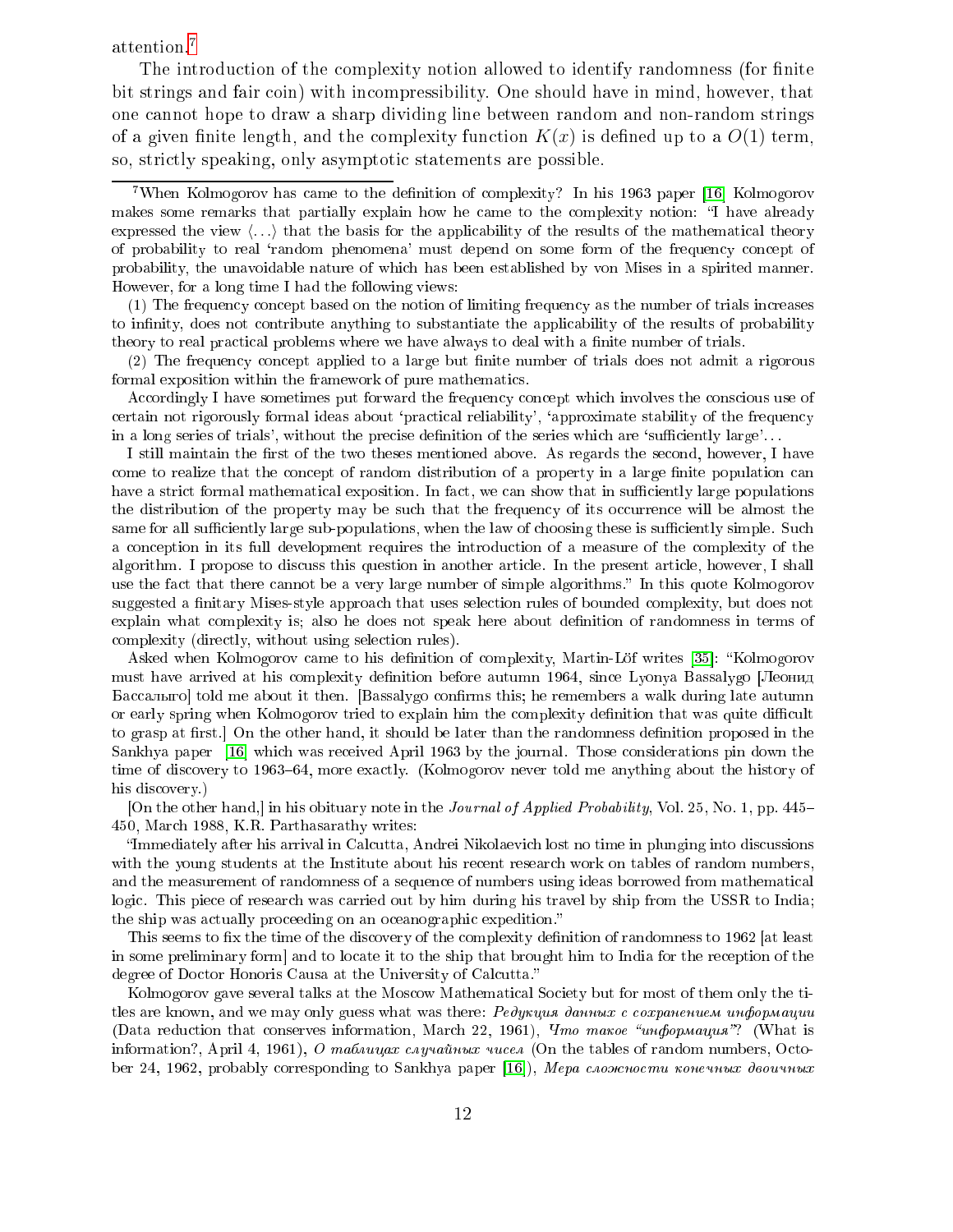#### 10 Martin-Löf definition of randomness

To obtain such a sharp borderline one needs to consider infinite sequences. A natural idea: to define randomness of an infinite sequence in terms of complexity of its prefixes. The first attempt was to say that a sequence  $\omega_1\omega_2 \dots$  is random if  $K(\omega_1 \dots \omega_n)$  is maximal up to a onstant, i.e.,

$$
K(\omega_1 \ldots \omega_n) = n + O(1).
$$

But Martin-Lor' found that it is not possible (sequence with this property do not exist).

<span id="page-12-0"></span>Fer Martin-Lof, a mathematician from Sweden, studied Russian during his military service and then de
ided to make use of his knowledge by oming to Mos
ow and working with Kolmogorov.

Martin-Löf tells in  $[35]$ : ... I had not worked on randomness before coming to Moscow in 1964–65. Kolmogorov first gave me a statistical problem in discriminant analysis, which I solved, although I did not find it challenging enough. It was a problem that I might just as well have worked on at home in Stockholm. But I got to know Leonid (Lyonya) Bassalygo [Леонид Бассалыго], and he told me about Kolmogorov's new ideas about complexity and randomness, which I found very exciting. This was in late autumn 1964. So I started to learn the necessary recursive function theory from Uspenskij's book [57]... It was only when I told Kolmogorov about my first results on complexity oscillations in infinite binary sequences in early 1965 that complexity and randomness became the subject of our discussions. (So I did not learn about Kolmogorov omplexity dire
tly from Kolmogorov but only indire
tly from Bassalygo).

[As to the motivation,] I studied the previous literature on random sequences only after I had made my own first contributions. This resulted in the paper The Literature on von Mises' Kollektivs Revisited published in the Swedish philosophical journal *Theoria* [33]. [As to the predecessors,] I have been most interested in Borel, particularly because he was the most important of the early French constructivists, which Brouwer called the pre-intuitionists. My affection for him may also have to do with the fact that I inherited a copy of Borel's *Lecons sur la Théorie des Fonctions*, with its many interesting Notes at the end, when my grandfather died in 1958 and I was aged 16.

When trying to require the complexities of the finite initial segments to be as big as possible. I discovered the unavoidable complexity oscillations about which I wrote my first paper on the subject (in Russian and typed by Nataliya Dmitrievna Svetlova [Наталья Дмитриевна Светлова (Солженицына)], who became Solzjenitsyn's wife in her second marriage). This led me to try the new approach of suitably interpreting the definition of null set in the sense of recursion theory. I should add that my primary reason for being interested in infinite rather than finite random sequences was to get rid of the additive constants that cropped up everywhere, and whose arbitrariness I found annoying. This paper, the first one of my two Russian papers was never published, but a typed opy of it should still exist somewhere in my unsorted ar
hive. However, the results ontained in it were subsequently published in English in my paper  $[34]$ .

The paper  $[31]$  is the second of the two papers that I have written in Russian. It summarizes a talk that I apparently gave in Mos
ow on 2 June 1965 and shows very learly that I had not yet rea
hed the definition of my Information and Control paper  $[32]$  though I was on my way.

Kolmogorov was immediately very interested in my two theorems on the unavoidable omplexity oscillations in infinite binary sequences, which I told him about in the train on our way to Caucasus, more precisely, Bakuriani [Armenia] in early March 1965. In fact, he was so positive that he asked me to present my results as a sequel to a guest le
ture that he gave in Tbilisi on our way ba
k in late Mar
h. I do not think that he had thought himself about the problem of defining infinite random sequences by means of his complexity measure before then. So I think it is correct to say... that he was more

nocnedosamentometa (A complexity measure for finite binary strings, April 24, 1963), Buvucnumete функции и основания теории информации и теории вероятностей (Computable functions and the foundations of information theory and probability theory, November 19, 1963), Acummomuka  $\alpha$ ожности конечных отрезков бесконечной последовательности (Asymptotic behavior of the complexities of finite prefixes of an infinite sequence, December 15, 1964; the title suggest that the last talk was about Martin-Löf results, though Martin-Löf remembers discussing these results with Kolmogorov only next spring, see below). Three later talks about algorithmic information theory (1968–1974) have short published abstracts (see Appendix A.)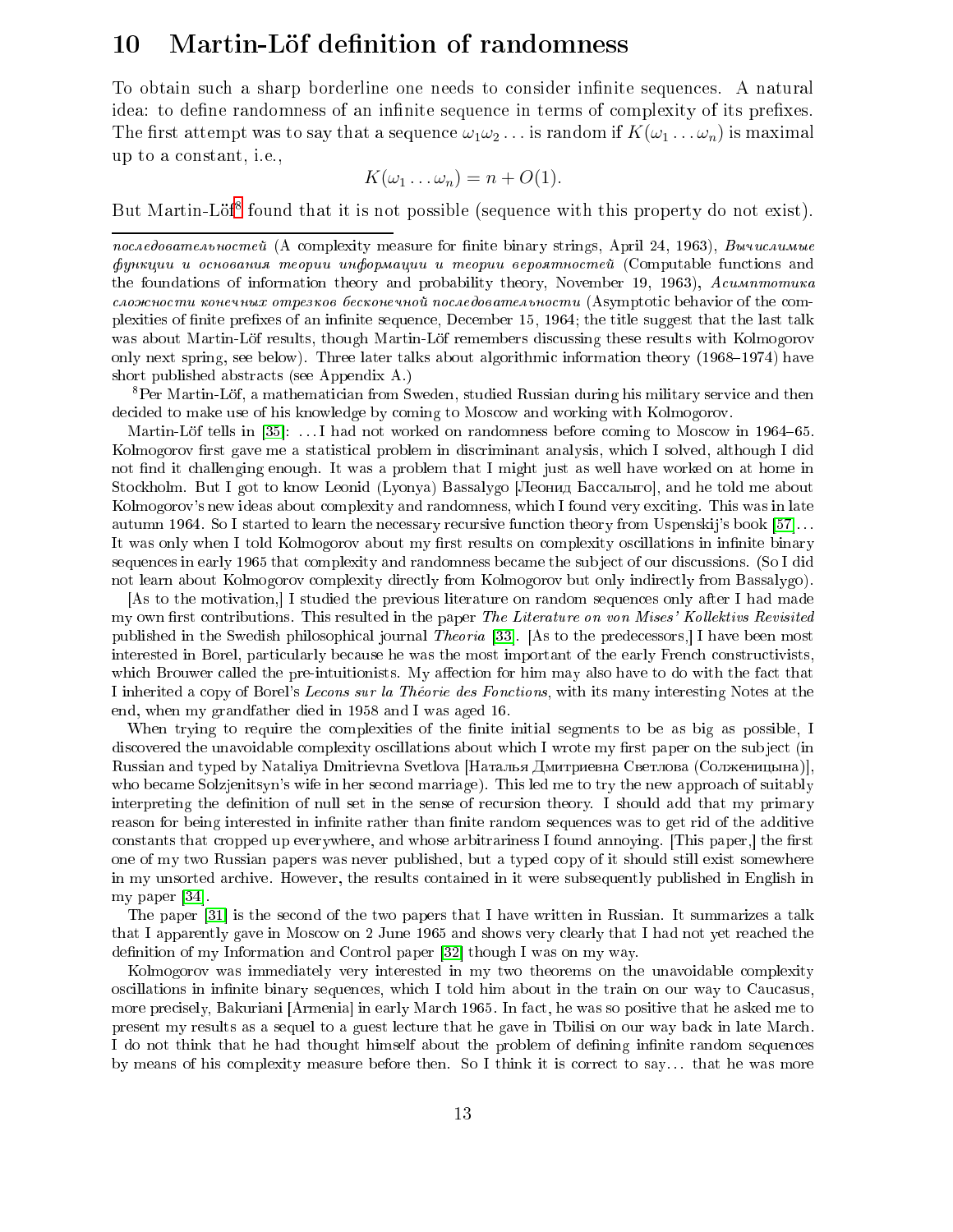Taking this difficulty into account, Martin-Löf tried a different approach and gave a definition of a random sequence based on effectively null sets, making it more measuretheoreti
. The idea of this approa
h an be explained as follows.

Let us define a random bit sequence (for simplicity we consider only the case of a fair coin) as a sequence that satisfies all probability laws. And probability law is a property of sequen
es that is true for almost all sequen
es, i.e., for all sequen
es outside some null set. Finally, a subset X of the Cantor space  $\{0,1\}^{\infty}$  (of all infinite binary sequences) is a null set if its uniform measure is 0 (equivalent formulation: if for every  $\varepsilon > 0$  there exists an infinite sequence of intervals that covers X whose total measure is at most  $\varepsilon$ ).

The problem with this definition is that random bit sequences defined in this way do not exist at all. Indeed, for every sequence  $\alpha$  the singleton  $\{\alpha\}$  is a null set, so its complement  $\{0,1\}^{\infty}\setminus\{\alpha\}$  can be considered as a probability law, and  $\alpha$  does not satisfy this law.

Martin-Löf pointed out that if we restrict ourselves to *effectively* null sets, this plan becomes quite reasonable. A set X is an effectively null set if there exists an algorithm that (given positive rational  $\varepsilon$ ) generates a sequence of intervals that cover X and have total measure at most  $\varepsilon$ . (Replacing algorithms with arbitrary functions, we get a classical definition of null sets.) It is easy to see that the union of all effectively null sets is a null set, since there are only countably many algorithms. Therefore random sequences (defined as sequences that do not belong to any effectively null set) exist and the set of random sequen
es has measure 1.

Moreover, Martin-Löf have proved that the union of all effectively null sets is an  $effectively$  null set (in other terms, there exists the largest effectively null set). This maximal set consists of all non-random sequences. A set  $X$  is effectively null if and only if X is a subset of this maximal effectively null set, i.e., X does not contain any random sequence.

We can formulate this in the following way. Let  $P$  be some property of binary sequen
es. Then the statements

 $P(\alpha)$  is true for every random sequence  $\alpha$ 

and

the set of sequences  $\alpha$  that do not satisfy P is an effectively null set

are equivalent in the word "random" in understood in Martin-Löf sense. This is nice because people often say, for example, that "for a random sequence  $\alpha$  the limit frequency

interested in finite random sequences. In a way, even if I have myself been interested in getting a good definition of randomness for infinite sequences, it is more striking that one can give a sensible definition of randomness already for finite sequences. Concerning finite random sequences, my own only contribution was the observation that the random elements of a finite population should be the ones whose conditional omplexity given the population is maximal, that is, approximately equal to the logarithm to the base 2 of the number of elements of the population, whereas Kolmogorov' original suggestion was to use the unconditional complexity. So, in the case of a completely random sequence of length  $n$ , we should use  $K(x_1 \ldots x_n | n)$  rather than  $K(x_1 \ldots x_n)$ , and, in the case of Bernoulli sequences,  $K(x_1 \ldots x_n | n, s_n)$ , where  $s_n = x_1 + \ldots + x_n$ .

I never had the opportunity of discussing my own definition of randomness for infinite sequences with Kolmogorov, simply because I did not find it until after I left Moscow in July 1965. It must have been sometimes during the academic year 1965–66. (End of quote.)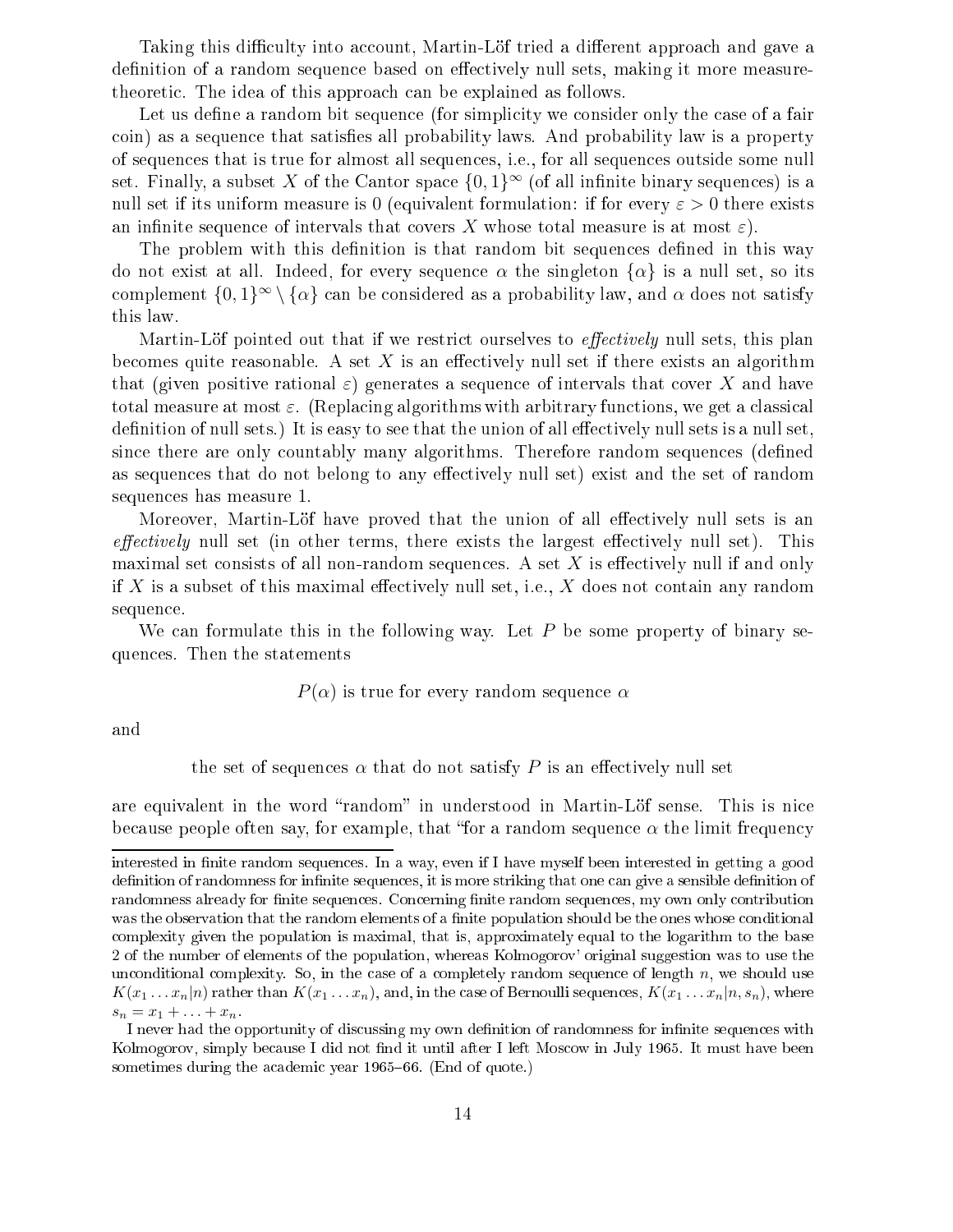is equal to  $1/2$ " (the strong law of large numbers) having in mind that the set of sequences that do not have this property is a null set. Now this sentence can be understood literally (if a null set is an effective null set, which is true in most cases).

Martin-Löf published this definition in 1966 in  $[32]$ . His results were also covered by a detailed survey paper [62]. written by two Kolmogorov's young colleagues, Leonid Levin and Alexander Zvonkin (by Kolmogorov's initiative; Kolmogorov arefully reviewed this paper once it was finished and suggested many corrections). This survey included Martin-Löf results as well as other results about complexity and randomness obtained by the Kolmogorov s
hool in Mos
ow. In parti
ular, a proof of the symmetry of information (an important result obtained independently by Levin and Kolmogorov) was in
luded there.<sup>[9](#page-14-0)</sup>

Martin-Löf definition of randomness at first seems to be purely measure-theoretic, it has nothing to do with selection rules, martingales, and complexity. However, it turned out to be closely related to these notions, and it was soon found by different authors.

## 11 Randomness and martingales: S
hnorr

During the next decade (1965–1975; recall that Kolmogorov published his definition of complexity in 1965 and Martin-Löf published his definition of randomness in 1966) a lot of work was done by different authors who provided missing links between complexity, randomness and games (martingales). One of these authors was C.P. Schnorr.

As he tells  $[48]$ , after finishing his Ph.D. he was looking for new topics. Martin-Löf gave a ourse in Erlangen, and the le
ture notes of this ourse were distributed. So this field become known in Germany, Schnorr heard a talk about complexity and randomness and became interested. He wrote several papers and then a book in Lecture Notes in Mathematics series [45] based on his 1970 lectures (the book is in German; it contains references to his other papers, including  $[44]$  where many of the results from the book are presented in English). His habilitation was based on the results obtained in these papers.

In this book for the first time the notion of martingale was used in connection with algorithmic randomness.<sup>10</sup> Schnorr defined a class of *computable* (berechenbare) and *lower* semicomputable (subberechenbare) martingales. A function f (arguments are strings, values are reals) is alled omputable if there is an algorithm that omputes the values of f with any given precision: given x and positive rational  $\varepsilon$ , the algorithm computes some rational  $\varepsilon$ -approximation to  $f(x)$ . A function is lower semicomputable if there is an

<span id="page-14-0"></span><sup>-</sup>Levin recalls that being an undergraduate student he wanted to convince Kolmogorov to be his advisor and hoped that this result would impress Kolmogorov. But Kolmogorov was rather busy, and the appointment was postponed several times from February to August 1967. Finally, when Levin called him again, Kolmogorov said something like: "O yes, come to see me, I have very interesting results, the information is symmetric".  $-$  "But, Andrei Nikolaevich, this is exactly what I wanted to tell you."  $-$ "But do you know that the symmetry is only up to logarithmic terms?"  $-$  "Yes."  $-$  "And you can give a specific example?" — "Yes." Then Levin came to see Kolmogorov, they discussed these results (later announced in [18] without proof; the first proof appeared in [62]). Levin indeed worked with Kolmogorov during his undergraduate years and even earlier (the first Levin's result was obtained under Kolmogorov's supervision when Levin was in high school and published later as  $[21]$  but V.A. Uspensky was officially listed as his undergraduate advisor for some formal reasons (see below).

<span id="page-14-1"></span> $10$ As Schnorr said in his talk [48], he had not read Ville's book, but learned the notion of martingale indire
tly through other sour
es.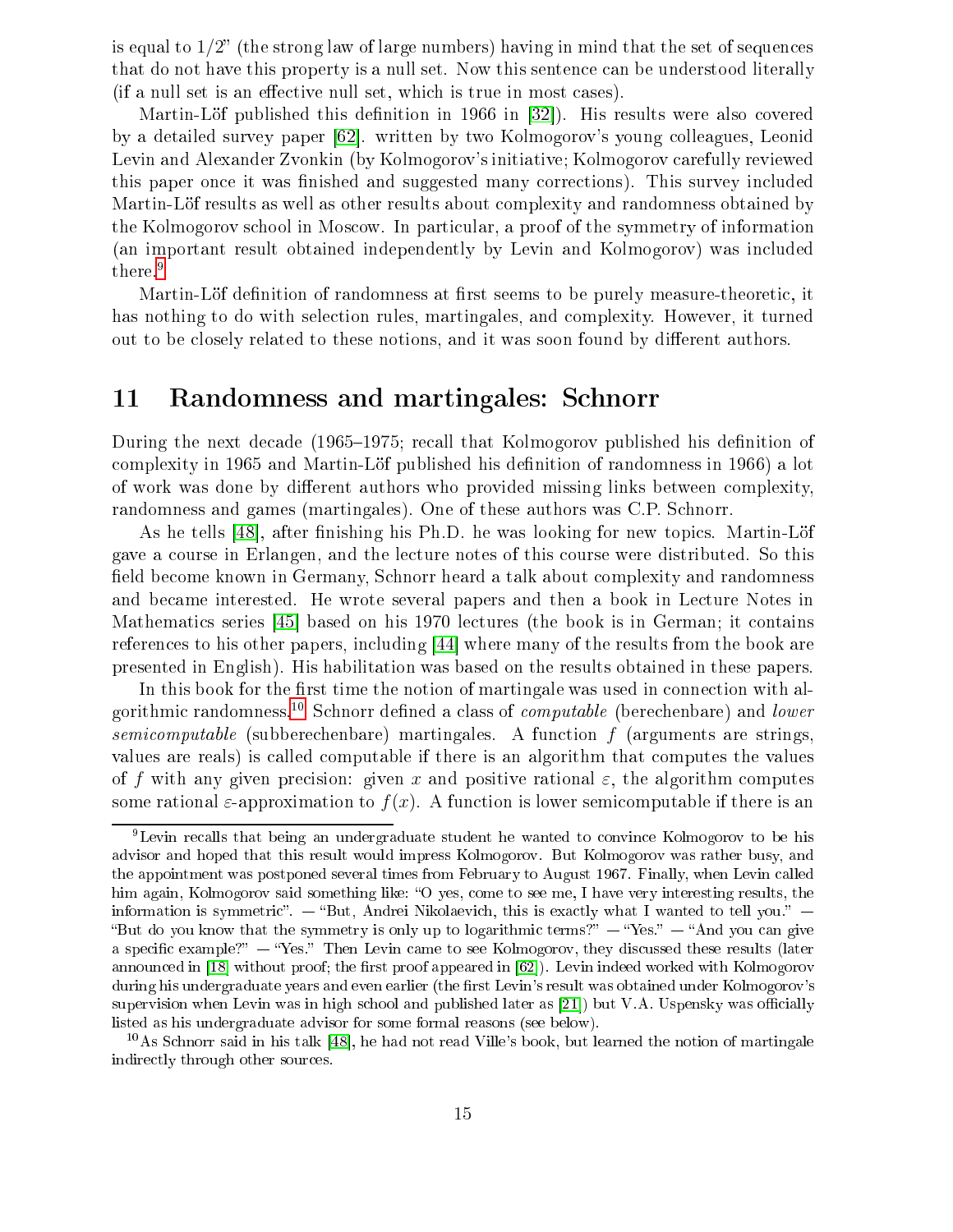algorithm that, given x, generates all rational numbers that are less than x. It is easy to see that f is computable if and only if both f and  $-f$  are lower semicomputable.

Schnorr then proved that a sequence is Martin-Löf random if and only if no semicomputable martingale wins against it, thus providing a criterion of Martin-Löf randomness in terms of martingales. (A technical remark: note that the initial capital can be noncomputable in our setting.) Schnorr, however, was not satisfied with this notion (lower semicomputability). He found it rather counter-intuitive: there is no evident reason why we should generate approximations from below (but not above) to martingale values. So he thought that this class of martingales is too broad and, therefore, the corresponding class of sequences is too narrow. So he called Martin-Löf random sequences "hyperzufällig" ("hyperrandom"; this name is not in use now). He proved that there exists a sequence that wins against all computable martingales but is not Martin-Löf random.

Schnorr also defined the notion of lower semicomputable *supermartingale*. A function  $m$  is a supermartingale if it satisfies the supermartingale inequality,

$$
m(x) \ge \frac{m(x0) + m(x1)}{2}.
$$

In game terms this means that player is allowed to throw away her money during the game. Schnorr proved that lower semicomputable supermartingales can be used for Martin-Löf randomness riterion in pla
e of martingales.

Trying to find a better definition of randomness, Schnorr considered a smaller class of effectively null sets (now called sometimes "Schnorr null sets"). As we have said, for an effectively null set X there exists an algorithm that given  $\varepsilon > 0$  generates a sequence of intervals that cover X and have total measure at most  $\varepsilon$ . Schnorr introduced a stronger requirement: this total measure should be *equal to*  $\varepsilon$ *.* (This sounds a bit artificial; more natural equivalent definition asks for a computably converging series of the length of covering intervals.) The sequences that are outside all Schnorr null sets are called "zufällig" (now they are sometimes called "Schnorr random" sequences). Schnorr proved that this is indeed a broader class of sequences than "hyperzufallig" (Martin-Löf random). He also proved a criterion in terms of computable martingales: a sequence is zufällig if and only if no computable martingale "computably wins" on it ("computably wins" means that there exists a non-decreasing unbounded computable function  $h(n)$ such that the player's capital after *n* steps is greater than  $h(n)$  for infinitely many *n*).

Schnorr's papers and book contain a lot of other interesting things which were developed mu
h later. For example, he onsiders how fast player's apital in
reases during the game and proves that if a sequen
e does not satisfy the strong law of large numbers, then there exists a omputable martingale that wins exponentially fast against it (mu
h later, in 2000s, the growth of martingales was explored farther in onne
tion to the notions of effective dimension).

As Schnorr explains, one of his goals was to approach the notion of "pseudorandomness. Sometimes even a sequen
e generated by an algorithm looks similar to a random one; su
h sequen
es may be used when the sour
e of physi
al randomness is unavailable and sometimes are called "pseudorandom", though this term may have different more or less pre
ise meanings. One of the possible approa
hes to this phenomenon is that a "pseudorandom" object may have a short description, but the time needed for the de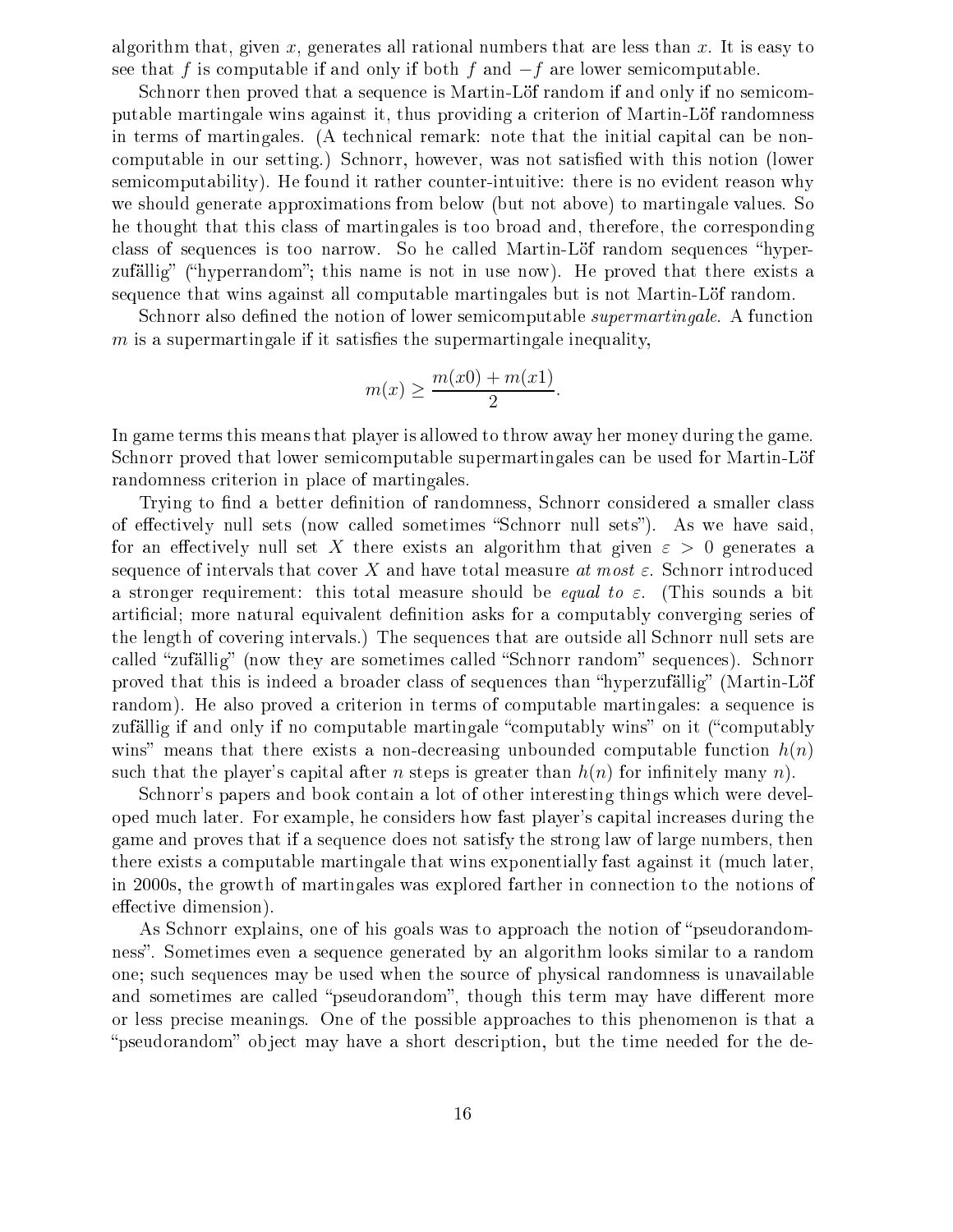compressing algorithm to process this description is unreasonably large.<sup>11</sup> So Schnorr onsiders also omplexity with bounded resour
es in his book.

## 12 Supermartingales and semimeasures

Schnorr's lower semicomputable supermartingales are closely related to other notion that appeared in Zvonkin and Levin's 1970 paper  $[62]$ , the notion of a semicomputable semimeasure. It is easy to see that martingale (as defined above) is just a ratio of two measures on the Cantor spa
e: an arbitrary one and the uniform one. More formally, let Q be any measure on Cantor spa
e and let P be the uniform Bernoulli measure. Then the ratio  $Q(I_x)/P(I_x)$ , where  $I_x$  is the interval rooted at binary string x (the set of all extensions of  $x$ ), is a martingale. Moreover, every martingale can be represented in this way. The supermartingales correspond in the same way to objects that Levin called "semimeasures".

A semimeasure is a measure on the set  $\Sigma$  of all finite and infinite binary sequences. Let  $\Sigma_x$  be the set of all extensions (finite and infinite) of a binary string x. Then  $\Sigma_x$  =  $\Sigma_{x0} \cup \Sigma_{x1} \cup \{x\}.$  If Q is a measure on  $\Sigma$ , the inequality

$$
Q(\Sigma_x) \ge Q(\Sigma_{x0}) + Q(\Sigma_{x1})
$$

holds; moreover, any non-negative real-valued function  $q$  on finite strings that satisfies the inequality  $q(x) \geq q(x0) + q(x1)$ , determines a measure on  $\Sigma$ . The difference between both sides of this inequality is the probability of the finite string  $x$ . A semimeasure is lower semicomputable if the function  $x \mapsto q(x) = Q(\Sigma_x)$  is lower semicomputable.

Lower semicomputable semimeasures are considered in  $[62]$ ; Levin proved that they can be equivalently defined as output distributions of probabilistic machines that have no input, use internal fair coin and generate their output sequentially (bit by bit). Levin proved also that there exists a maximal lower semi
omputable semimeasure (universal semimeasure, sometimes called a priori probability on the binary tree). This notion can be also considered as a formalization of Solomonoff's ideas.

The onne
tion between semimeasures and supermartingales: supermartingales an be defined as fractions where the numerator is a semimeasure and denominator is the uniform Bernoulli measure (similar to the des
ription of martingales as fra
tions of two measures). Lower semi
omputable semimeasures orrespond to lower semi
omputable supermartingales. This representation of (semi)martingales as ratios an be easily generalized to other probability distributions, e.g., to the case of a non-symmetric coin. If  $P$ is the distribution de
lared by the game organizers (now not ne
essarily uniform), then in the "fair" game the player's capital is a P-martingale, i.e., the ratio  $Q/P$  where Q is some measure. (The notion of martingale with respect to a non-uniform measure was also considered by Schnorr in [45].)

In a similar way  $P\text{-}supermartingales$  (that allow the player to discard some money at each step) can be defined as ratios  $Q/P$  where Q is a semimeasure. This implies,

<span id="page-16-0"></span><sup>&</sup>lt;sup>11</sup>Later a more practical theory of pseudorandom sequences was developed by Yao, Blum, Micali and others. Now it is a very important part of computational cryptography, see, e.g., the textbook [15]. Schnorr later also worked in the field of computational cryptography.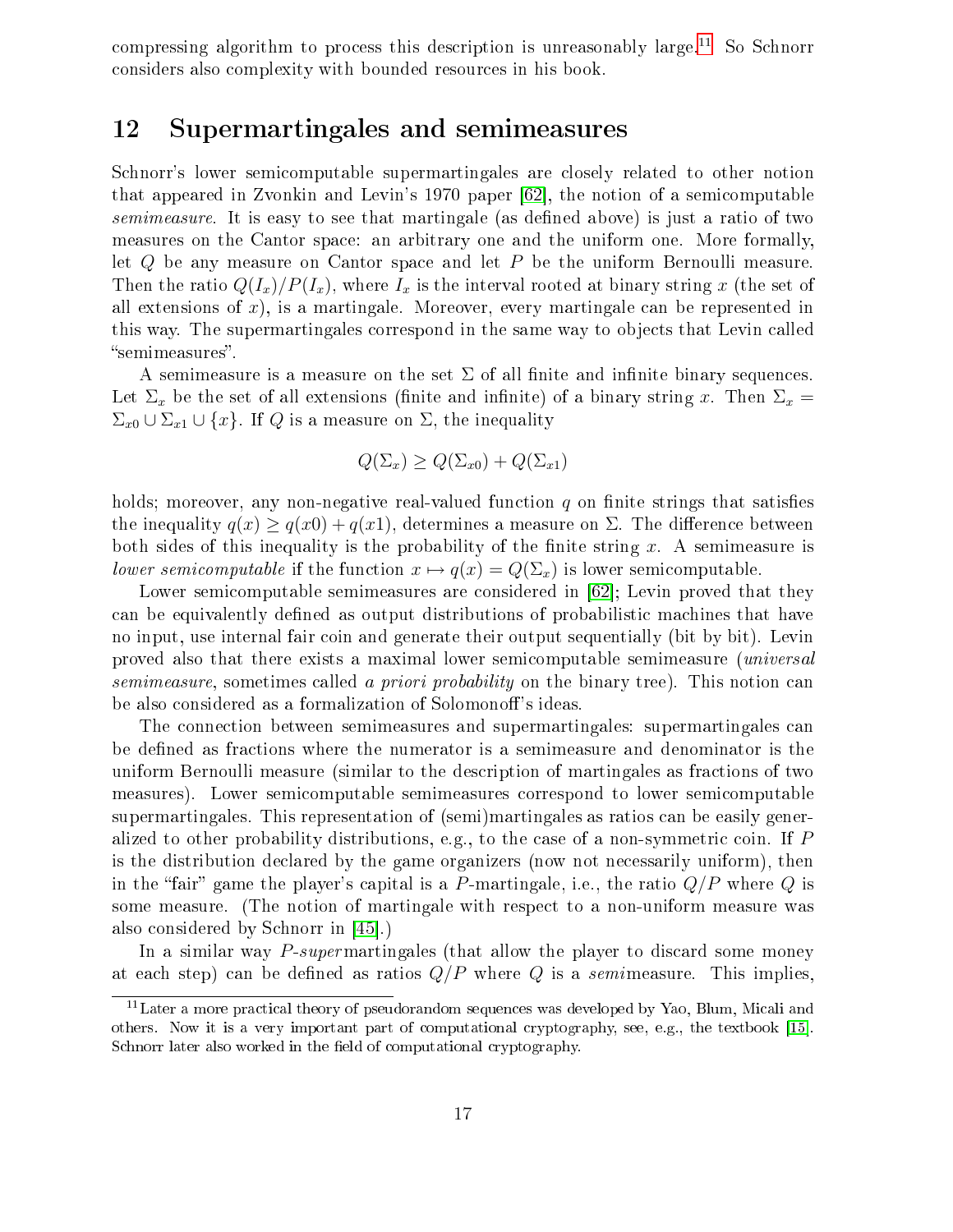for example, that for any computable measure  $P$  there exists a maximal lower semicomputable P-supermartingale: it is the ratio  $A/P$  where A is the a priori probability (the largest lower semi
omputable semimeasure). The last observation provides a onnection between maximal P-supermartingales for different  $P$ ; as Levin points in one of the letters to Kolmogorov (see the Appendix) the advantage of the a priori probability notion is that the same notion can be compared to different measures. When switching from (semi)measures to (super)martingales one object (the a priori probability) is transformed into a family of seemingly different objects (maximal lower semicomputable supermartingales with respect to different computable measures).

However, a natural goal: "to obtain a criterion of randomness (for infinite sequences) in terms of complexity of their prefixes" (the idea to relate complexity and randomness was present already in the 1965 Kolmogorov publication  $(17)$  was not achieved either in Zvonkin and Levin paper or in S
hnorr's book. This was done few years later when new versions of complexity (monotone and prefix complexities) appeared.

# 13 Prefix complexity

Prefix complexity was introduced by Levin and Chaitin. Since the introduction of prefix omplexity sometimes be
omes a sour
e of unne
essary ontroversy, some histori
al lari fications would be useful here. To put the story short, the first publications where  $(1)$  the prefix complexity was defined in terms of self-delimiting codes and as the logarithm of the maximal lower semicomputable converging series, and  $(2)$  the claim that these definitions coincide was made (without proofs), are [\[23,](#page-32-8) 11]. These publications appeared in 1974 in Russian; English translations of these two papers were published in 1976 and 1975 respectively (see  $[13]$ ); the logarithm of the maximal lower semicomputable converging series (but not the self-delimiting des
riptions) was onsidered also in unpublished thesis of Levin in 1971.<sup>[12](#page-17-0)</sup> In 1970 paper [62] an a priori probability (on a binary tree, as defined

To enter the graduate school after finishing 5 years of undergraduate studies, one needed a good academic record and (a very important condition!) a recommendation from the local communist party and komsomol (комсомол) organization. Komsomol (an abbreviation for коммунистический союз **мол**одёжи, communist union of the young people), like Hitlerjugend in Germany, was almost obligatory, and included people of age  $14-28$ , so most university students were komsomol members ( $\kappa$ омсомольцы), though there were some ex
eptions and this requirement was never formalized as a law.

Levin was a student of a special boarding school founded by Kolmogorov (unofficially called Kolmogorov's boarding school, колмогоровский интернат); during 1963/4 academic year he was a student

<span id="page-17-0"></span><sup>&</sup>lt;sup>12</sup>Let us add some historical remarks about situation in the Mathematics Department of Moscow State University and in Russia at that time. The typical track of a future mathematician at that time was 5 years of undergraduate studies (высшее образование) plus 3 years of graduate school (аспирантура). After the graduate school student is assumed to defend a thesis and get a title "kandidat fiziko-matematicheskih nauk" (кандидат физико-математических наук) which is a rough equivalent of Ph.D. Unlike the US universities, the student of Mos
ow State University (and other Soviet universities) had to decide what is his major before entering the university: e.g., the mathematics and physics programs are administered by different departments, have no common courses, different entrance procedures et
. After two years of undergraduate studies at mathemati
s department, a student had to hoose a division (кафедра) which he wants to join for three remaining years, and a scientific advisor in the chosen division. (It could be, say, Algebra Division, or Geometry and Topology Division, etc.) At the end of the 5th year student writes a thesis (дипломная работа). Sometimes this thesis is considered as something close to the Master thesis in the US.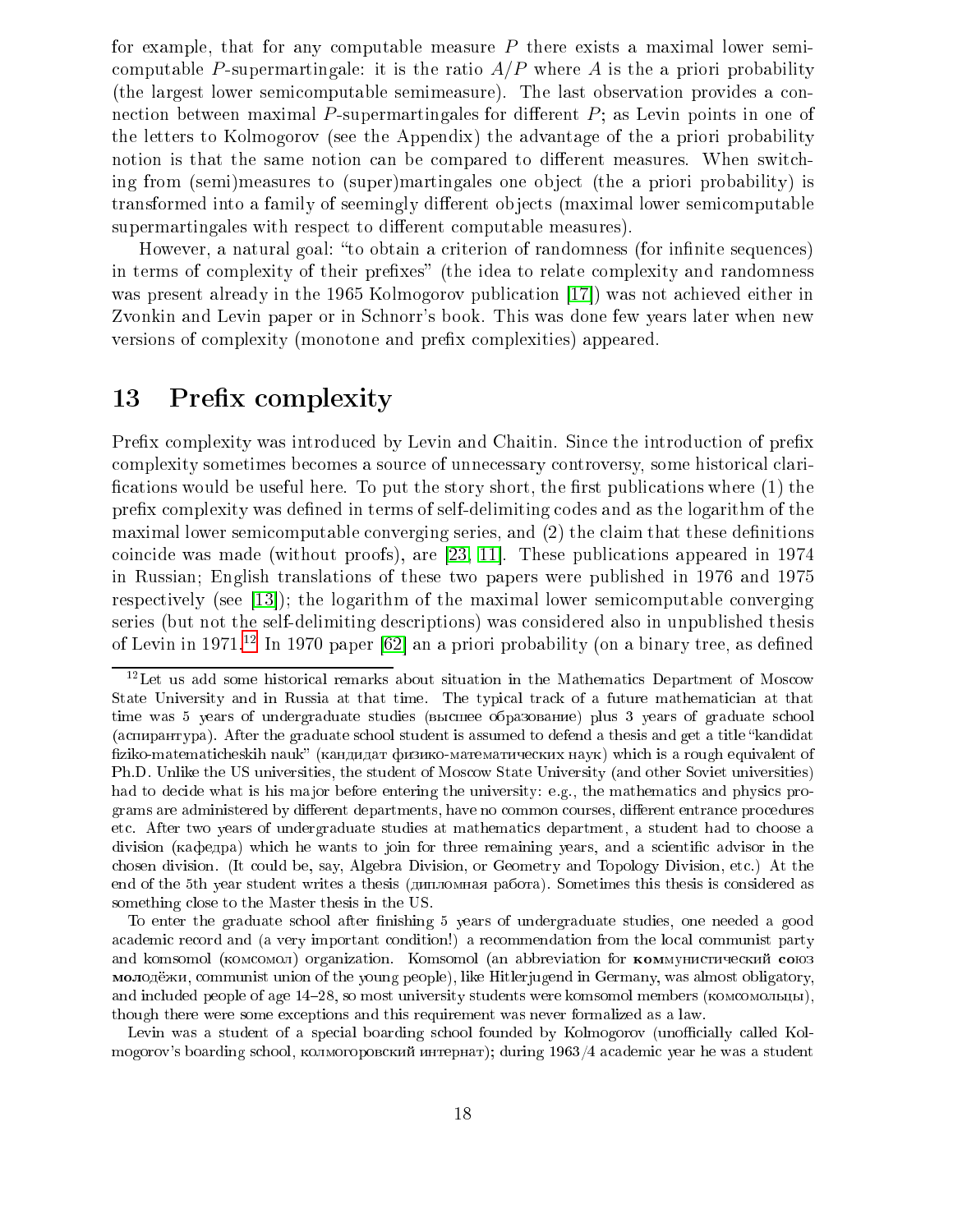in this paper) of a sequence  $0<sup>n</sup>1$  is considered (last paragraph on p. 107) and some properties of this quantity are proved, though no name is given for it; this quantity coincides with a maximal lower semicomputable converging series (up to  $O(1)$  factor, as usual).

At the same time Chaitin independently came to the same two definitions (selfdelimited complexity and logarithm of probability) in  $[8]$ ; this paper, submitted in 1974. contained, among other results, the first published proof of their equivalence. (See more

Being not only Jewish (already a handicap at that time) but also a kind of non-conformist, Levin as an undergraduate student reated a lot of troubles for lo
al university authorities. As a member of komsomol, he became elected local komsomol leader but he defied the policies established by the Communist Party supervisors (and this was mentioned in his graduation letter of re
ommendation, a very important document at the time). No wonder he was effectively barred from applying to any graduate school when he finished undergraduate studies at the Mathematical Logic Division (кафедра математической логики) in 1970. (His official undergraduate advisor was Vladimir A. Uspensky who was Kolmogorov's student in 1950s. Kolmogorov officially did not belong to Mathematical Logic division and asked his former student Uspensky to replace him in this capacity.) However, Kolmogorov managed to secure a research scientist position for Levin (with the help of the University rector, a prominent mathematician and a very de
ent person, I.G. Petrovsky) in the University statisti
al laboratory (Kolmogorov was a head of this laboratory).

Being there, in 1971 Levin wrote a "kandidat" thesis (that contained mostly Levin's results included in  $[62]$ , but also some others, including the probabilistic definition of prefix complexity) and tried to find a place for its defense. (According to the rules, the thesis defence was not technically connected to a graduate school (if any) of defendant's affiliation, only a recommendation from the institution where dissertation was prepared was required; in this case the person was called "concreater ". Though most graduate students in the USSR were defending their thesis in the same institution (sometimes a few years later after their studies in the graduate school), the thesis defense was not a university affair, but regulated by a special government institution, called "Высшая Аттестационная Комиссия".)

In Moscow it was clearly impossible, and finally the defense took place in Novosibirsk (in Siberia). The thesis received strong approvals from official reviewers (J. Barzdin, B. Trachtenbrot and his lab), the reviewing institutions (Leningrad Division of Steklov Mathemati
al Institute) and the advisor (Kolmogorov and his lab). Nevertheless, the defence was unsuccessful (quite untypical event). According to Levin, the most active negative role during the council meeting was played by Yu.L. Ershov (recursion theorist, now a member of the Russian Academy of Sciences) but Levin believes that Ershov did not have other hoi
e unless he was ready to get into areer troubles himself; however, Ershov did also something "above and beyond the call of duty" (as Levin puts it) as a Soviet scientific functionaire  $-$  he insisted that the "unclear political position" of Levin should be mentioned in the council decision. This effectively prevented Levin's defense in any other place in the Soviet Union (even with a new thesis) and therefore barred a scientific career in Soviet Union for him. Fortunately, Levin got a permission to leave Soviet Union and emigrated to US where he got many well known results in different areas of theoretical computer science (about one-way functions, holographic proofs et al.). As Levin recalls, KGB made it known that they think going away would be the best option for him; they even asked Kolmogorov to deliver this advice (which Kolmogorov did, though he did not indicated whether he himself agrees...) Now we an make jokes about these events (Levin on
e noted that a posteriori Ershov's behaviour was a favor for him: it was a motivation to leave Soviet Union) but at that time things were mu
h more dramati
.

But while being still in the USSR after this unsuccessful defense, Levin followed an advice of some friend, who told that Levin should publish his results while he is still allowed to publish papers in Soviet journals (this was not a joke, the danger was quite real) and published a bunch of papers in 1973–1977. These papers were rather short and cryptic, a lot of things was stated there without proofs, so many ideas from them were really understood only mu
h later.

of a similar school in Kiev (now Ukraine) and then managed to move to Moscow for 1964/5 academic year. Then (in January 1966) he entered the Moscow university becoming a first-year undergraduate in the middle of the academic year (there was some exceptional procedure for the students of Kolmogorov's school in this year related to the change in the education system in the USSR that moved from 11-years to 10-years edu
ation program).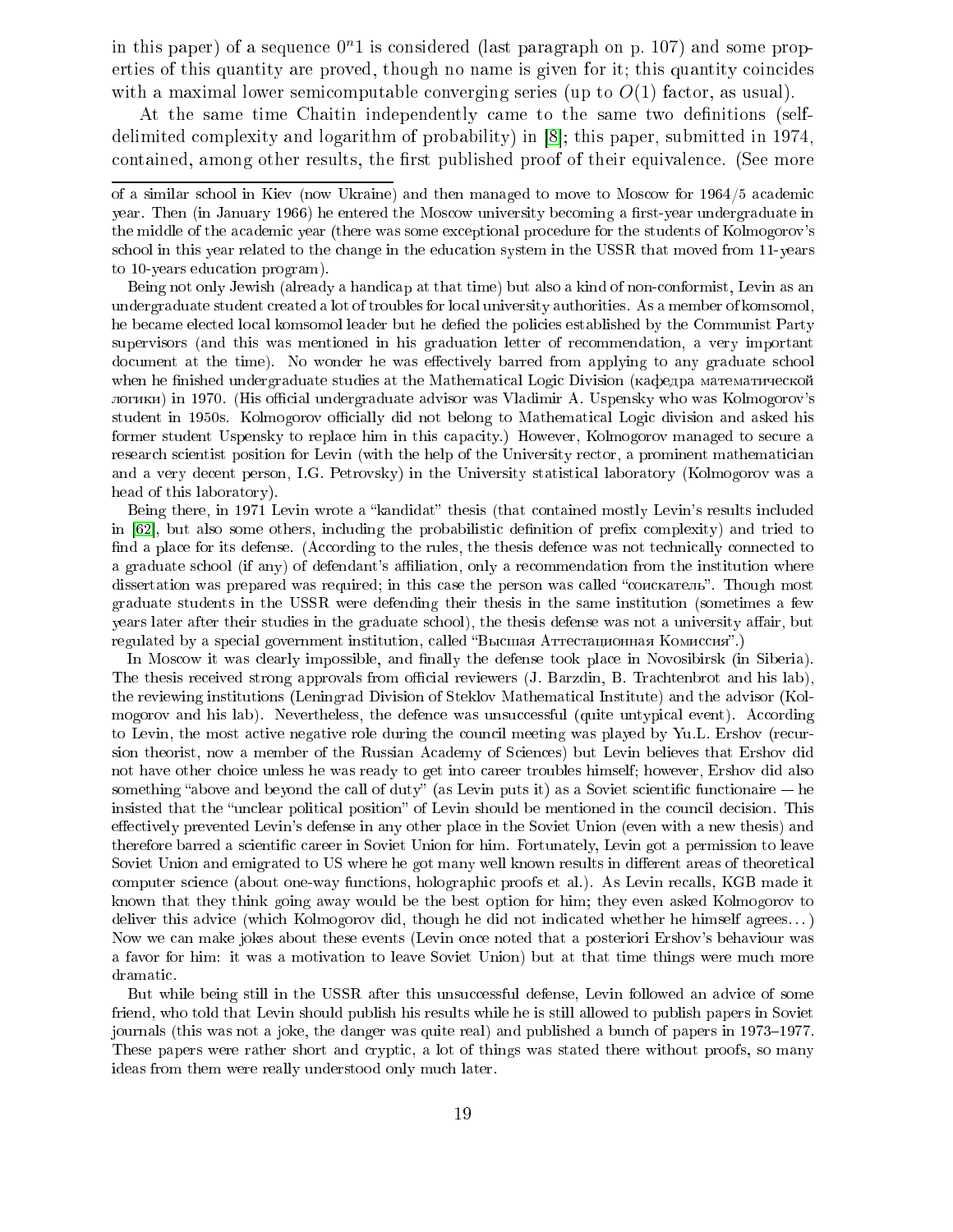about the history of this paper below.)

The prefix complexity, as we have said, can be defined in different ways. The first approach defines prefix complexity of x as the length of the shortest program that produces x, but the programming language must satisfy an additional requirement. In Levin's paper [23] this requirement is formulated as follows: if a bit string p considered as a program produces some output  $x$ , then its extensions either produce the same  $x$  or do not produce anything. The 1974 paper refers for details to Gacs' paper of the same year  $[11]^{13}$  $[11]^{13}$  $[11]^{13}$ and to other Levin's paper (then unpublished; it was published only in  $1976$  [24]). In Chaitin's paper mentioned above  $[8]^{14}$  $[8]^{14}$  $[8]^{14}$  a slightly different requirement is used: if a bit string p considered as a program outputs x, then none of p's extension could produce any output. Both restrictions reflect the intuitive idea of a self-delimiting program (that does not contain an end-marker; the machine should be able to find out when the program ends) though in technically different ways.

Another way to define prefix complexity uses probabilities; as we have mentioned. it appeared in Levin's thesis (1971) that remained unpublished. Consider the lower semicomputable series of non-negative reals with sum at most  $1 \left( \sum p_n \leq 1 \right)$  where  $p_n \geq 0$ and the function  $n \mapsto p_n$  is lower semicomputable). These series correspond to machines that use internal fair coin to produce some integer (or, may be, do not produce anything) if we let  $p_n$  be the probability of output n.

<span id="page-19-1"></span><sup>14</sup>This paper was written [9] in 1974 during the visit to the IBM Watson Lab in Yorktown Heights for a few months. Chaitin's work there has another important implication: an unpublished manuscript by R. Solovay  $[56]$ . In his talk  $[4]$  Cristian Calude tells the story: "When I started reading and trying to understand the subject to write my book "Information and Randomness" [3], I discussed this with Greg Chaitin and he told me: look, if you really want to write a good book, you have to read Solovay's manus
ript. . . So I started asking around, and eventually wrote to Solovay: Greg Chaitin told me that I should read your manuscript; could I have a copy? Solovay answered: I had one, but I don't have it any more. This was in 1991, I think. I tried again to get it and eventually I contacted Charles Bennett, and he had one copy; he was very kind to send me a copy of this copy. That is also an interesting story which Greg Chaitin told me about how this book [manuscript] was written. Solovay was for one year at IBM on a sabbati
al leave and he was asked to write a report about Chaitin's work. Probably most of us would write a report of two or three pages and forget forever about it. But Solovay took it very seriously, so he rewrote many parts of the theory in his completely different new style, and he solved also a substantial number of open problems at that stage. This was a kind of shock: look, this guy is so bright, he has nothing to do with this field, he comes, he reads this bunch of papers, he produces this beautiful manus
ript solving so many problems and at the end of the day he does not want even to publish anything! Solovay never published this manus
ript. I sent Solovay a opy of his `lost' manus
ript and he said: well, if you have a student or whoever would like to read and edit and publish the book, fine with me, but I am not interested in working on it. It had to wait until Rod Downey and Denis Hirschfeldt had the force to get through and recuperate most of the results in this manuscript."

We will trace only two main contributions made in these papers: the prefix complexity, and the randomness riterion in terms of monotone omplexity.

<span id="page-19-0"></span><sup>&</sup>lt;sup>13</sup>Peter Gacs came to Moscow State University for 1972/3 academic year from Hungary where he became interested in this topic after reading Kolmogorov paper [17], Martin-Löf lecture notes from Erlangen and Zvonkin and Levin's paper  $[62]$  and started correspondence with Levin by sending him some paper about randomness characterization in terms of complexity. When Gacs came to Moscow in 1972, Levin explained his criterion of randomness in terms of monotone complexity which looked much better to Gacs so his paper was never published. Then Levin explained the notion of prefix complexity to Gacs and asked whether it is symmetric (with  $O(1)$  precision). The negative answer obtained by Gacs became part of his paper [11] that included also some Levin's results, including the  $O(1)$ -formula for the prefix complexity of a pair (attributed to Levin). The prefix complexity is very briefly introduced in the beginning of this paper with the remark "considered in detail by Levin".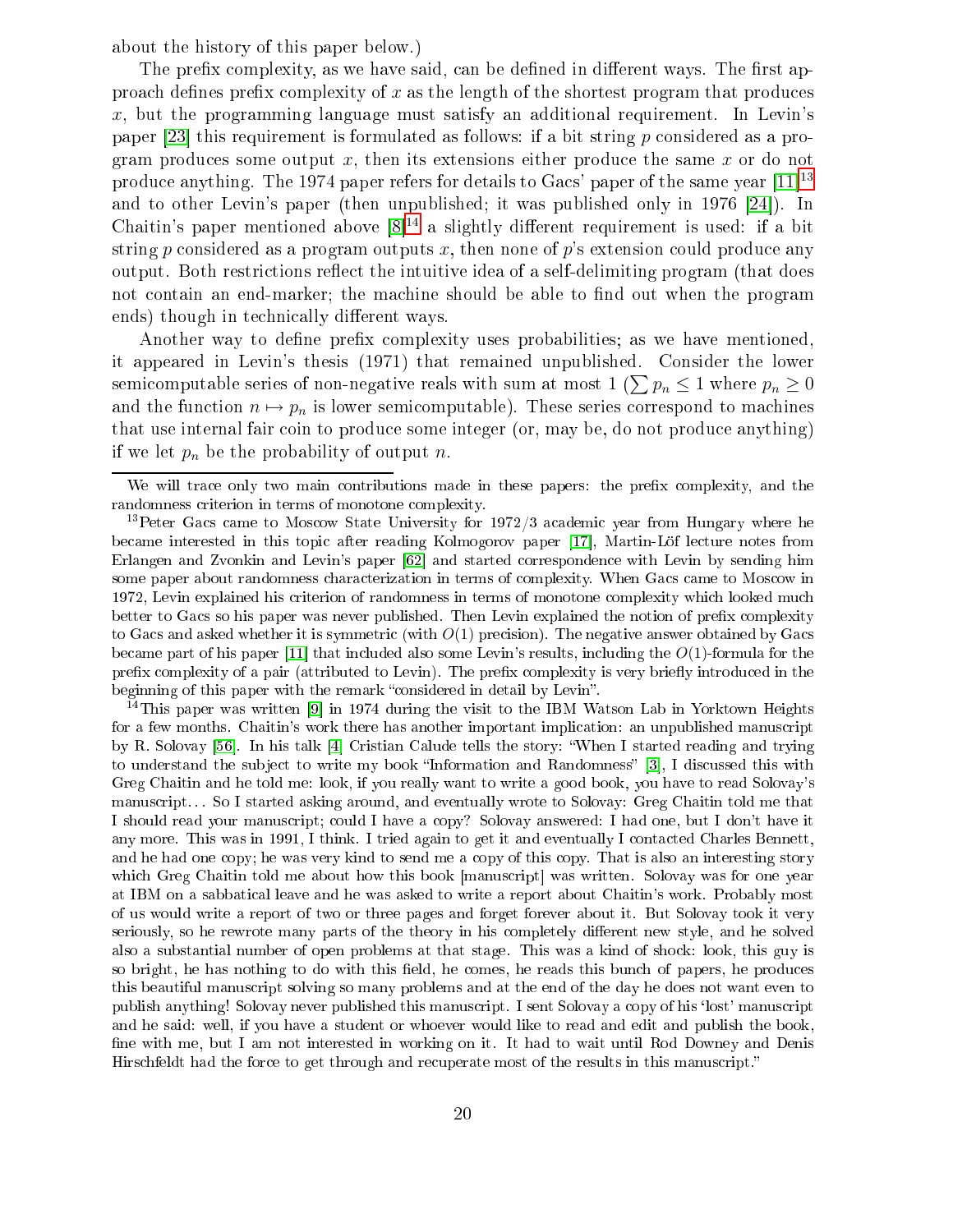Among those series there exists a maximal one (up to  $O(1)$  factor). It is called a priori probability on integers (and is losely related to the a priori probability on bit strings considered in Zvonkin-Levin paper [62]: a priori probability of a bit string  $0<sup>n</sup>1$  coincides with the a priori probability of integer n up to  $O(1)$  factor).

A very important property of these notions: minus binary logarithm of an a priori probability equals prefix complexity (up to  $O(1)$  additive term). This property is mentioned without proof both in [11] and [23]; the proof was published for the first time in [8]. This proof implies also that two version of prefix-free requirements mentioned above lead to the same complexity function (up to  $O(1)$  additive term).

Another advantage of prefix complexity, also discovered independently by Levin (the proof, attributed to Levin, is published in  $[11]$  and Chaitin (the proof is published in  $[8]$ ) is a more precise (up to  $O(1)$ -term) formula for the complexity of a pair in terms of onditional omplexities. This formula is an improvement of the symmetry of information theorem that was earlier proved for plain omplexity with bigger (logarithmi
) error terms by Kolmogorov and Levin.

## 14 Randomness riterion: S
hnorr and Levin

It was soon understood by Schnorr and Levin that the original goal of describing randomness in terms of complexity can be achieved if one changes a bit the definition of omplexity making it monotoni in some sense.

Schnorr suggested such a modification in his talk at 4th STOC in 1972 [46]. The idea of the modification was to take into account that prefixes of a sequence are not separate binary strings but prefixes of one infinite sequence. As Schnorr puts it  $(46)$ , pp. 168– 169), "it has already been observed that there must be some difference in the concept of regularity of finite objects which do not involve a direction (for instance a natural number) and the concept of regularity of infinite sequences (as well as finite subsequences [prefixes] of an infinite sequence) where a natural direction is involved. For example, he who wants to understand a book will not read it backwards, since the comments or facts which are given in his first part will help him to understand subsequent chapters (this means they help him to find regularities in the rest of the book). Hence anyone who tries to detect regularities in a process (for example an infinite sequences or an extremely long finite sequence) proceeds in the direction of the process. Regularities that have ever been found in an initial segment of the pro
ess are regularities for ever. Our main argument is that the interpretation of a pro
ess (for example to measure his complexity) is a process itself that proceeds in the same direction."<sup>[15](#page-20-0)</sup> Then he gives a formal definition of monotone complexity, called "process complexity" in his paper, and notes that "basic properties of processes have been developed independently in [5] and  $[8]$ " (i.e., [45] and [62] in our list; note that none of these two publications includes a definition of monotone/process complexity).

<span id="page-20-0"></span><sup>&</sup>lt;sup>15</sup>This argument sounds convincing; however, one may expect that randomness of a binary sequence is invariant under computable permutation of its terms while Schnorr's criterion of randomness in terms of monotone omplexity is not. Re
ently A. Rumyantsev pointed out the following simple invariant criterion:  $KP(A, \omega(A)) \geq |A| - O(1)$ . Here KP stands for the prefix complexity of a pair; A is a finite set of indices of size |A| and  $\omega(A)$  is a restriction of  $\omega$  onto A (a bit string of length |A|).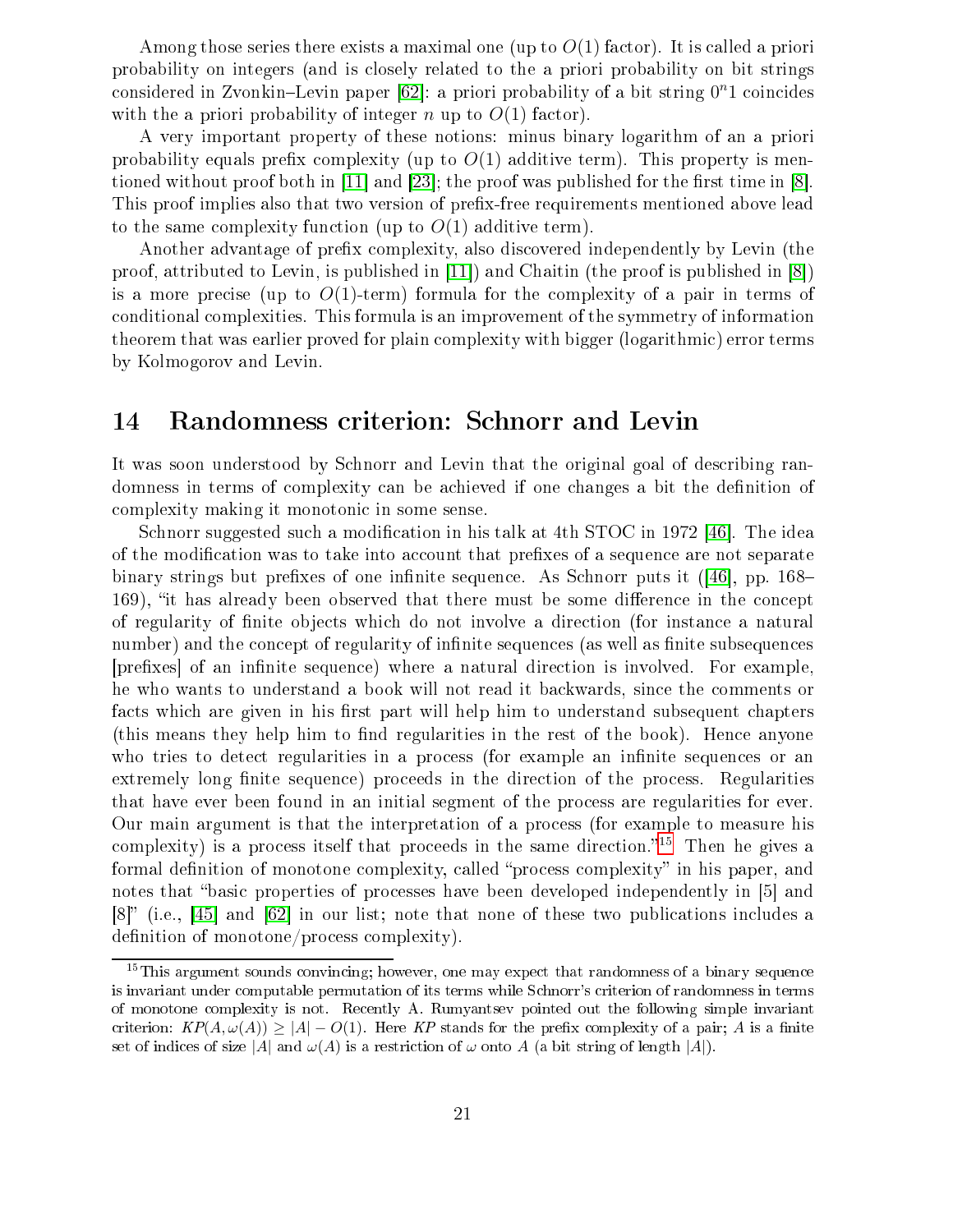Using his definition, Schnorr proves that a sequence in Martin-Löf random if and only if its *n*-bit prefix has monotone complexity  $n + O(1)$ .

Levin  $[22]$  proves essentially the same result using a slightly different version of the monotone complexity (used also in subsequent paper of Schnorr  $[47]$ ). Levin also notes that the same proof works for the so-called "a priori complexity", the minus logarithm of the a priori probability on the binary tree. This statement is equivalent to S
hnorr's hara
terization of randomness in terms of semi
omputable supermartingales (though Levin does not say anything about martingales).

Chaitin in  $|8|$  suggested prefix complexity as a tool to define randomness. He calls an infinite sequence  $\omega_1 \omega_2 \ldots$  random if there exists c such that

$$
H(\omega_1 \ldots \omega_n) \geq n - c
$$

for all n (he used letter H to denote prefix complexity; Levin used  $KP$ ; now the letter K is most often used), and writes: "C.P. Schnorr (private communication) has shown that this complexity-based definition of a random infinite string and P. Martin-Löf statistical definition of this concept are equivalent". As Schnorr remembers in his talk [48], "I knew the first paper of Chaitin that has been published one year later after the Kolmogorov's 1965 paper but it was the next paper whi
h really made Chaitin also one of the basi investigators of complexity. This was a paper on self-delimiting or prefix-free descriptions and this was published in 1975 in the Journal of the ACM. In fact I was a referee of this paper and I think Chaitin knew this be
ause I've sent my personal omments and suggestions to him and he used them".

## 15 Lower semi
omputable random reals

One more result about randomness in  $[8]$  is an example of a lower semicomputable random real number, now well known as "Chaitin's  $\Omega$  number". It is related to a philosophical question: can we specify somehow an individual random sequence? One would expect at first the negative answer: if a sequence has some description that defines it uniquely. how can we treat it as random?

This negative answer is supported by the (evident) result: a omputable sequen
e is not Martin-Löf random (for the case of a fair coin, i.e., the uniform Bernoulli distribution). However, if we do not insist that description is an algorithm that computes our sequence and let it be less direct, the answer becomes positive. Indeed, in  $[62]$  the following result attributed to Martin-Löf is stated (Theorem 4.5): there exists a  $\Sigma^0_2$ -sequence that is Martin-Löf random. This means that there exist a decidable property  $R(n, p, q)$  of three natural numbers such that the sequence  $\omega$  defined by equivalence

$$
\omega_n = 1 \Leftrightarrow \exists p \,\forall q \, R(n, p, q)
$$

is Martin-Löf random. This provides an example of an individual explicitly described (though in a nononstru
tive way) random sequen
e.

The example of a random  $\Sigma^0_2$ -sequence appears also in Theorem 4.3 in Chaitin's 1975 paper [8], but Chaitin went farther in this direction. He noticed that a Martin-Löf random sequence can be a binary representation of a lower semicomputable real number. Speaking about random reals, we identify real numbers in the interval  $(0, 1)$  with their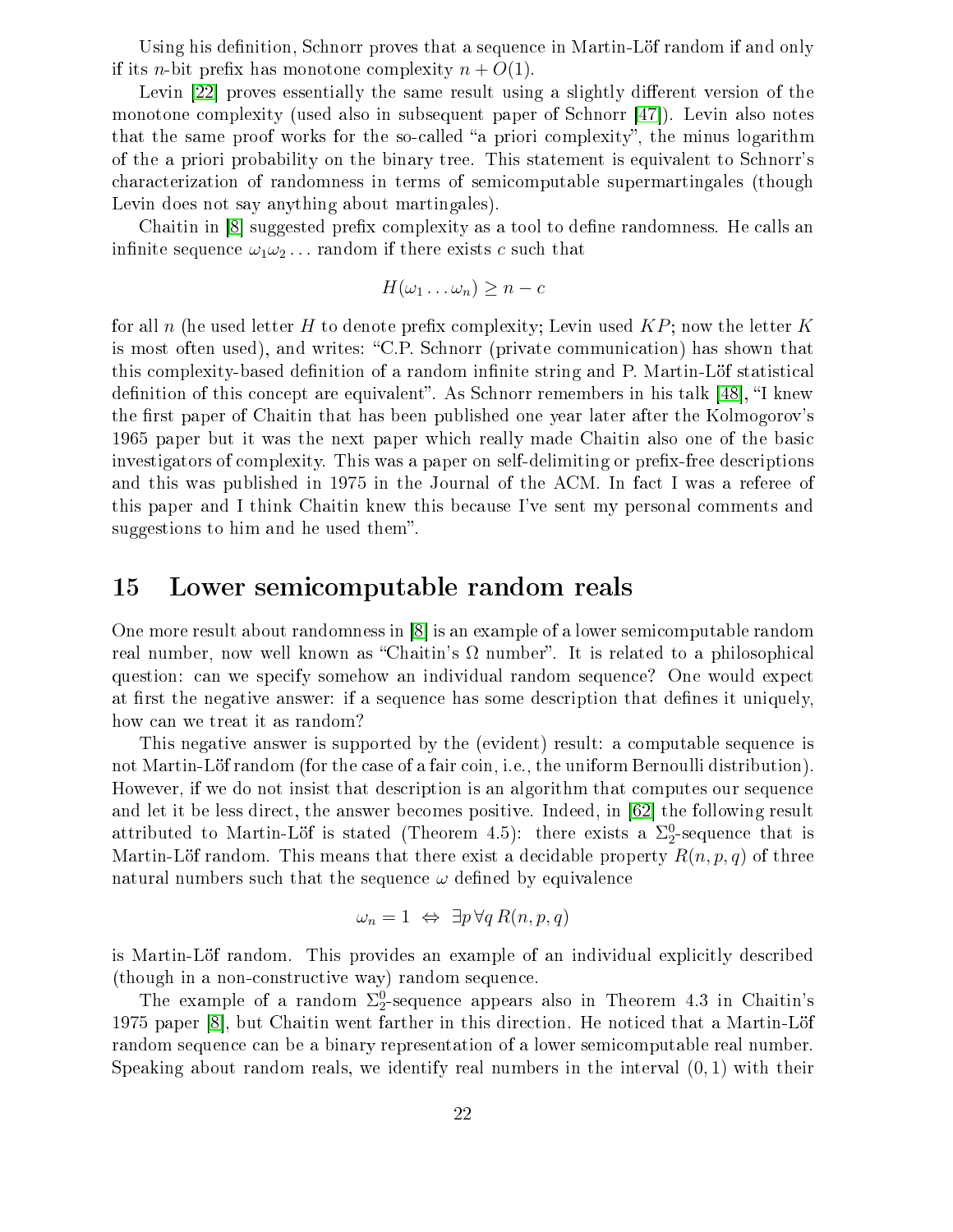binary representations. (The collisions like  $0.0011111... = 0.0100000...$  do not matter since this can happen only for non-random sequences.) Recall that a real number  $x$  is lower semi
omputable if there is an algorithm that enumerates all rational numbers less than x. (Equivalent definition: if x is a limit of an increasing computable sequence of rational numbers.) It is easy to see that all lower semicomputable reals  $x \in (0,1)$  have binary representations in  $\Sigma^0_2$  but the reverse statement is not true.

This alone wouldn't make Chaitin's example of lower semicomputable random real so popular. In fact, Section 4.4 of [62] (proof ot Theorem 4.5 mentioned above) already constructs a specific example of a random real, *i.e.*, the smallest real outside an effective open set of small measure that overs all non-random reals. Zvonkin and Levin used the language of binary sequen
es, not reals (whi
h makes the des
ription a bit more tedious) and did not mention explicitly the lower semicomputability (which follows immediately from the construction). But the main reason why Chaitin's example became so famous is in the form of the description. Chaitin's lower semicomputable real  $\Omega$  has simple and intuitive meaning: it is the probability that the universal machine used in the definition of prefix complexity terminates on a randomly chosen program. This could create an impression that we really have a random real "in our hands": this is the probability of the event "the universal machine terminates on random input".<sup>16</sup>

## 16 Subsequent a
hievements

The study of randomness as a mathematical object had clearly a philosophical motivation related to the foundations of probability theory. However, the mathemati
al theory has its own logic of development: answering some philosophically motivated questions, it introdu
es new notions and new questions related to these notions. So the mathemati
al theory of randomness (and related algorithmic information theory) became a rich mathematical subject. In the last decade it attracted a lot of attention from the recursion theorists who used advan
ed te
hniques developed in re
ursion theory to understand the randomness definitions better. For example, they looked at one of the first definitions of randomness (from Kolmogorov's papers) and proved that it coincides with Martin-Löf randomness relativized to  $0'$ -oracle [\[42,](#page-33-11) 36].

The other thread that has some philosophical and historical interest is related to nonmonotonic selection rules and martingales. In Mises definition the terms of the sequence are revealed in some fixed order (time order, if we look at casino's example). He never explicitly mentioned other possibilities (though he sometimes writes about data whose ordering is not lear, like statisti
al data about deaths used by an insuran
e ompany). When he was forced to provide a formal definition of a selection rule, this monotonicity is explicitly present in the definition.

However, one can consider other examples that motivate non-monotonic selection. Imagine that casino prepares random bits and write them on cards which are then placed on a table (so that bits are invisible). The player is then allowed to look at the ards in

<span id="page-22-0"></span> $16A$  similar thing was done once to test early Unix utilities: they were fed with random bits and crashed quite often! In fact, standard programming languages and executable file formats satisfy Chaitin's requirements for universal machine if we ignore that machine word has finite size, usually between 8 and 64 bits.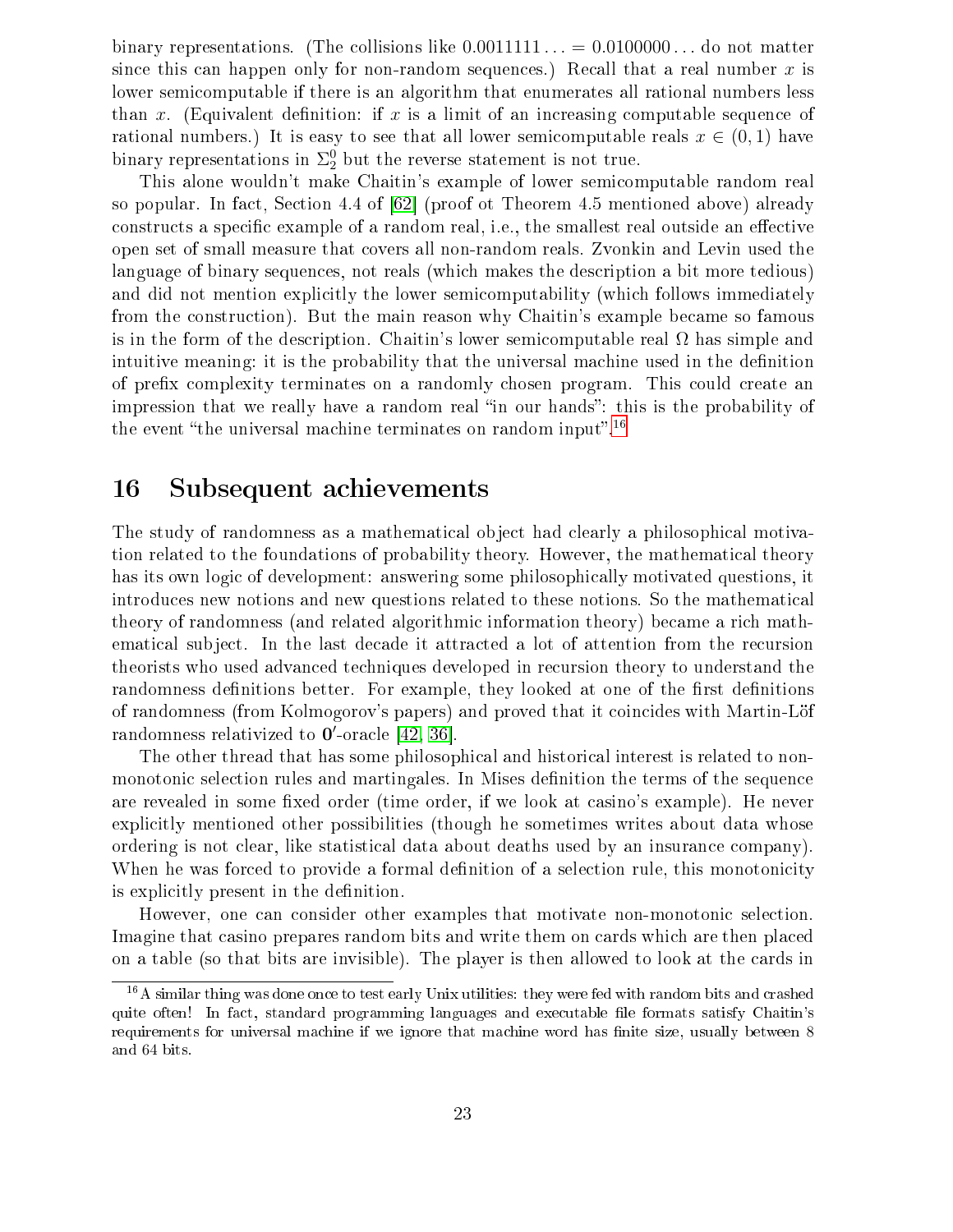any order and also make bets (before the ard is turned). Imagine that she manages to win systematically; does it implies that the sequence is not random?

As D. Loveland [27] explains this: "Consider the following "practical" situation. A manufacturer produces very cheaply and quickly some item which has a large fluctuation in life expectancy from item to item, with the fluctuation passing through a threshold of acceptance. The producer would naturally wish to cull out the unaccepted items but (it is presumed) cannot test the item to be used for life expectancy without destroying it. He must then look for "systematic fluctuations" in the process so that he can select the items to be used based on the knowledge of the pro
ess in
luding knowledge of tested items then ineligible for use. If the pro
ess were random in the aforementioned sense, then no system of testing previously manufactured items would indicate whether the next item manufa
tured should be hosen for use or whether one should hoose, rather, some future item after more testing. However, suppose the manufacturer numbers each item onse
utively as it is produ
ed and allows it to fall it into a bin from whi
h items are drawn to be tested or sele
ted for use. Then he may test higher numbered items before digging down in the bin to select a specific item for use."

Earlier the same extension was suggested by Kolmogorov in a footnote in his paper  $[16]$ . It led to many interesting questions. For example, how complex should be prefixes of a sequence that is random in the sense of Mises–Church definition and in this extended Mises-Kolmogorov-Loveland definition? Kolmogorov claimed [18] that in both ases omplexity ould be logarithmi
, but later An. Mu
hnik has shown that it is not the case (see [58]) for Mises–Kolmogorov–Loveland randomness (while for Mises–Church randomness Kolmogorov was right).

Many other interesting results are obtained but their des
ription goes far beyond the s
ope of this paper.

## 17 Con
luding remarks

Remember that Mises' initial reason to consider collectives was the desire to explain what probability is and why and how the mathemati
al probability theory an be applied to the real world. The question "why" is rather philosophical one, but one can try to answer to second part, "how", and describe the current best practice. Here is an attempt to provide such a description taken from [\[58,](#page-34-10) 50].

"The application of probability theory has two stages. At the first stage we try to estimate the on
ordan
e between some statisti
al hypothesis and experimental results. The rule "the actual occurrence of an event to which a certain statistical hypothesis attributes a small probability is an argument against this hypothesis" (Polya [43], Vol. II, Ch. XIV, part 7, p. 76), it seems, could be made more correct if we are allowed to consider only "simply described" events. It is clear that the event "1000 tails appeared" can be described more simply that the event "a sequence A appeared" where A is a "random" sequen
e of 1000 heads and tails (these two events have the same probability). This difference may explain why our reactions to these events (we have in mind the hypothesis of a fair coin) are so different. To clarify the notion of a "simply described event" the notion of complexity of the constructive object (introduced by Kolmogorov) may be useful.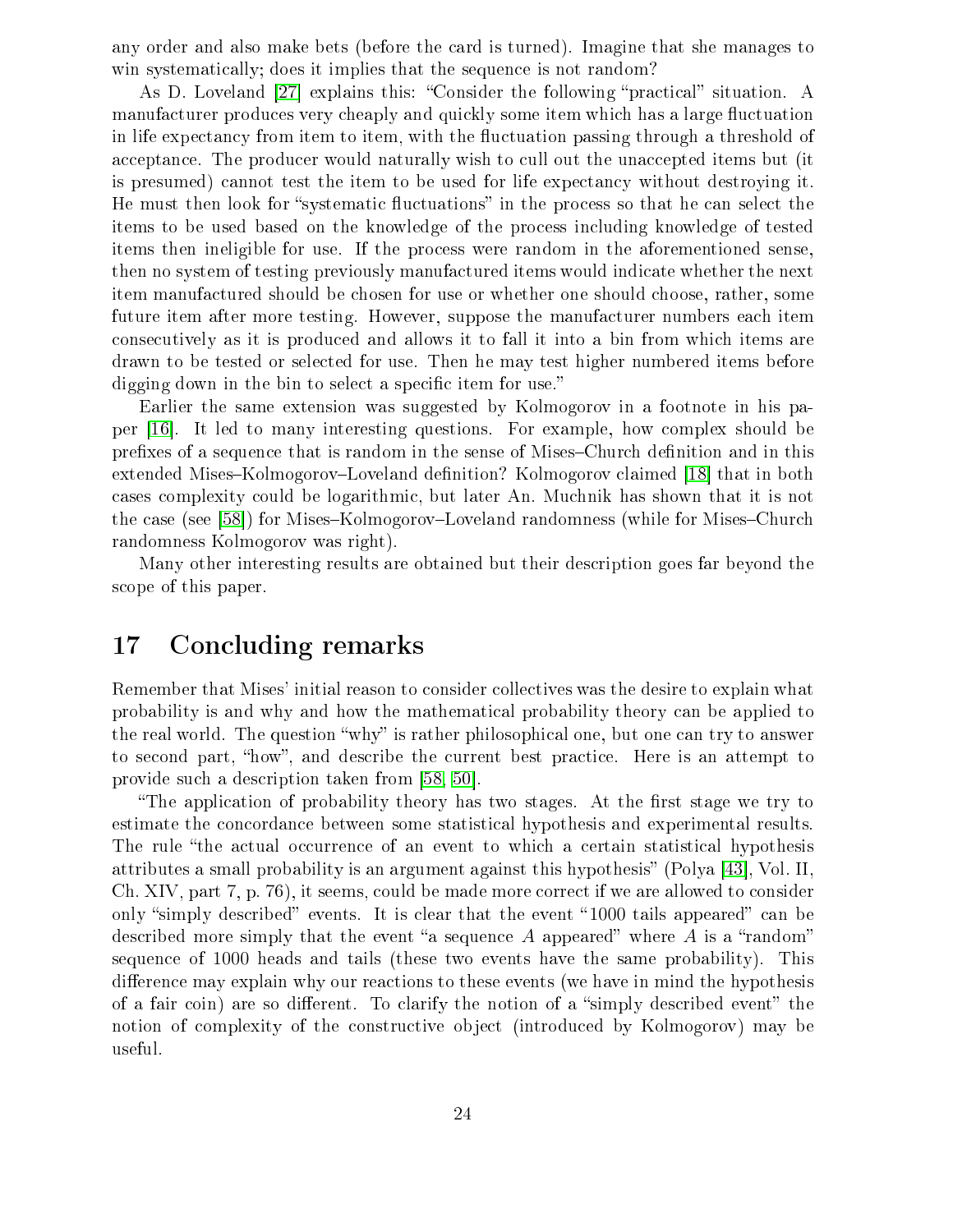Let us assume that we have already chosen a statistical hypothesis concordant (as we think) with the result of observations. Then we ome to the se
ond stage and derive some on
lusions from the hypothesis hosen. Here we have to admit that probability theory makes no predi
tions but an only re
ommend something: if the probability (
omputed on the basis of the statistical hypothesis) or an event  $A$  is greater than the probability of an event  $B$ , then the possibility of the event  $A$  must be taken into consideration to a greater extent than the possibility of the event  $B$ .

One can conclude that events with very small probabilities may be ignored. Borel [1] writes "... Fewer than a million people live in Paris. Newspapers daily inform us about the strange events or accidents that happen to some of them. Our life would be impossible if we were afraid of all adventures we read about. So one can say that from a practical viewpoint we can ignore events with probability less that one millionth... Often trying to avoid something bad we are onfronted with even worse. . . To avoid this we must know well the probabilities of different events" (Russian ed., pp.  $159-160$ ).

Sometimes the criterion for selection of a statistical hypothesis and the rule for its application are united in the statement "events with small probabilities do not happen". For example, Borel writes "One must not be afraid to use the word "certainty" to designate a probability that is sufficiently close to 1." ([2], Russian ed., p. 7). But we prefer to distinguish between these two stages, because at the first stage the existence of a simple description of an event with small probability is important, and at the second stated it seems unimportant. (We an expe
t, however, that events interesting to us have simple descriptions because of their interest.)"

This description (which, we believe, still describes adequately the current best practice of probability theory application) uses the notions of algorithmic information theory only on
e (when des
ribing when we reje
t a statisti
al hypothesis), but this use seems to be important.

Let us note also that this description shows that quantum mechanics does not make a real difference compared to probability theory and statistical mechanics: we just replace "small probability" by "small amplitude" in the scheme described. (However, to provide a foundation for the measurement procedure, one should prove a quantum counterpart for the law of large numbers: the amplitude of the event "measured frequency of some outcome diverges significantly from the square of the assumed amplitude of this outcome" is small.)

More detailed discussion can be found in  $[52]$ .

## Appendix A: Abstracts of Kolmogorov's talks

Some talks at the meetings of Moscow Mathematical Society have short abstracts published in the journal "Успехи математических наук" (Uspekhi matematicheckikh nauk, partially translated as "Russian mathemathical surveys"; these abstracts were not translated). Here we reproduce abstracts of three talks given by A.N. Kolmogorov devoted to algorithmic information theory (translated by Leonid Levin).

**I.** [vol. 23, no. 2, March-April 1968].

1. A.N. Kolmogorov, "Several theorems about algorithmic entropy and algorithmic amount of information".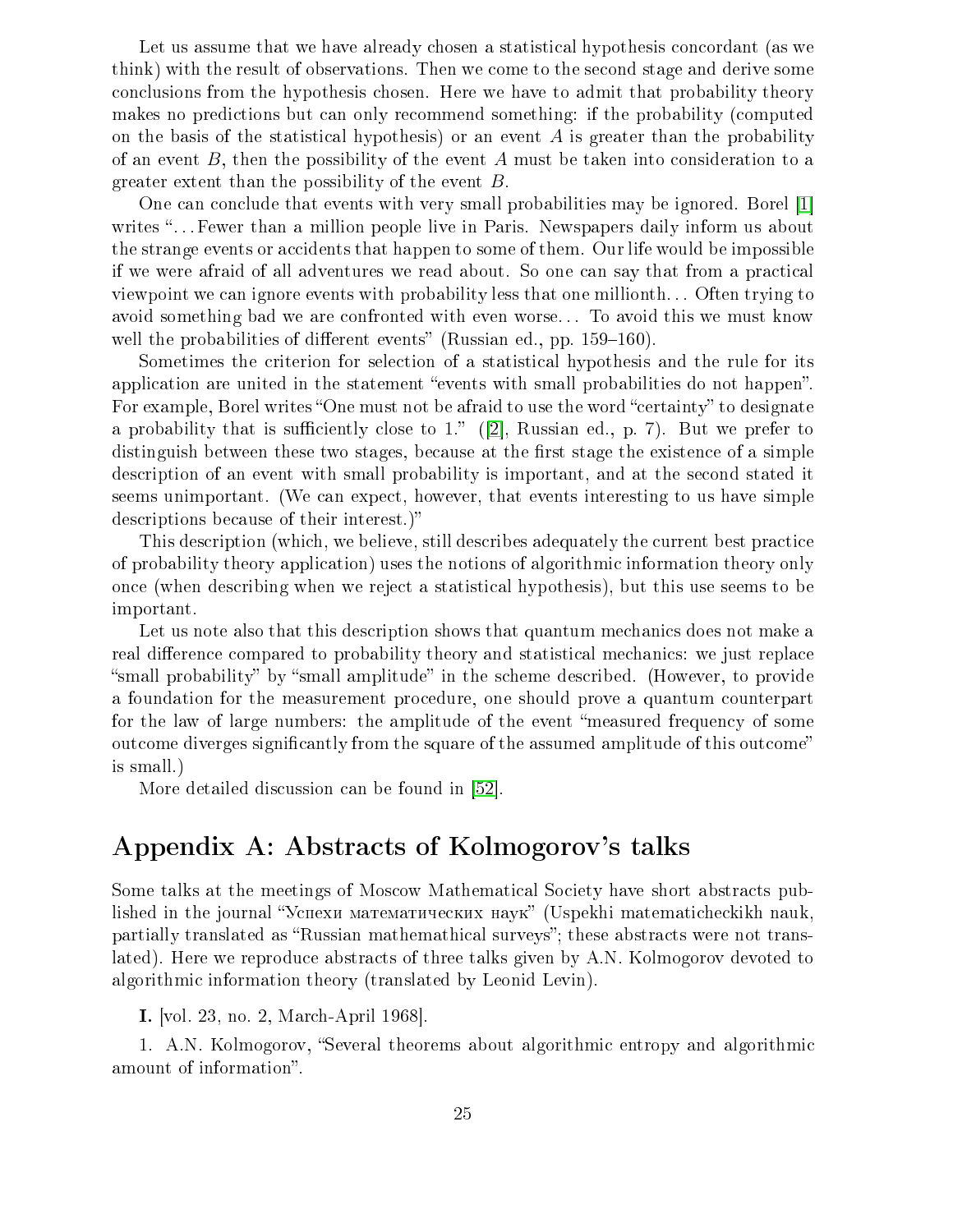Algorithmi approa
h to the foundations of information theory and probability theory was not developed far in several years from its appearan
e sin
e some questions raised at the very start remained unanswered. Now the situation has changed somewhat. In particular, it is ascertained that the decomposition of entropy  $H(x, y) \sim H(x) + H(y|x)$  and the formula  $J(x|y) \sim J(y|x)$  hold in algorithmic concept only with accuracy  $O(\log H(x, y))$ (Levin, Kolmogorov).

Stated earlier cardinal distinction of algorithmic definition of a Bernoulli sequence (a simplest collective) from the definition of Mises-Church is concretized in the form of a theorem: there exist Bernoulli (in the sense of Mises-Church) sequences  $x = (x_1, x_2, ...)$ with density of ones  $p = \frac{1}{2}$  $\frac{1}{2}$ , with initial segments of entropy ("complexity")  $H(x^n) =$  $H(x_1, x_2, ..., x_n) = O(\log n)$  (Kolmogorov).

For understanding of the talk an intuitive, not formal, familiarity with the concept of a computable function suffices.

(Moscow Mathematical Society meeting, October 31, 1967)

II.  $[vol. 27, no. 2, 1972]$ 

1. A.N. Kolmogorov. "Complexity of specifying and complexity of constructing mathematical objects".

- 1. Organizing ma
hine omputations requires dealing with evaluation of (a) omplexity of programs, (b) the size of memory used, (
) duration of omputation. The talk describes a group of works that consider similar concepts in a more abstract manner.
- 2. It was noticed in 1964-1965 that the minimal length  $K(x)$  of binary representation of a program specifying construction of an object  $x$  can be defined invariantly up to an additive constant (Solomonoff, A.N. Kolmogorov). This permitted using the concept of *definition complexity*  $K(x)$  of constructive mathematical objects as a base for a new approach to foundations of information theory (A.N. Kolmogorov, Levin) and probability theory (A.N. Kolmogorov, Martin-Löf, Schnorr, Levin).
- 3. Such characteristics as "required memory volume," or "required duration of work" are harder to free of te
hni
al pe
uliarities of spe
ial ma
hine types. But some results may already be extracted from axiomatic "machine-independent" theory of broad class of similar characteristics (Blum, 1967). Let  $\Pi(p)$  be a characteristic of "construction complexity" of the object  $x = A(p)$  by a program p, and  $\Lambda(p)$  denotes the length of program p. The formula  $K^{n}\Pi(x) = \inf(\Lambda(p) : x = A(p), \Pi(p) = n)$ defines "*n*-complexity of definition" of object x (for unsatisfiable condition the inf is considered infinite).
- 4. Barzdin's Theorem on the complexity  $K(M_\alpha)$  of prefixes  $M_\alpha$  of an enumerable set of natural numbers (1968) and results of Barzdin, Kanovi
h, and Petri on orresponding complexities  $K^{n}\Pi(M_{\alpha})$ , are of general mathematical interest, as they shed some new light on the role of extending previously used formalizations in the development of mathematics. The survey of the state of this circle of problems was given in the form free from umbersome te
hni
al apparatus.

(Mos
ow Mathemati
al So
iety meeting, November 23, 1971)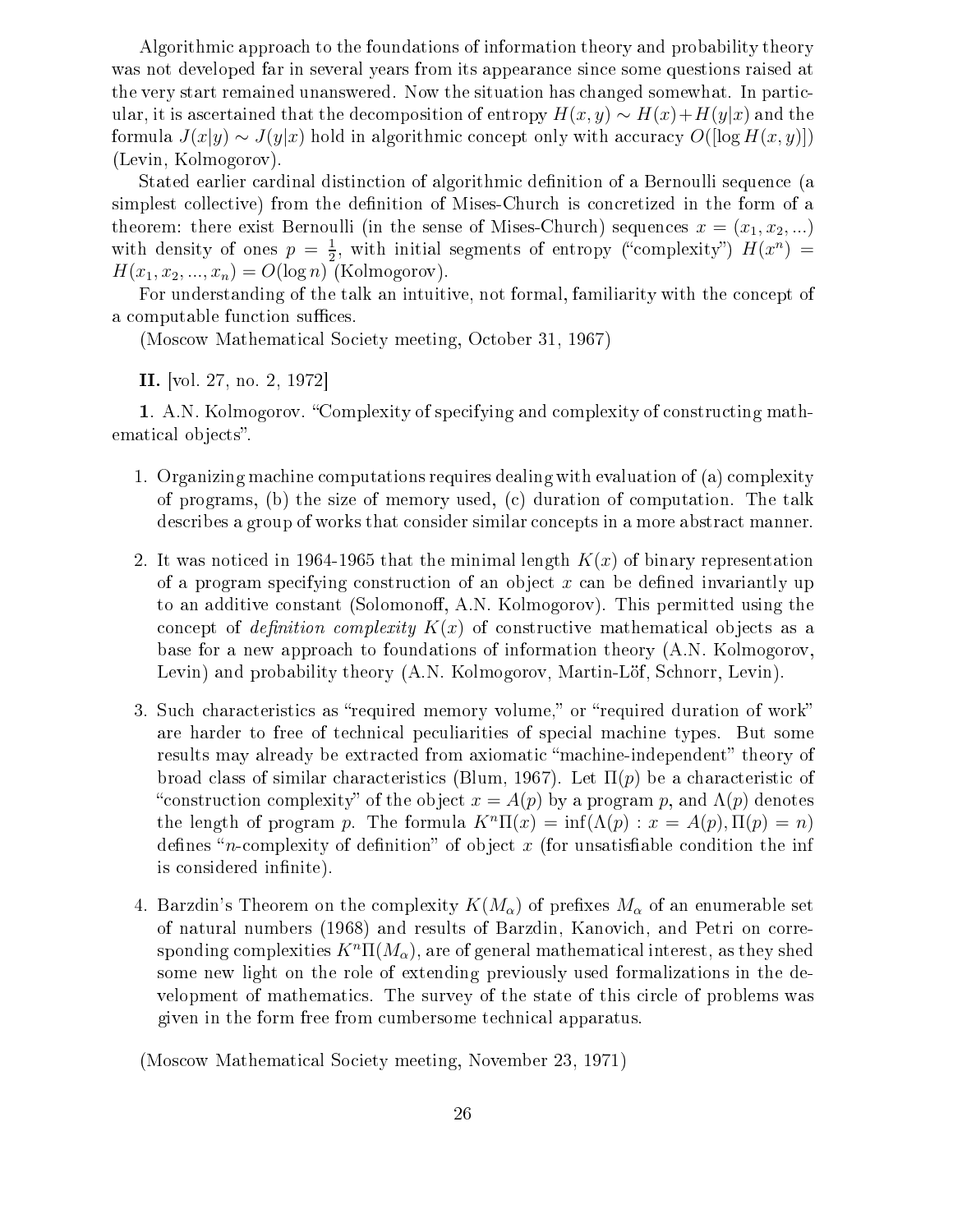III. [Vol. 29,. no. 4  $(155)$ , 1974]

1. A.N. Kolmogorov. "Complexity of algorithms and objective definition of randomness".

To each constructive object corresponds a function  $\Phi_x(k)$  of a natural number  $k$  – the log of minimal cardinality of x-containing sets that allow definitions of complexity at most k. If the element x itself allows a simple definition, then the function  $\Phi$  drops to 1 even for small k. Lacking such a definition, the element is "random" in a negative sense. But it is positively "probabilistically random" only when function  $\Phi$ , having taken the value  $\Phi_0$  at a relatively small  $k = k_0$ , then changes approximately as  $\Phi(k) = \Phi_0 - (k - k_0)$ .

(Mos
ow Mathemati
al So
iety meeting, April 16, 1974)

# Appendix B. Levin's letters to Kolmogorov

These letters do not have dates but were written after submission of  $[62]$  in August 1970 and before Kolmogorov went (in January 1971) to the oceanographic expedition ("Dmitry") Mendeleev" ship). Copies provided by L. Levin (and translated by A. Shen).

### I.

Dear Andrei Nikolaevich! Few days ago I've obtained a result that I like a lot. May be it ould be useful to you if you work on these topi
s while traveling on the ship.

This result gives a formulation for the foundations of probability theory different from Martin-Löf. I think it is closer to your initial idea about the relation between omplexity and randomness and is mu
h learer from the philosophi
al point of view (as, e.g.,  $|Yu. T.|$  Medvedev says).

Martin-Löf considered (for an arbitrary computable measure  $P$ ) an algorithm that studies a given sequence and finds more and more deviation from P-randomness hypothesis. Such an algorithm should be P-consistent, i.e., find deviations of size  $m$  only for sequences in a set that has measure at most  $2^{-m}$ . It is evident that a number m produced by such an algorithm on input string x should be between 0 and  $-\log_2 P(x)$ . Let us consider the complementary value  $(-\log_2 P(x)) - m$  and call it the "complementary" test" (the consistency requirement can be easily reformulated for complementary tests).

**Theorem.** The logarithm of a priori probability [on the binary tree]  $-\log_2 R(x)$  is a P-consistent complementary test for every measure P and has the usual algorithmic properties.

Let me remind you that by a priori probability I mean the universal semi
omputable measure introduced in our article with Zvonkin. [See  $[62]$ .] It is shown there that it [its minus logarithm is numerically close to complexity.

Let us consider a specific computable measure  $P$ . Compared to the universal Martin-Lot test f (specific to a given measure P) our test is not optimal up to an additive constant, but is asymptotically optimal. Namely, if the universal Martin-Löf test finds a deviation m, our test finds a deviation at least  $m - 2 \log_2 m - c$ . Therefore, the class of random infinite banry sequences remains the same.

Now look how nice it fits the philosophy. We say that a hypothesis " $x$  appeared randomly according to measure  $P^"$  can be rejected with certainty m if the measure  $P$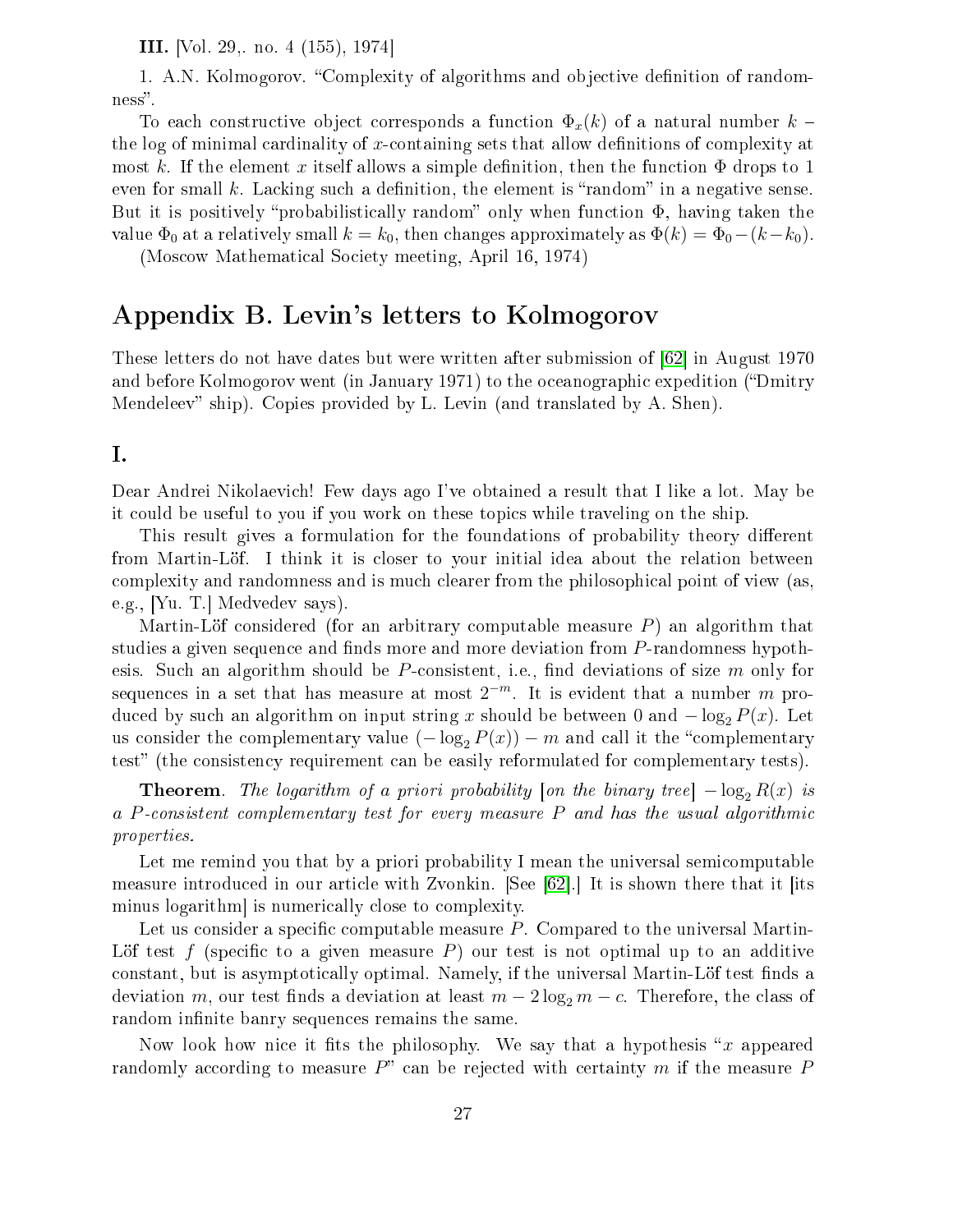is much less consistent with the appearence of  $x$  than a priori probability (this means simply that  $P(x) < R(x)/2^m$ . This gives a law of probability theory that is violated with probability at most  $2^{-m}$ . Its violation can be established effectively since R is [lower] semicomputable  $[=$ enumerable from below]. But if this law holds, all other laws of probability theory [i.e., all Martin-Löf tests] hold, too. The drawback is that it gives a bit smaller value of randomness deficiency (only  $m - 2 \log_2 m - c$  instead of m), but this is a price for the universality (arbitrary probability distribution). The connection with complexity is provided because  $-\log_2 R(x)$  almost coincides with complexity of x. Now this onne
tion does not depend on measure.

It is worth noting that the universal semi
omputable measure has many interesting appli
ations besides the above mentioned. You know its appli
ation to the analysis of randomized algorithms. Also it is ofter useful in proofs (e.g., in the proof of J.T.Schwartz' hypothesis regarding the complexity of almost all trajectories of dynamic systems). Once I used this measure to construct a definition of intuitionistic validity. All this show that it is a rather natural quantity.

L.

### II.

Dear Andrei Nikolaevich!

I would like to show that plain omplexity does not work if we want to provide an *exact* definition of randomness, even *for a finite case*. For the uniform distribution on strings of fixed length n the randomness deficiency is defined as n minus complexity. For a non-uniform distribution length is repla
ed by minus the logarithm of probability.

It turns out that even for a distribution on a finite set the randomness deficiency could be high on a set of large measure.

Example. Let

$$
P(x) = \begin{cases} 2^{-(l(x)+100)}, & \text{if } l(x) \le 2^{100}; \\ 0, & \text{if } l(x) > 2^{100}. \end{cases}
$$

Then  $|\log_2 P(x)| - K(x)$  exceeds 100 for all strings x.

A similar example can be constructed for strings of some fixed length (by adding zero prefixes). The violation could be of logarithmic order.

Let me show you how to sharpen the definition of complexity to get an exact result (both for finite and infinite sequences).

**Definitions.** Let A be a monotone algorithm, i.e., for every x and every y that is a prefix of x, if  $A(x)$  is defined, then  $A(y)$  is defined too and  $A(y)$  is a prefix of  $A(x)$ . Let us define

$$
KM_A(x) = \begin{cases} \min \ l(p) \colon x \text{ is a prefix of } A(p); \\ \infty, \text{ if there is no such } p \end{cases}
$$

The complexity with respect to an optimal algorithm is denoted by  $KM(x)$ .

Let  $P(x)$  be a computable distribution on the Cantor space  $\Omega,$  i.e.,  $P(x)$  is the measure of the set  $\Gamma_x$  of all infinite extensions of x.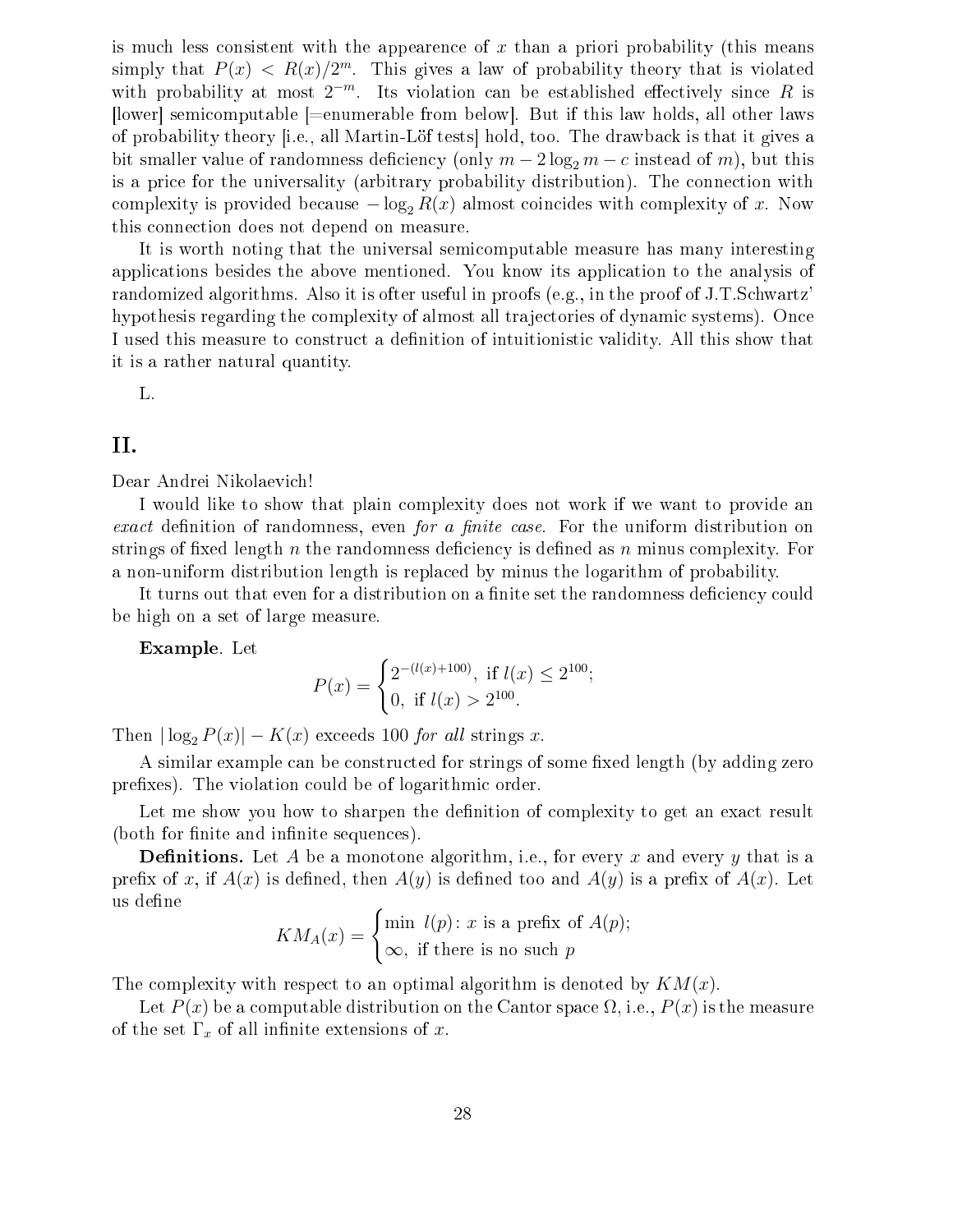Theorem 1.

$$
KM(x) \le |\log_2 P(x)| + O(1);
$$

Theorem 2.

$$
KM((\omega)_n) = |\log_2 P((\omega)_n)| + O(1)
$$

for P-almost all  $\omega$ ; here  $(\omega)_n$  stands for n-bit prefix of  $\omega$ . Moreover, the probability that the randomness deficiency exceeds m for some prefix is bounded by  $2^{-m}$ .

**Theorem 3.** The sequences  $\omega$  such that

$$
KM((\omega)_n) = |\log_2 P((\omega)_n)| + O(1);
$$

satisfy all laws of probability theory (all Martin-Löf tests).

Let me use this occasion to tell you the results from my talk in the laboratory of statistical methods in Moscow State University: why one can omit non-computable tests  $(i.e., tests not definable without a strong language).$ 

For this we need do improve the definition of complexity once more. The plain complexity  $K(x)$  has the following property:

**Remark**. Let  $A_i$  be an effectively given sequence of algorithms such that

$$
K_{A_{i+1}}(x) \le K_{A_i(x)}
$$

for all i and x. Then there exists an algorithm  $A_0$  such that

$$
K_{A_0}(x) = 1 + \min_i K_{A_i}(x).
$$

Unfortunately, it seems that  $KM(x)$  does not have this property. This can be corrected easily. Let  $A_i$  be an effective sequence of monotone algorithms with finite domain (provided as tables) su
h that

$$
KM_{A_{i+1}}(x) \leq KM_{A_i(x)}
$$

for all  $i$  and  $x$ . Let us define then

$$
\overline{KM}_{A_i}(x) = \min_i KM_{A_i}(x).
$$

Among all sequences  $A_i$  there exists an optimal one, and the compexity with respect to this optimal sequence is denoted by  $KM(x)$ . This complexity coincides with the logarithm of an universal semicomputable semimeasure  $[=a$  priori probability on the binary tree.

**Theorem 4.**  $\overline{KM}(x)$  is a minimal semicomputable [from above] function that makes Theorem 2 true.

Therefore no further improvements of  $\overline{KM}$  are possible.

Now consider the language  $[=set]$  of all functions computable with a fixed noncomputable sequence [oracle]  $\alpha$ . Assume that  $\alpha$  is complicated enough, so this set contains the characteristic function of a universal enumerable set  $[0']$ .

We can define then a relativized ["языковую" in the Russian original complexity  $\overline{KM}_{\alpha}(x)$  replacing algorithms by algorithms with oracle  $\alpha$ , i.e., functions from this language.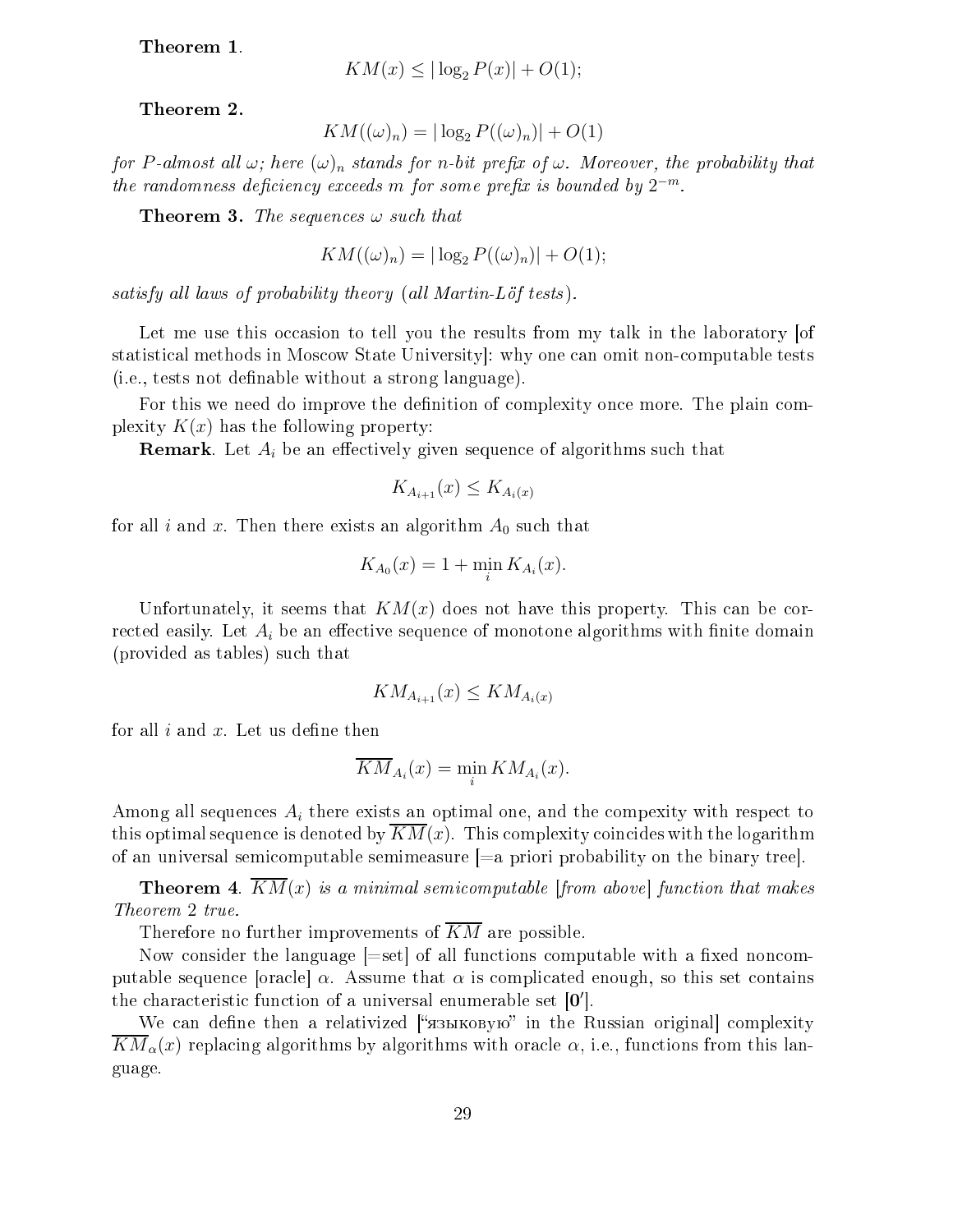**Definition.** A sequence  $\omega$  is called *normal* if

$$
\overline{KM}((\omega)_n)=\overline{KM}_{\alpha}((\omega)_n)+O(1).
$$

For a finite sequence  $\omega_n$  we define the "normality deficiency" as

$$
\overline{KM}(\omega_n)-\overline{KM}_{\alpha}(\omega_n).
$$

**Theorem 5.** A sequence obtained by an algorithm from a normal sequence is normal itself.

**Theorem 6.** Let P be a probability distribution that is defined (in a natural encoding) by a normal sequence. Then P-almost every sequence is normal.

This theorem exhibits a law of probability theory that says that a random pro
ess annot produ
e a non-normal sequen
e unless the probability distribution itself is not normal. This is a mu
h more general law than standard laws of probability theory sin
e it does not depend on the distribution. Moreover, Theorem 5 shows that this law is not restri
ted to probability theory and an be onsidered as a univeral law of nature:

**Thesis**. Every sequence that appears in reality (finite or infinite) has normality deficiency that does not exceed the complexity of the description (in a natural language) of how it is physi
ally produ
ed, or its lo
ation et
.

It turns out that this normality law (that can be regarded as not confined in probability theory) and the law orresponding to the universal omputable test together imply any law of probability theory (not ne
essary omputable) that an be des
ribed in the language. Namely,the following result holds:

**Theorem 7.** Let P be a computable probability distribution. If a sequence  $\omega$  is normal and passes the universal computable  $P$ -test, then  $\omega$  passes any test defined in our language (*i.e.*, every test computable with oracle  $\alpha$ ).

Note that for every set of measure 0 there exists a test (not necessary computable) that reje
ts all its elements.

Let us give one more iunteresting result that shows that all normal sequences have similar structure.

**Theorem 8**. Every normal sequence can be obtained by an algorithm from a sequence that is random with respe
t to the uniform distribution.

#### III.

(This letter has no salutation. Levin re
alls that he often gave notes like this to Kolmogorov, who rarely had much time to hear lengthy explanations and preferred something written in any case.)

We use a sequence  $\alpha$  that provides a "dense" coding of a universal [recursively] enumerable set. For example, let  $\alpha$  be the binary representation of [here the text "the sum of the a priori probabilities of all natural numbers" is crossed out and replaced by the following: the real number

$$
\sum_{p \in A} \frac{1}{p \cdot \log^2 p}
$$

where A is the domain of the optimal algorithm.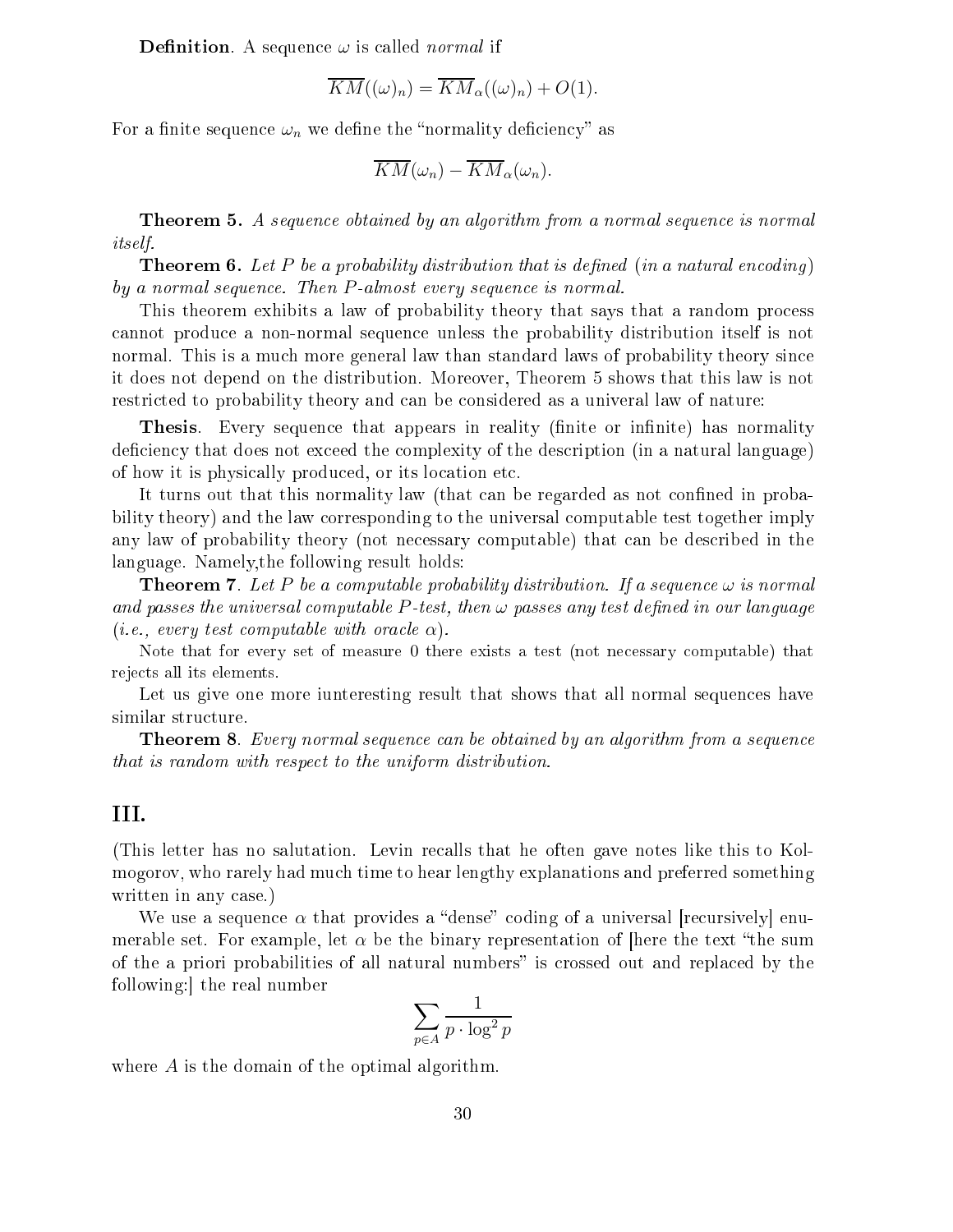A binary string p is a "good" code for x if the optimal algorithm converts the pair  $(p, K(x))$  into a list of strings that contains x and the logarithm of the cardinality of this list does not exceed  $K(x) + 3 \log K(x) - l(p)$ . (The existence of such a code means that x is "random" when  $n \geq l(p)$ .)

We say that a binary string  $p$  is a canonical code for  $x$  if every prefix of  $p$  either is a "good" code for x or is a prefix of  $\alpha$ , and  $l(p) = K(x) + 2 \log K(x)$ .

**Theorem 1**. Every x (with finitely many exceptions) has a canonical code p, and p and x can be effectively transformed into each other if  $K(x)$  is given.

Therefore, the "non-randomness" in x can appear only due to some very special information (a prefix of  $\alpha$ ) contained in x. I cannot imagine how such an x can be observed in (extracted from) the real world since  $\alpha$  is not computrable. And the task "to study the prefixes of a specific sequence  $\alpha$ <sup>"</sup> seems to be very special.

# <span id="page-30-8"></span>Referen
es

- [1] Borel, Emile, Le hazard, Alcan, Paris, 1913. (Russian translation: Случай, Госиздат, Москва – Петроград, 1923.)
- <span id="page-30-9"></span><span id="page-30-7"></span>[2] Borel, Emile, *Probabilité et certitude*, Presses Univ. de France, Paris, 1950. (Russian translation: Вероятность и достоверность, Физматгиз, Москва, 1961.)
- [3] Calude, Cristian S., *Information and Randomness. An Algorithmic Perspective.* (Texts in Theoretical Computer Science.) Springer-Verlag, 1994. Second edition, 2002.
- <span id="page-30-6"></span>[4] Calude, Cristian S., A talk given at Dagstuhl seminar, 29 January  $-3$  February 2006, downloaded from http://www.hutter1.net/dagstuhl/
alude.mp3
- <span id="page-30-2"></span>[5] Chaitin, Gregory J., On the length of programs for computing finite binary sequences, Journal of the ACM, v. 13 (1966), pp. 547–569. Available also at Chaitin's home  $page [9]$ .
- <span id="page-30-3"></span> $[6]$  Chaitin Gregory J., On the length of programs for computing finite binary sequences: statistical considerations, *Journal of the ACM*, v. 16 (1969), pp. 145–159. Available also at Chaitin's home page  $|9|$ .
- <span id="page-30-4"></span>[7] Chaitin, Gregory J., Computational complexity and Gödel's incompleteness theorem, ACM SIGACT News, No. 9 (April 1971), pp. 11–12.
- <span id="page-30-5"></span>[8] Chaitin, Gregory J., A theory of program size formally identical to information theory, *Journal of the ACM*, vol. 22 (1975), pp. 329–340. Received April 1974; revised December 1974.
- <span id="page-30-1"></span>[9] Chaitin, Gregory J., Algorithmic information theory. Some recollections. 25 May 2007. Downloaded from the homepage of Gregory Chaitin, http://www.
s.au
kland.a
.nz/ haitin/60.html
- <span id="page-30-0"></span>[10] Church, Alonzo, On the concept of a random sequence. Bull. Amer. Math. Soc. 1940. v. 46, no. 2, pp. 130-135.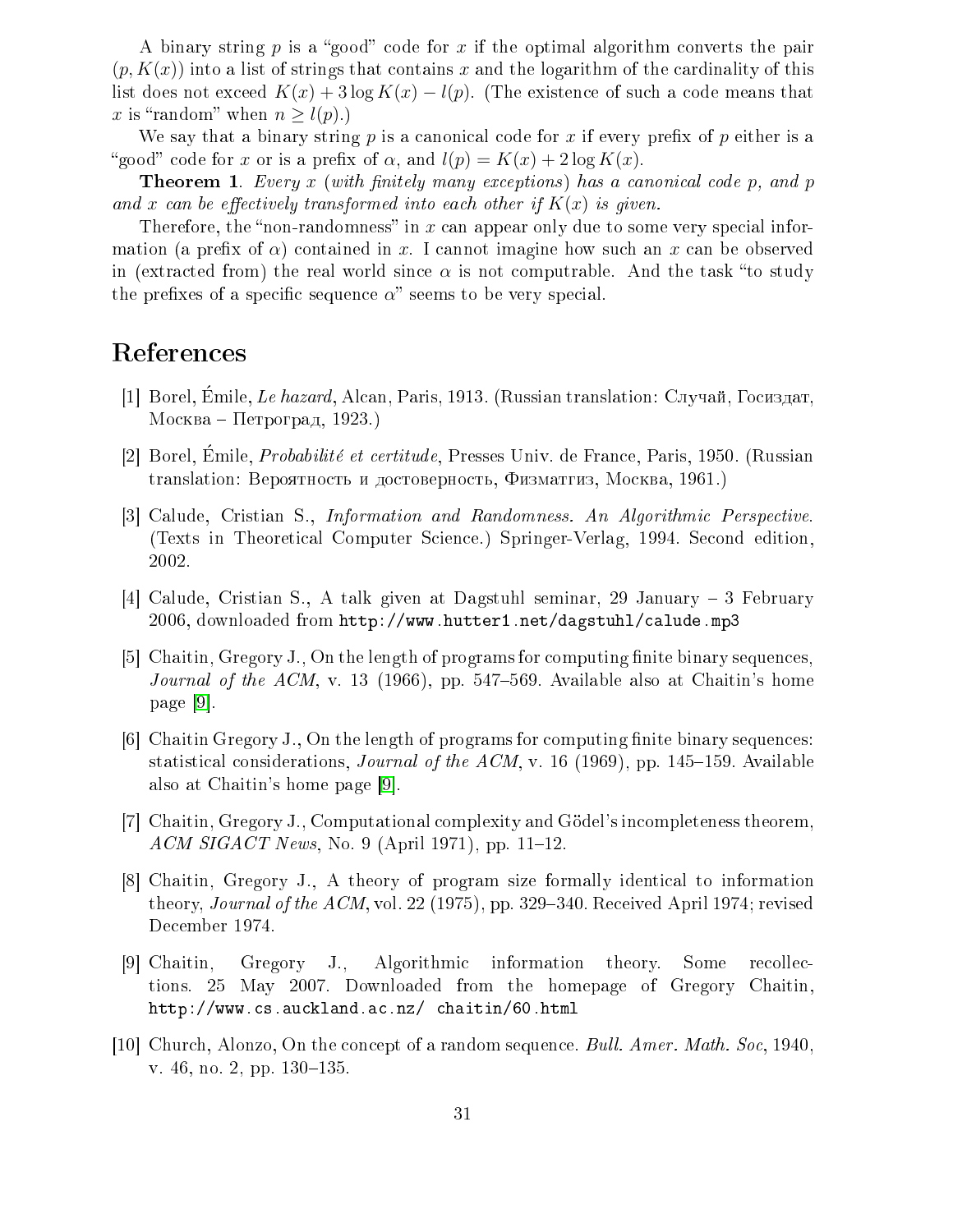- <span id="page-31-8"></span> $[11]$  Гач, Петер, О симметрии алгоритмической информации. Доклады Академии  $nay\kappa$  CCCP, vol. 218 (1974), No. 6, pp. 1265–1267. Submitted: April 9, 1974. Translated as: Ga
s, Peter, On the symmetry of algorithmi information, Soviet Math. Dokl., vol. 15 (1974), No. 5.
- <span id="page-31-1"></span>[12] Gács, Peter, Komplexität und Zufälligkeit, Inaugural-Dissertation zur Erlangung des Doktorgrades der Naturwissens
haften vorgelegt beim Fa
hberei
h Mathematik der Johann Wolfgang Goethe Universität zu Frankfurt am Main, Tag der mündlichen Prufung 12.12.1978. 41 pp.
- <span id="page-31-9"></span><span id="page-31-2"></span>[13] Gács, Peter, Review of *Algorithmic Information Theory* by Gregory J. Chaitin, The Journal of Symbolic Logic, Vol. 54, No. 2 (June 1989), pp.  $624-637$ .
- <span id="page-31-7"></span>[14] Gács, Peter, private communication, 2008.
- <span id="page-31-4"></span>[15] Goldreich, Oded, An Introduction to Cryptography. Vol. 1. Cambridge University Press, 2001.
- <span id="page-31-3"></span>[16] Kolmogorov, Andrei N., On tables of random numbers, Sankhya: The Indian Journal of Statistics, Series A, Vol. 25, Part 4, 1963, pp. 369–376.
- [17] Колмогоров, Андрей Николаевич, Три подхода к определению понятия "количество информации",  $\mathcal{I} p$ облемы передачи информации, v. 1, No. 1, 1965, pp. 3–11. (Three approaches to the quantitative definition of information; reprinted in the collection  $[19]$
- <span id="page-31-5"></span>[18] Колмогоров, Андрей Николаевич, К логическим основам теории информации и теории вероятностей, *Проблемы передачи информации*, 1969, v. 5, No. 3, pp. 3– 7. The translation is published as: Kolmogorov A.N., Logi
al basis for information theory and probability theory, IEEE Trans. Inform. Theory, 14, 662-664 (1968). Footnote: "Manuscript received December 13, 1967. The work is based on an invited le
ture given at the International Symposium on Information Theory, San Remo, Italy, September, 1967. Translation ourtesy of AFOSR, USAF. Edited by A.V.Balakrishnan.
- <span id="page-31-10"></span>[19] Колмогоров, Андрей Николаевич, Избранные труды. Том 3. Теория информации и теория алгоритмов. М.:Наука, 1987. English translation: Selected Works of A.N. Kolmogorov. Vol.III: Information Theory and the Theory of Algorithms. Kluwer, 1993.
- <span id="page-31-0"></span>[20] Laplace, M. le Marquis de, in:  $Euvres$  compétes de Laplace, publiées sous le auspices de l'Académie des science, par MM. les secrétaires perpétuels. Tome septième. Paris, Gauthier-Villars, imprimeur-libraire de l'École Polytechnique, du bureau des longitudes, 1886.
- <span id="page-31-6"></span>[21] Levin, Leonid A., Some Syntactic Theorems on the Finite Problems Calculus of Ju.T. Medvedev, Soviet Math. Doklady, vol. 10 (1969), pp. 288-290. (Translation of an article in  $\Delta$ okaadu Akademuu nayk CCCP, v. 185 (1969), pp. 32–33.)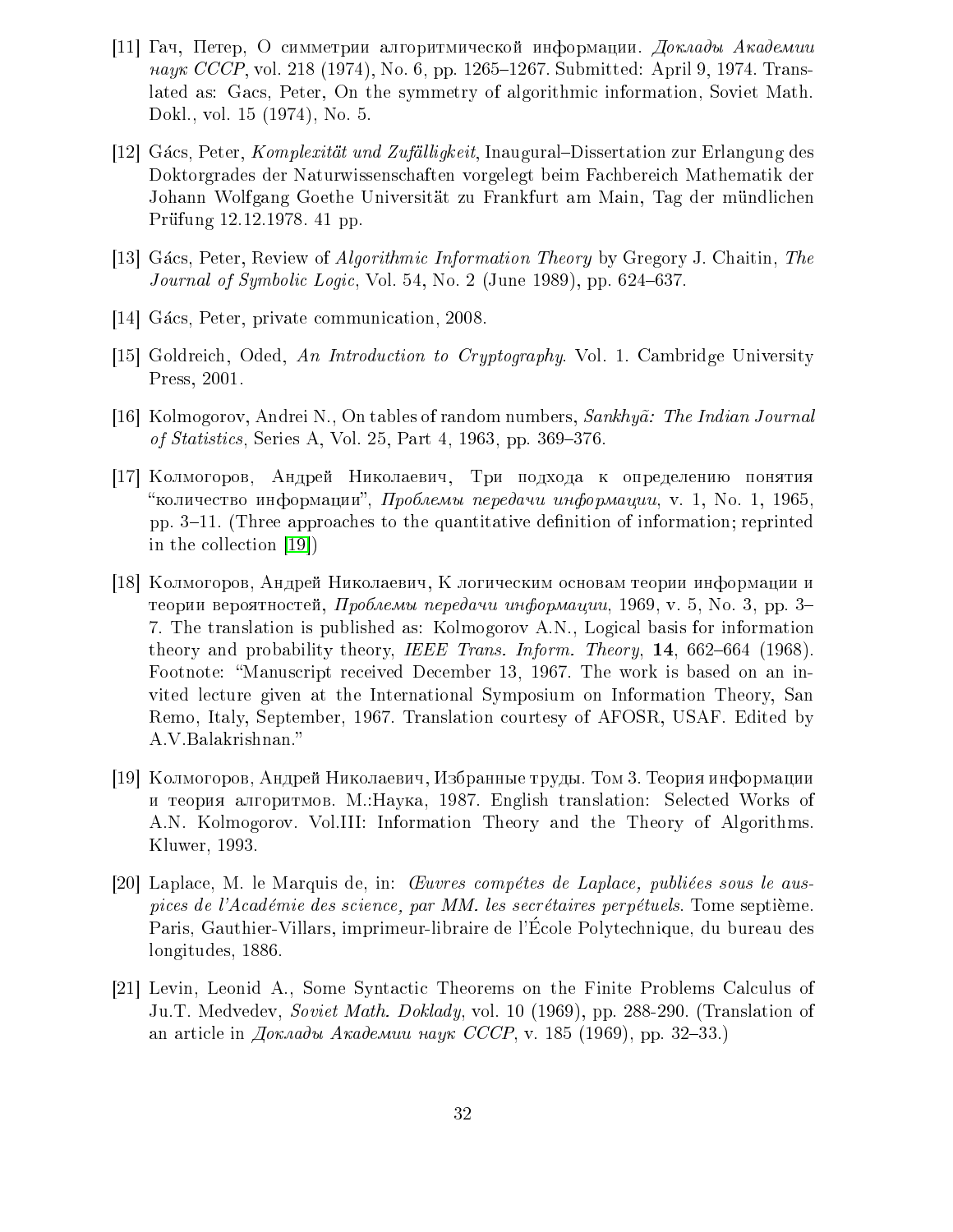- <span id="page-32-10"></span>[22] Левин, Леонид Александрович, О понятии случайной последовательности, Доклады Академии наук СССР, 1973, v. 212, no. 3, pp. 548–550. Submitted July 1, 1972. Translated as: Levin, Leonid A., On the notion of a random sequence, Soviet *Math. Dokl.*, vol. 14, pp. 1413–1416, 1973.
- <span id="page-32-8"></span>[23] Левин, Леонид Александрович, Законы сохранения (невозрастания) информации и вопросы обоснования теории вероятности. Проблемы передачи  $u \mu \phi$ opmayuu, vol. 10, 1974, No. 3, pp. 30–35. Submitted: Jan. 9, 1974, the journal issue was sent to the printer in August 1974. Translated as: Levin L.A., Laws of information onservation (nongrowth) and aspe
ts of the foundation of probability theory, Problems of Information Transmission, v. 10  $(1974)$ , pp. 206-210.
- <span id="page-32-9"></span>[24] Левин, Леонид Александрович, О различных мерах сложности конечных объектов (аксиоматическое описание). Доклады Академии наук СССР, vol. 227  $(1976)$ , no. 4, pp. 804–807. Submitted: June 7, 1975. Translated as: Levin, Leonid A., The various measures of the complexity of finite objects (an axiomatic description), Soviet Math. Dokl., v. 17 (1976), pp. 522–526.
- <span id="page-32-5"></span><span id="page-32-4"></span>[25] Levin, Leonid A., An interview (June 2008, unpublished)
- $[26]$  Levin, Leonid A., Колмогоров глазами школьника и студента (Kolmogorov as seen by a high school and university student). In  $K$ олмогоров в воспоминаниях учеников (Kolmogorov remembered by his disciples). Moscow, 2006, Hayka, MILHMO. ISBN 5-94057-198-0.
- <span id="page-32-11"></span>[27] Loveland, Donald, A new interpretation of the von Mises' concept of random sequence, Zeitschrift für Mathematische Logik und Grundlagen der Mathematik, v. 12. no. 3, pp. 279–294, 1966.
- <span id="page-32-3"></span><span id="page-32-0"></span>[28] Lieb, Elliot H.; Osherson Daniel; Weinstein, Scott, *Elementary Proof of a Theorem* of Jean Ville, see  $arxiv: cs/0607054v1$  at  $arxiv.$ org.
- [29] Марков, Андрей Андреевич, О нормальных алгорифмах, вычисляющих булевы функции. Доклады Академии наук СССР, vol. 157, no. 2, pp. 262–264, 1964
- <span id="page-32-2"></span>[30] Марков, Андрей Андреевич, О нормальных алгорифмах, связанных с вычислением булевых функций. Известия Академии наук СССР, серия  $m$ атематическая, vol. 31, pp. 161–208, 1967.
- <span id="page-32-6"></span> $[31]$  Martin-Löf, Per (Мартин-Лёф П.) О понятии случайной последовательности. (On the notion of a random sequence.) *Теория вероятностей и её применения*. V. 11, No. 1, pp. 198–200, 1966.
- <span id="page-32-7"></span>[32] Martin-Löf, Per, The Definition of Random Sequences, *Information and Control*, Vol. 9, No. 6, pp. 602–619, 1966.
- <span id="page-32-1"></span>[33] Martin-Löf, Per, The Literature on von Mises' Kollektivs Revisited, Theoria, vol.  $35(1)$ , 1969, pp.  $12-37$ .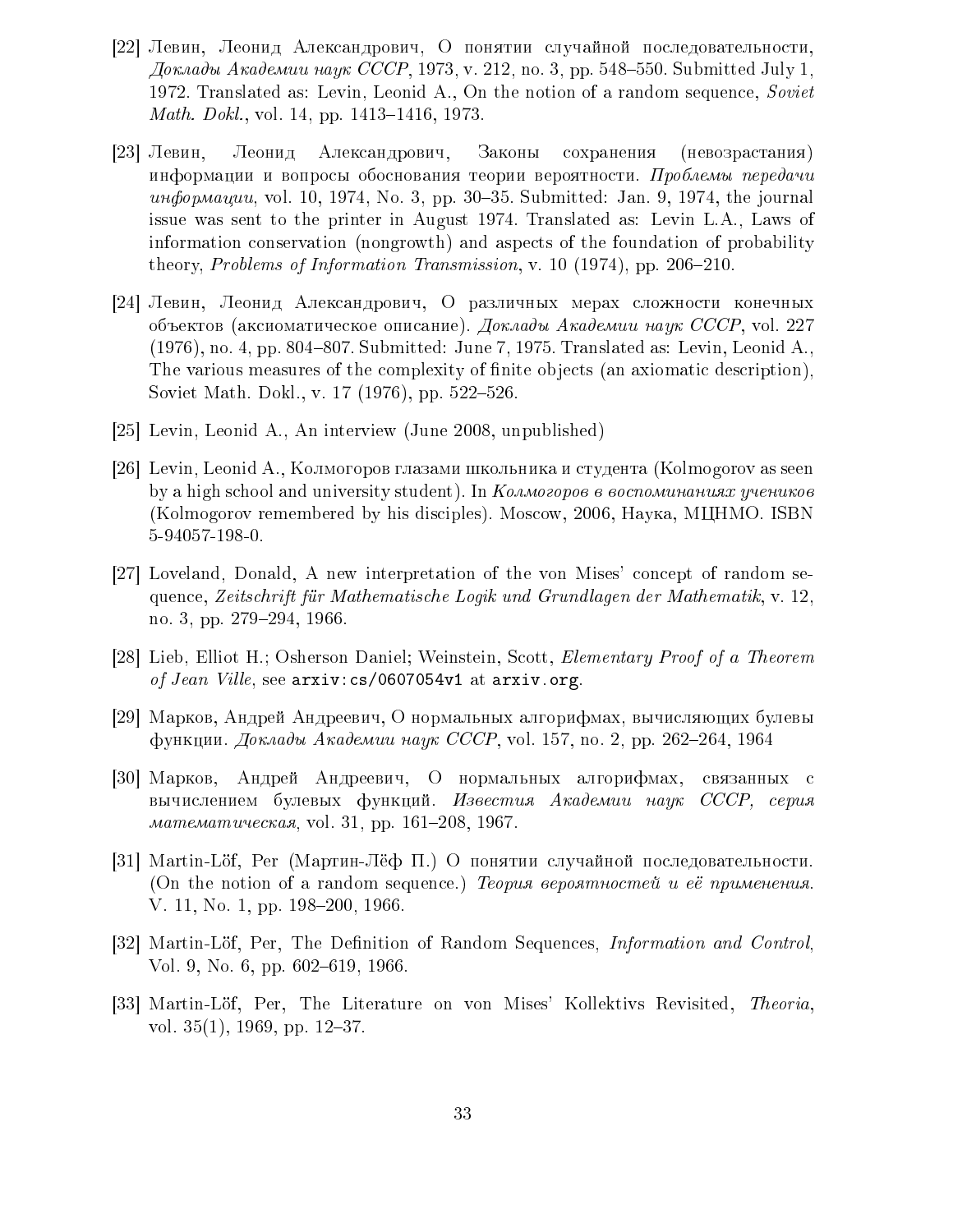- <span id="page-33-6"></span><span id="page-33-5"></span>[34] Martin-Löf, Per, Complexity Oscillations in Infinite Binary Sequences, Zeitschrift für Wahrscheinlichkeitstheorie und verwandte Gebiete, vol. 19, pp. 225–230, 1971.
- <span id="page-33-12"></span>[35] Martin-Löf, Per, private communication, 2008.
- <span id="page-33-0"></span>[36] Miller, Joseph, Every 2-random real is Kolmogorov random, *Journal of Symbolic*  $Logic, v. 69, no. 2, pp. 555-584, 2004.$
- [37] von Mises, Richard, Grundlagen der Wahrscheinlichkeitsrechnung, Mathematische Zeitschrift, Bd. 5, 191, S. 52–99. (Reprinted in: Selected Papers of Richard von Mises. Volume Two. Probability and Statistics, General. American Mathematical Society, 1964. pp. 57-106.)
- <span id="page-33-2"></span><span id="page-33-1"></span>[38] von Mises, Richard, Wahrscheinlichkeit, Statistik und Wahrheit, Wien: Springer-Verlag, 1928. 189 pp.
- [39] von Mises, Richard, On the foundations of probability and statistics, Annals of Mathematical Statistics, vol. 12 (1941), pp. 191–205. (Reprinted in [41], pp. 340– 355.)
- <span id="page-33-3"></span>[40] von Mises, Richard, Doob, J. L., Discussion of papers on probability theory. Annals of Mathematical Statistics, vol. 12 (1941), pp. 215–217. (Reprinted in [41], pp. 356– 359.)
- <span id="page-33-11"></span><span id="page-33-4"></span>[41] Selected Papers of Richard von Mises. Volume Two. Probability and Statistics, General. American Mathematical Society, 1964.
- [42] Nies, Andre; Stephan, Frank; Terwijn, Sebastiaan A., Randomness, relativization and Turing degrees, *Journal of Symbolic Logic*, v. 70, no. 2, 515–535, 2005.
- <span id="page-33-13"></span>[43] Pólya, George (György), Mathematics and plausible reasoning. I. Induction and analogy in mathematics. II. Patterns of plausible inference. Princeton University Press, Prin
eton, NJ, 1954.
- <span id="page-33-8"></span>[44] Schnorr, Claus-Peter, A Unified Approach to the Definition of Random Sequences, Mathematical Systems Theory, v.  $5$ , no. 3, pp. 246–258 (1971).
- <span id="page-33-7"></span>[45] Schnorr, Claus-Peter, Zufälligkeit und Wahrscheinlichkeit. Eine algorithmische Begründung der Wahrscheinlichkeitstheorie, Lecture notes in mathematics, v. 218. IV+212 S. Springer, 1971.
- <span id="page-33-9"></span>[46] Schnorr, Clauss-Peter, The process complexity and effective random tests, *Proceed*ings of the fourth annual ACM symposium of Theory of Computing, held in Denver, *Colorado, United States, May 01–03, 1972.* Journal version: Process complexity and Effective Random Tests, Journal of computer and system sciences, vol. 7, 376–388. 1973.
- <span id="page-33-10"></span>[47] Schnorr, Claus-Peter, A survey of the theory of random sequences, In: Butts R.E., Hintikka J., eds., *Basic problems in methodology and linguistics*, Dordrecht, D. Reidel, pp. 193–211.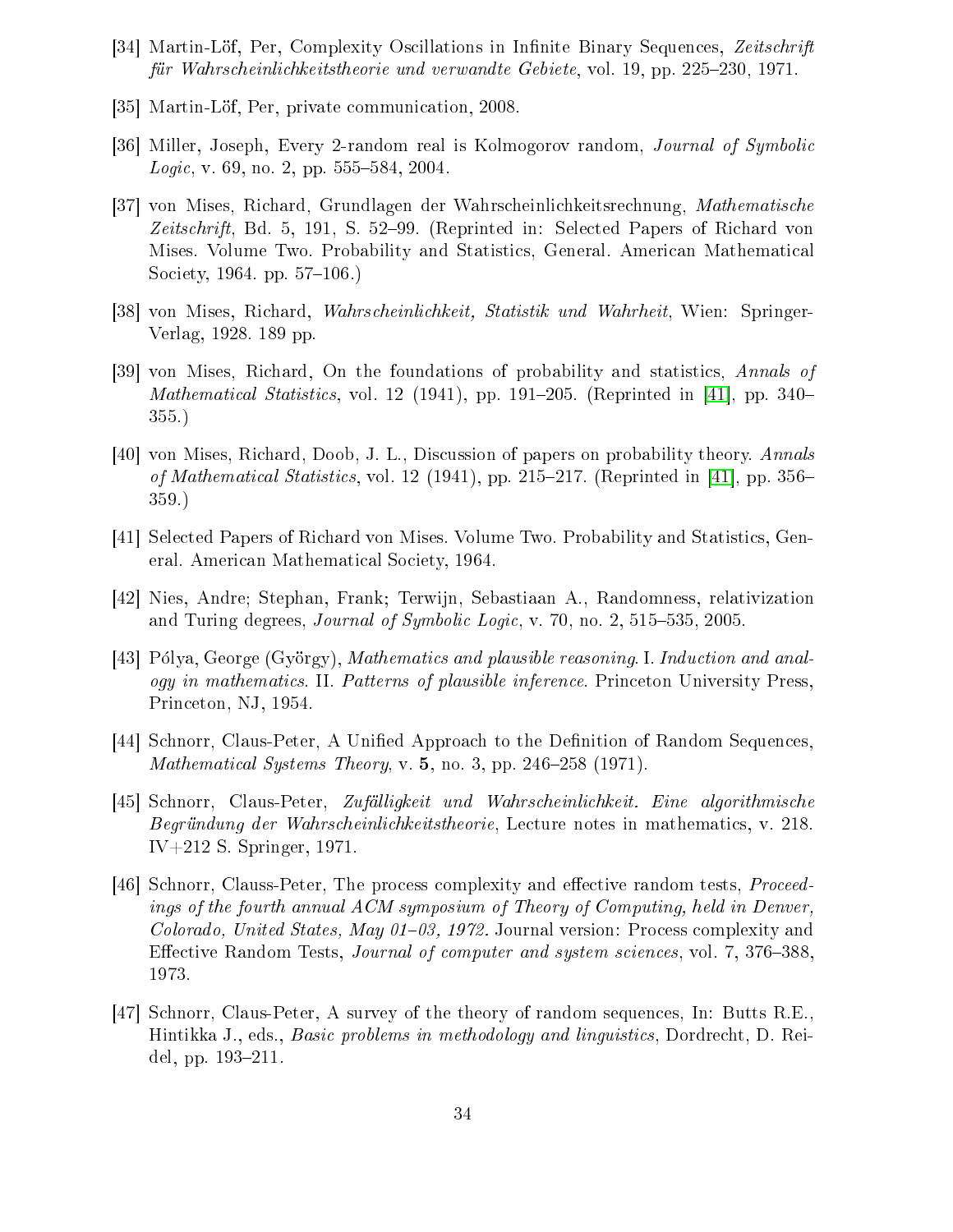- <span id="page-34-8"></span><span id="page-34-2"></span>[48] Schnorr, Claus-Peter, A talk during Dagstuhl seminar  $06051$ , 29 January – 3 February 2006, downloaded at http://www.hutter1.net/dagstuhl/s
hnorr.mp3.
- [49] The paper where it is explained that even Feller reviewing Ville's 1936 paper did not understood the intuitive meaning of martingales saying that Ville repla
es sele
tion rules by martingales by no reason.
- <span id="page-34-11"></span> $[50]$  Шень, Александр, К логическим основам применения теории вероятностей, Семиотические аспекты формализации интеллектуальной деятельности. Школа-семинар. Г. Телави, 29 октября – 6 ноября 1983 г. Тезисы докладов и  $coo6$ щений. Москва, ВИНИТИ, 1983. 253 pp., pp. 144-146.
- <span id="page-34-5"></span>[51] Shen, Alexander, Algorithmic Information Theory and Kolmogorov Complexity, Uppsala Universitet, Te
hni
al Report 2000-034. Available at: http://www.it.uu.se/resear
h/publi
ations/reports/2000-034.
- <span id="page-34-12"></span><span id="page-34-3"></span>[52] Shen, Alexander, Algorithmic information theory and foundations of probability. Submitted to 2009 Reachability Problems conference, September 2009.
- <span id="page-34-4"></span>[53] Solomonoff, Ray J., A formal theory of inductive inference, Part I, *Information and Control, v.* 7, no. 1, pp.  $1-22$  (March 1964)
- [54] Solomonoff Ray J., A formal theory of inductive inference, Part II, *Information and* Control, v. 7, no. 2, pp. 224-254 (June 1964)
- <span id="page-34-6"></span>[55] Solomonoff Ray J., Complexity-Based Induction Systems: Comparisons and Convergence theorems. IEEE Transactions on Information Theory, Vol. IT-24, No. 4, pp. 422432, July 1978.
- <span id="page-34-9"></span><span id="page-34-7"></span>[56] Solovay, Robert, *Draft of paper (or series of papers) on Chaitin's work*, unpublished notes, May 1975, 215 pp.
- <span id="page-34-10"></span>[57] Успенский, Владимир Андреевич, *Лекции о вычислимых функциях*, M.. Физматгиз, 1960
- [58] Успенский, Владимир Андреевич; Семёнов, Алексей Львович; Шень, Александр, Может ли (индивидуальная) последовательность нулей и единиц быть случайной? *Успехи математических наук*, v. 45, no. 1 (271), pp. 105-162, 1990. English translation: Uspenskii, Vladimir A.; Semenov, Alexei L.; Shen', Alexander, Can an individual sequen
e of zeros and ones be random? Russian Math. Surveys, vol. 45, no. 1, pp.  $121-189$ , 1990.
- <span id="page-34-1"></span> $[59]$  Ville, Jean, *Etude critique de la notion de collectif*, Monographies des Probabilitiés, Paris, 1939.
- <span id="page-34-0"></span>[60] Wald Abraham, Sur la notion de collectif dans le calcul des probabilités. (On the notion of collective in probability theory), présentée par M. Emile Borel. Comptes  $rends, 202, pp. 180-183$  (séance du 20 janvier 1936).